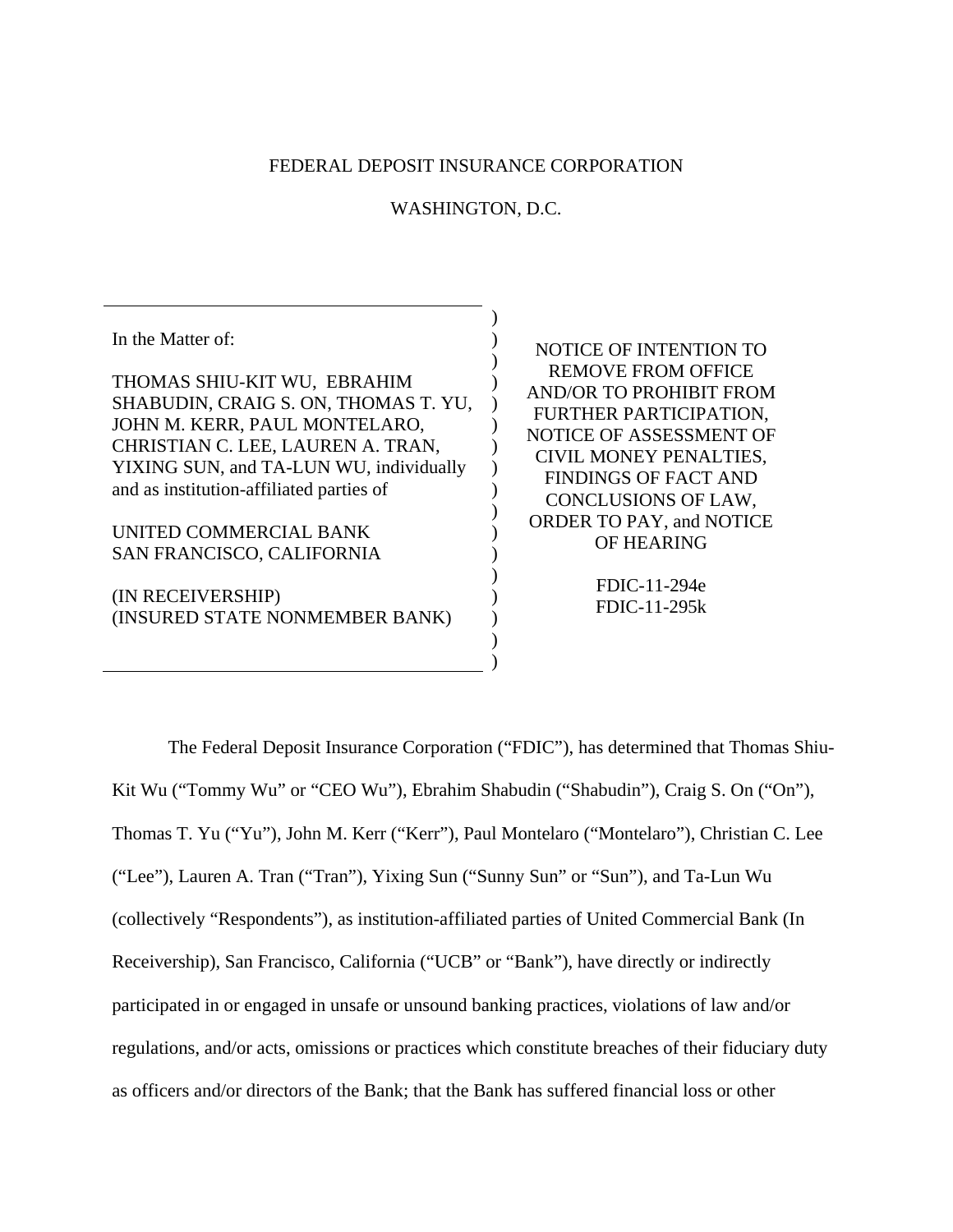damage, that the interests of its depositors have been prejudiced; and that such practices and/or breaches of fiduciary duty demonstrate the Respondents' personal dishonesty and/or their willful or continuing disregard for the safety or soundness of the Bank.

 Further, the FDIC has determined that Respondents' reckless unsafe or unsound practices and/or breaches of their fiduciary duty were part of a pattern of misconduct and/or caused or were likely to cause more than a minimal loss to the Bank.

 The FDIC, therefore, institutes this proceeding for the purpose of determining whether an appropriate order should be issued against each Respondent under the provisions of section 8(e) of the Federal Deposit Insurance Act ("Act"), 12 U.S.C. § 1818(e), removing Respondents Lee, Sun, Ta-Lun Wu, and Yu, from office, and prohibiting each Respondent from further participation in the conduct of the affairs of the Bank, and any other insured depository institution or organization listed in section  $8(e)(7)(A)$  of the Act, 12 U.S.C. § 1818(e)(7)(A), without the prior written approval of the FDIC and such other appropriate Federal financial institutions regulatory agency, as that term is defined in section  $8(e)(7)(D)$  of the Act, 12 U.S.C.  $§ 1818(e)(7)(D).$ 

 Further, the FDIC institutes this proceeding for the assessment of civil money penalties pursuant to the provisions of section  $8(i)(2)(B)$  of the Act, 12 U.S.C. § 1818(i)(2)(B).

 The FDIC hereby issues this NOTICE OF INTENTION TO REMOVE FROM OFFICE AND/OR TO PROHIBIT FROM FURTHER PARTICIPATION ("NOTICE TO PROHIBIT") pursuant to section 8(e) of the Act, 12 U.S.C. § 1818(e), and this NOTICE OF ASSESSMENT OF CIVIL MONEY PENALTIES, FINDINGS OF FACT AND CONCLUSIONS OF LAW, ORDER TO PAY, and NOTICE OF HEARING ("NOTICE OF ASSESSMENT") pursuant to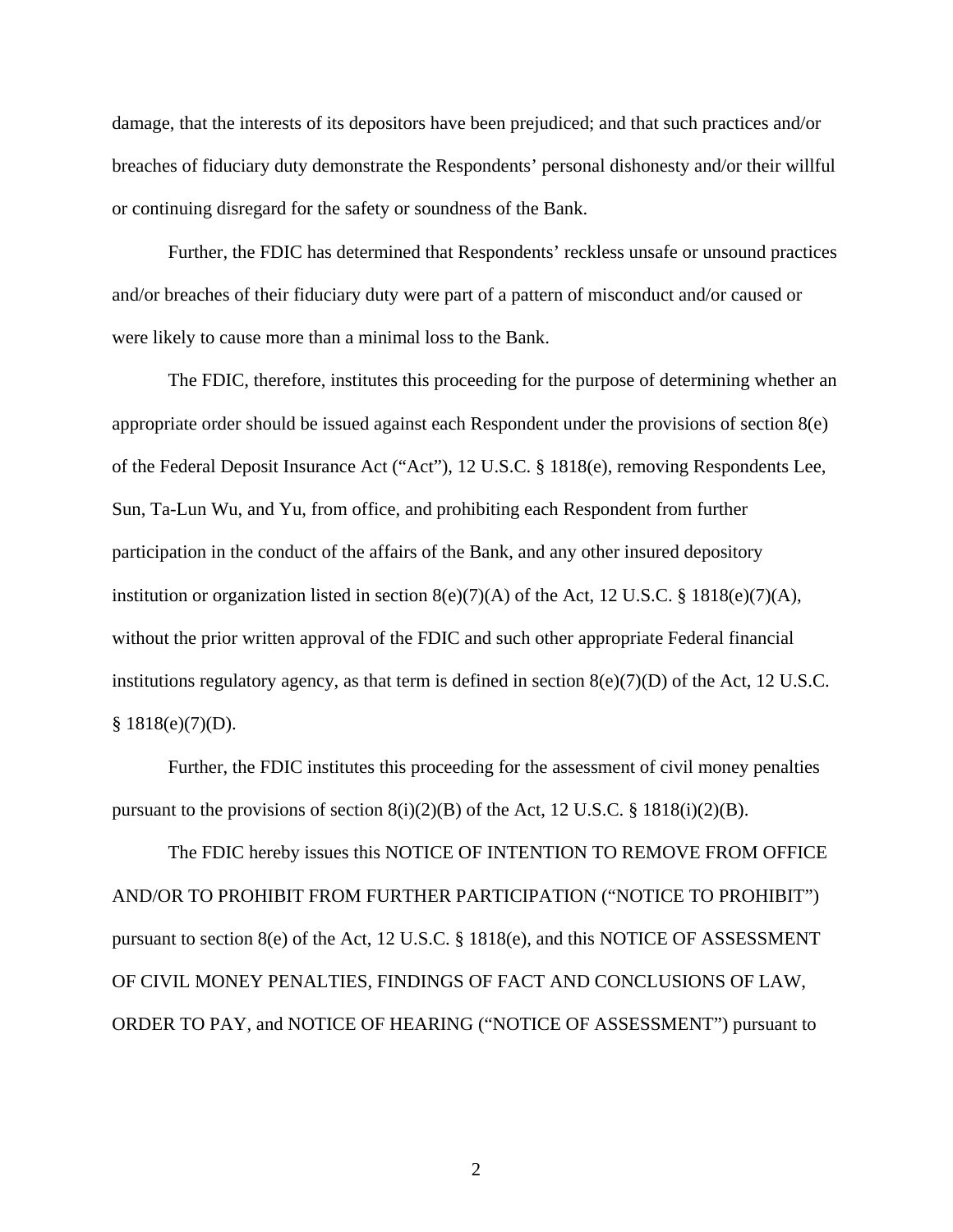section 8(i) of the Act, 12 U.S.C. § 1818(i), and the FDIC's Rules of Practice and Procedure, 12 C.F.R. Part 308, and alleges as follows:

## FINDINGS OF FACT AND CONCLUSIONS OF LAW

## **I. Preliminary Allegations**

#### A. Preliminary Allegations Regarding the Bank

1. At all times pertinent to this proceeding, the Bank was a corporation existing and doing business under the laws of the State of California, having its principal place of business at San Francisco, California.

2. The Bank was, at all times pertinent to this proceeding, an insured State nonmember bank, subject to the Act, 12 U.S.C. §§ 1811-1831y; the Rules and Regulations of the FDIC, 12 C.F.R. Chapter III; and the laws of the State of California.

3. The Bank was wholly owned by its parent holding company, UCBH Holdings, Inc. ("UCBH"), a publicly traded company. The Bank was UCBH's primary subsidiary.

4. On or about November 6, 2009, the Bank was closed by the California Department of Financial Institutions ("CDFI"), which appointed the FDIC as receiver.

5. At the time the Bank was placed into receivership, the Bank had \$10.9 billion in assets.

## B. Preliminary Allegations Regarding the Respondents

*Tommy Wu*

6. Tommy Wu, who joined the Bank in 1991, served as the Bank's President and Chief Executive Officer ("CEO") from January 1998 to September 2009.

7. Tommy Wu served as a director of the Bank from September 2007 to September 2009.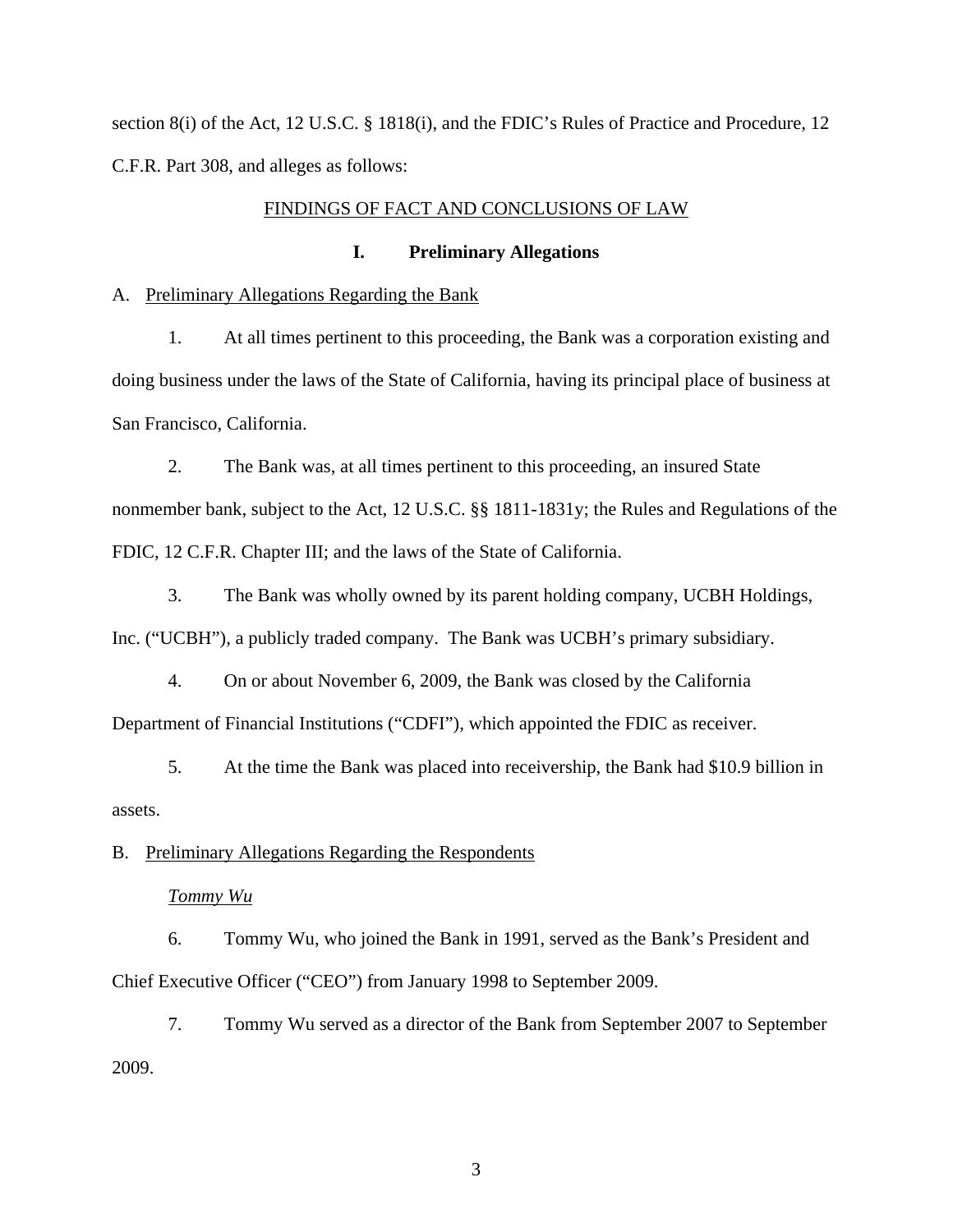8. Tommy Wu also served as the President and CEO of UCBH from March 1998 to September 2009, and Chairman of the Board of Directors of UCBH from October 2001 to September 2009.

9. Tommy Wu was asked to resign from the Bank and UCBH in September 2009. *Ebrahim Shabudin*

10. Shabudin was employed by the Bank from 2003 to September 2009, in the following capacities: Chief Credit Officer from 2003 to October 2005 and from September 2008 to March 2009; and Chief Operating Officer from August 2005 to September 2009.

11. Shabudin was asked to resign from the Bank in September 2009.

## *Craig On*

12. On was employed by the Bank from June 2005 to November 2009, in the following capacities: Controller from June 2005 to February 2008; Deputy Chief Financial Officer from February 2008 to October 2008; and Chief Financial Officer from October 2008 to November 2009.

# *Thomas Yu*

13. Yu was employed by the Bank from 2005 to June 2009, in the following capacities: Product Manager for Retail Lending from 2005 to 2006; First Vice President, Retail Product Manager from 2006 to February 2008; First Vice President, Manager of Credit Risk & Portfolio Management from February 2008 to March 2009; Senior Vice President, Manager of Credit Risk & Portfolio Management from March 2009 to June 2009.

14. Yu resigned from the Bank as of June 9, 2009.

15. Yu is currently employed by Chinatrust Bank, an insured State nonmember bank with its principal offices located in Torrance, California ("Chinatrust Bank").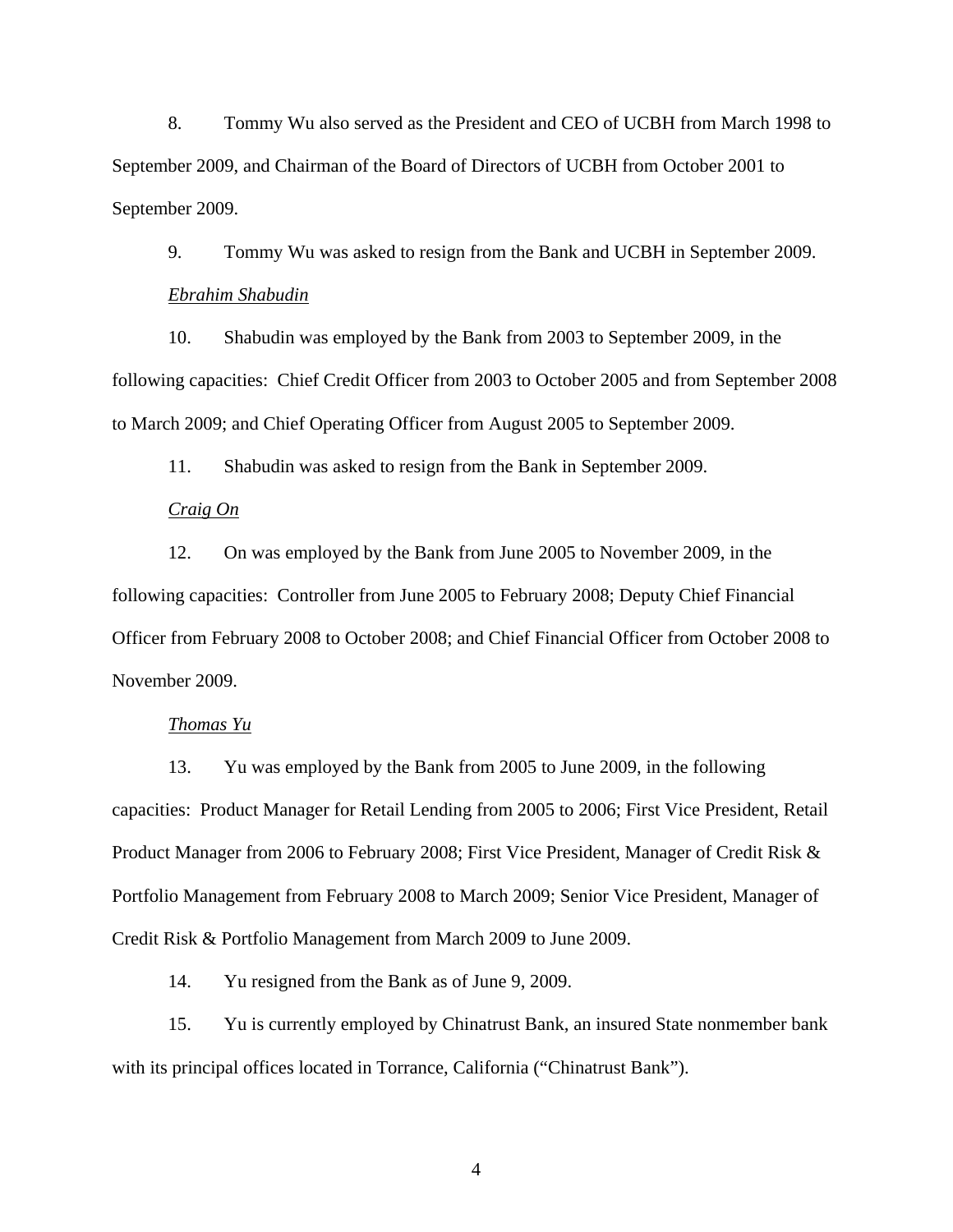# *John Kerr*

16. Kerr was employed by the Bank from October 2005 to June 2009, in the following capacities: Senior Vice President and Chief Credit Officer from October 2005 to January 2008; Executive Vice President and Chief Credit Officer from January 2008 to September 2008; Executive Vice President and Director of Portfolio Management from September 2008 to January 2009; and Chief Lending Officer from January 2009 to June 2009.

17. Kerr resigned from the Bank as of June 30, 2009.

#### *Paul Montelaro*

18. Montelaro was employed by the Bank from 2005 to November 2009, in the following capacities: Director of the Bank's Independent Asset Review Division ("IARD") from 2005 to August 2006; Senior Credit Approval Officer from August 2006 to January 2009; Deputy Chief Credit Officer from January 2009 to April 2009, and September 2009 to November 2009; and Acting Chief Credit Officer from April 2009 to September 2009.

19. Montelaro was terminated by the Bank as of November 6, 2009.

#### *Christian Lee*

20. Lee was employed by the Bank from October 1998 to November 2009. At all times pertinent to the charges herein, Lee served at the Bank as a Senior Vice President and Director of Commercial Real Estate.

21. Lee was terminated by the Bank as of November 6, 2009.

22. Lee is currently employed by Circle Bank, an insured State nonmember bank with its principal office located in Novato, California.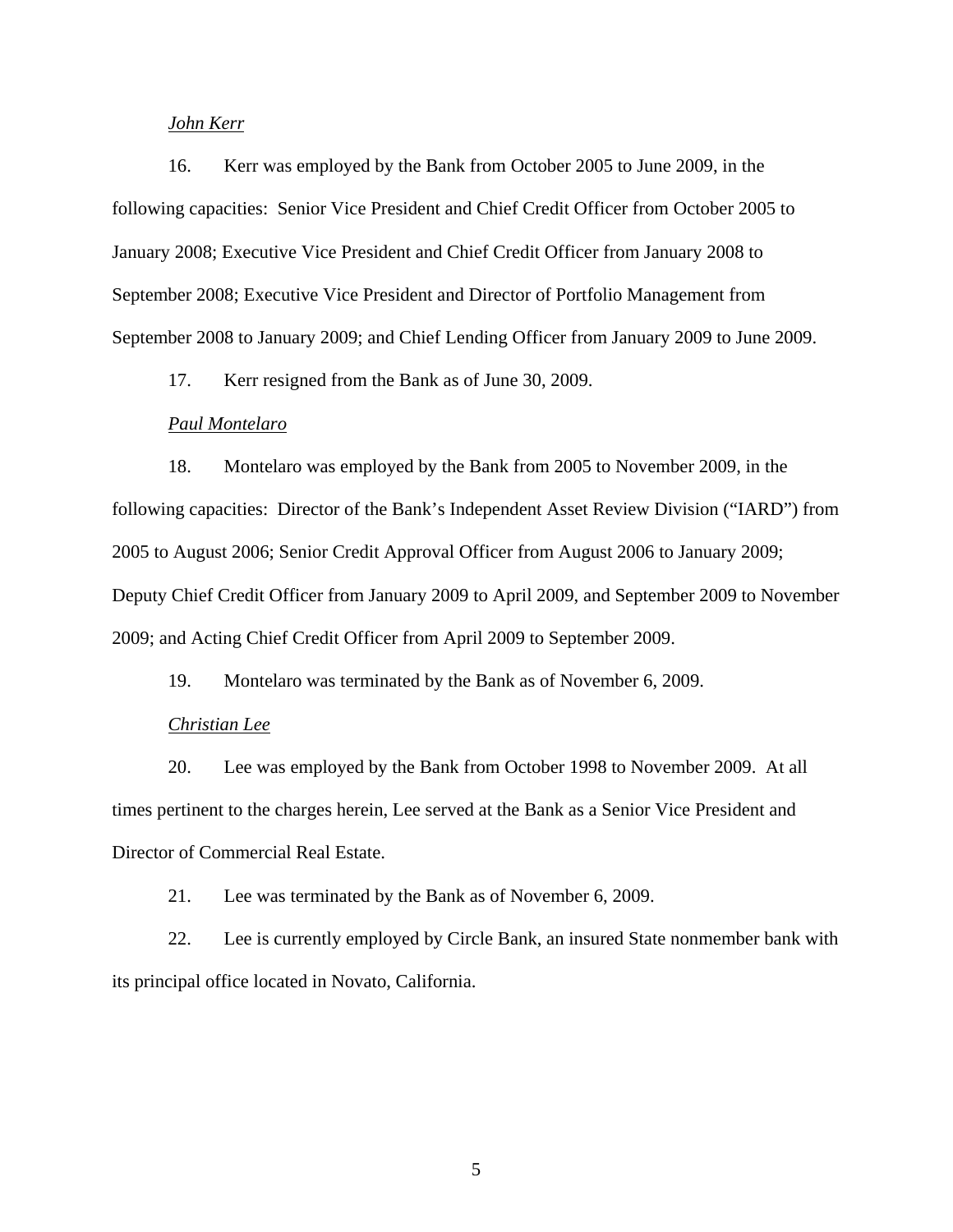## *Lauren Tran*

23. Tran was employed by the Bank from July 2004 to November 2009. In mid-2008, Tran became an officer in the Bank's credit policy department.

24. As of November 6, 2009, Tran was serving as a Vice President and Manager of Financial Institution and Country Risk.

## *Yixing Sun*

25. Sun was employed by the Bank from September 2004 to September 2009, in various capacities, including serving as a First Vice President and Manager in the Special Assets Group ("SAG") from 2008 to August 2009.

26. Sun was terminated by the Bank as of September 15, 2009.

27. Sun is currently employed by Bank of America, N.A., San Francisco, California, an insured national banking association.

# *Ta-Lun Wu*

28. Ta-Lun Wu was employed by the Bank from December 2008 to September 2009 as an Assistant Vice President of Special Assets and Administration.

29. Ta-Lun Wu was terminated by the Bank as of September 15, 2009.

30. Ta-Lun Wu is currently employed by Chinatrust Bank.

## *Respondents Are Institution-Affiliated Parties*

31. At all times pertinent to the charges herein, each Respondent was an "institutionaffiliated party" as that term is defined in section  $3(u)$  of the Act, 12 U.S.C. § 1813(u), and for purposes of sections 8(e)(7), 8(i) and 8(j) of the Act, 12 U.S.C. §§ 1818(e)(7), 1818(i) and 1818(j).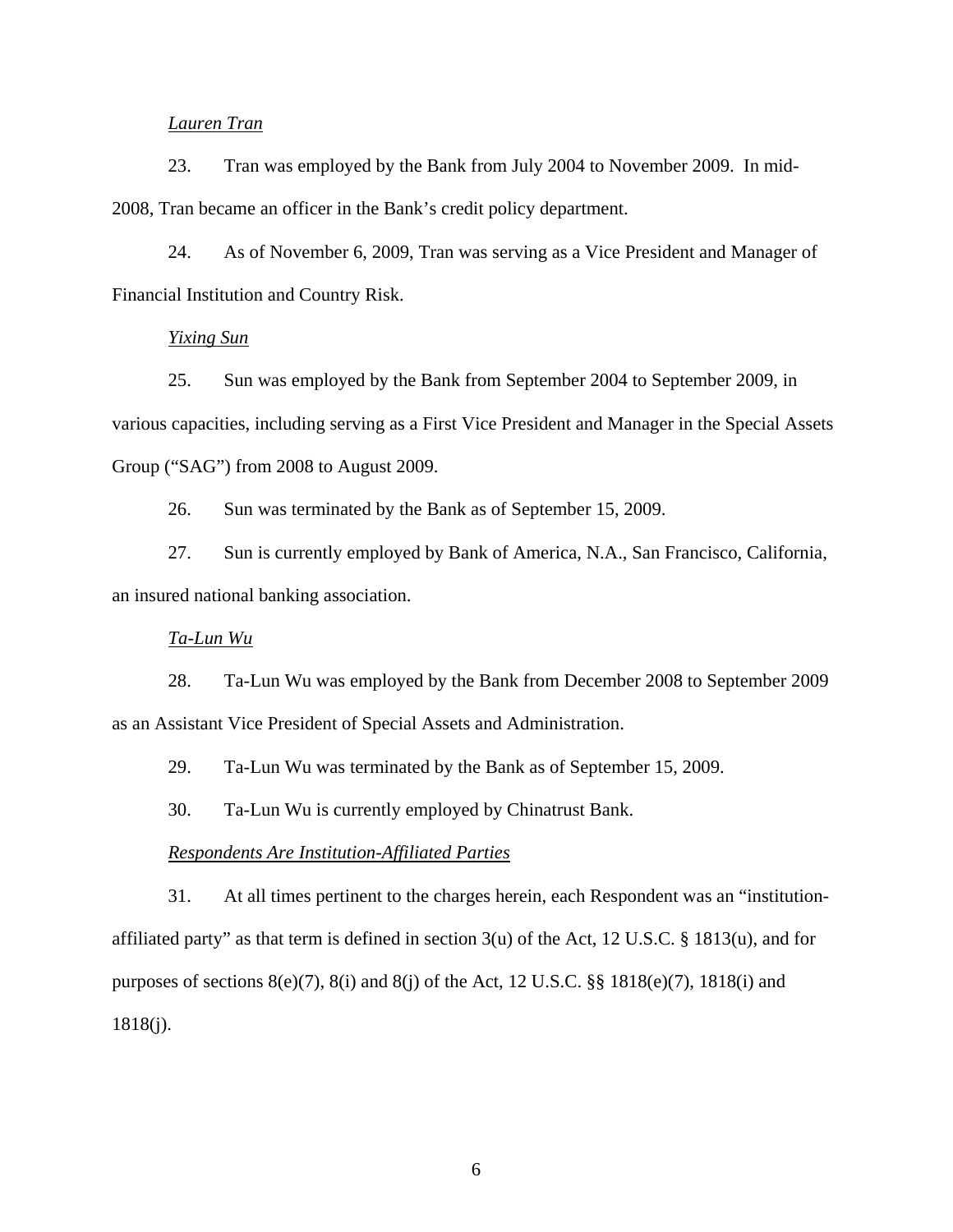C. Jurisdiction

32. The FDIC has jurisdiction over the Bank, the Respondents and the subject matter of this proceeding pursuant to section  $3(q)(3)$  of the Act, 12 U.S.C. § 1813(q)(3).

D. Additional Definitions

33. John M. Cinderey ("Cinderey") was employed by the Bank from 2004 to September 2009, in the following capacities: First Vice President from 2004 to 2008; Senior Vice President and Director of Commercial Banking from 2008 to January 2009; and Executive Vice President and Director of Loan Administration from January 2009 to September 2009.

34. Lawrence M. Zhang ("Zhang") was employed by the Bank from November 2003 to June 2009 as a Senior Vice President and Manager of the Bank's SAG.

35. Richard L. Swartz ("Swartz") was employed by the Bank from January 2008 to September 2009, in the following capacities: Vice President and Asset Review Officer from January 2008 to March 2008; and First Vice President and Manager in the Special Assets Group from April 2008 to September 2009.

36. At all times pertinent to this proceeding, \*\*\*\*\*\* \*\*\*\*\* ("\*\*\*\*\*") was a director of the Bank and Chairman of the Bank's Credit Committee.

37. At all times pertinent to this proceeding, \*\*\*\*\* \*\*\*\*\*\*\*\*\* ("\*\*\*\*\*\*\*\*\*") was employed by the Bank as a First Vice President and Director of Sarbanes-Oxley Compliance.

38. At all times pertinent to this proceeding, \*\*\*\*\* \*\*\*\*\*\* ("\*\*\*\*\*\*") was employed by the Bank as the Director of the Bank's Independent Asset Review Department.

39. At all times pertinent to this proceeding, \*\*\*\* \*\*\*\*\*\*\*\* ("\*\*\*\*\*\*\*\*") was employed by the Bank as Controller.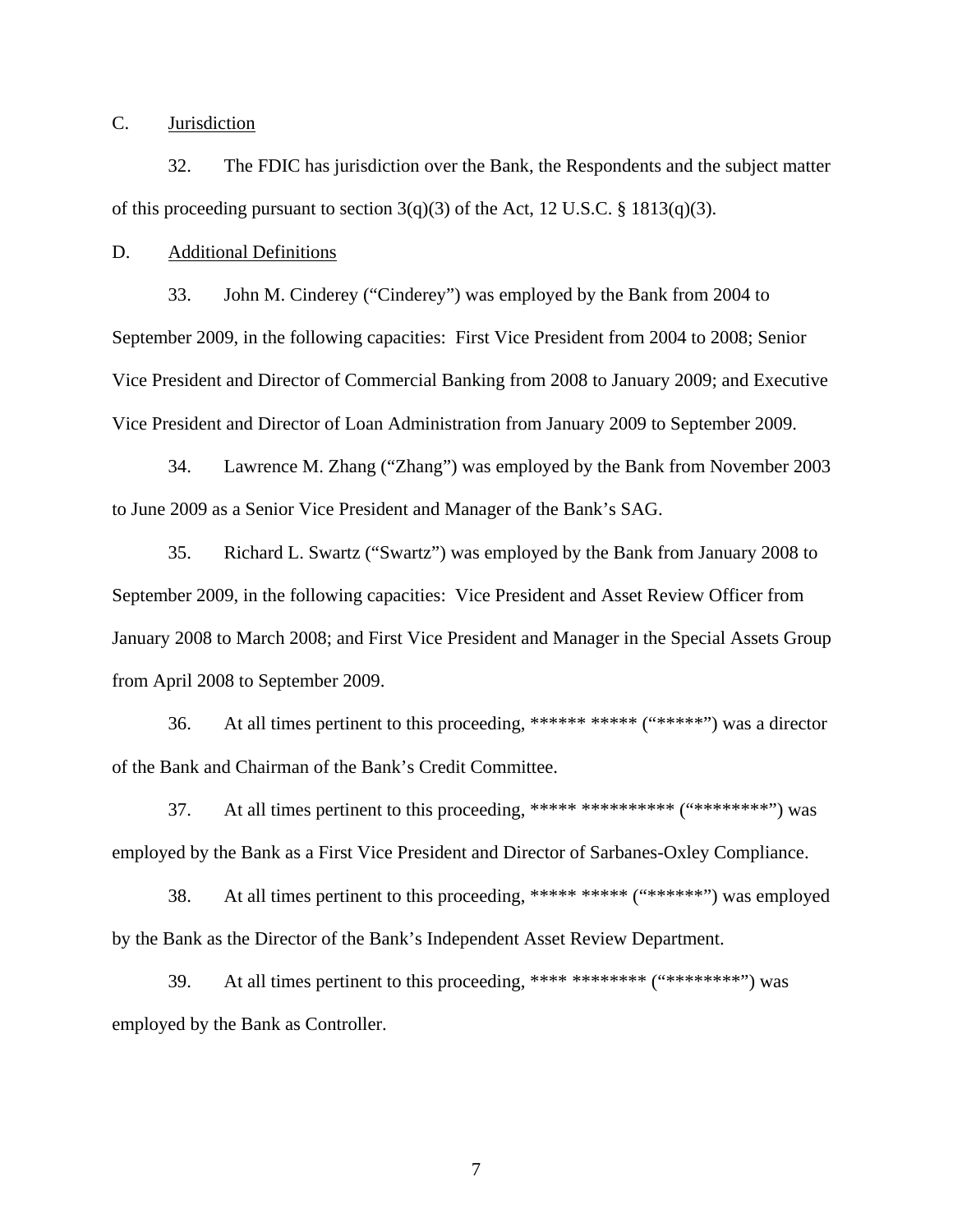# **II. The Bank's Deteriorating Loan Portfolio and Faulty Risk Rating Process**

40. The Bank's internal risk rating system operated on a 1 to 12 scale, with loans rated as follows:

- (a) Ratings of 1 through 7 equated to a "Pass" loan;
- (b) An 8 rating equated to a "Special Mention" classification;
- (c) A 9 rating equated to a "Substandard Accrual" classification;
- (d) A 10 rating equated to a "Substandard Non-accrual" classification;
- (e) An 11 rating equated to a "Doubtful" classification; and
- (f) A 12 rating equated to a charge-off.

41. For loans that were rated 1 to 9, reserves were allocated under Financial

Accounting Standard ("FAS") 5 based on a historic loss factor which differed by portfolio. In 2008 for the construction loan portfolio, approximately 1.3 percent of the loan balance for loans rated 1 to 7 was provided for in the Bank's general reserve. For construction loans rated 8, approximately 8 percent of the loan balance was provided for in the Bank's general reserve. For construction loans rated 9, approximately 16 percent of the loan balance was provided for in the Bank's general reserve. For loans rated 10 or higher, a FAS 114 worksheet was created to calculate the amount of impairment of the loan to determine a specific reserve amount.

42. From at least July 2008 through March 2009, UCB's loan portfolio, particularly its construction loan portfolio, was deteriorating. Collateral values fell as the real estate market declined, and an increasing number of borrowers began to have difficulty making loan payments. The Bank was facing large increases to its Allowance for Loan and Lease Losses ("ALLL"), and particularly its FAS 114 specific reserves.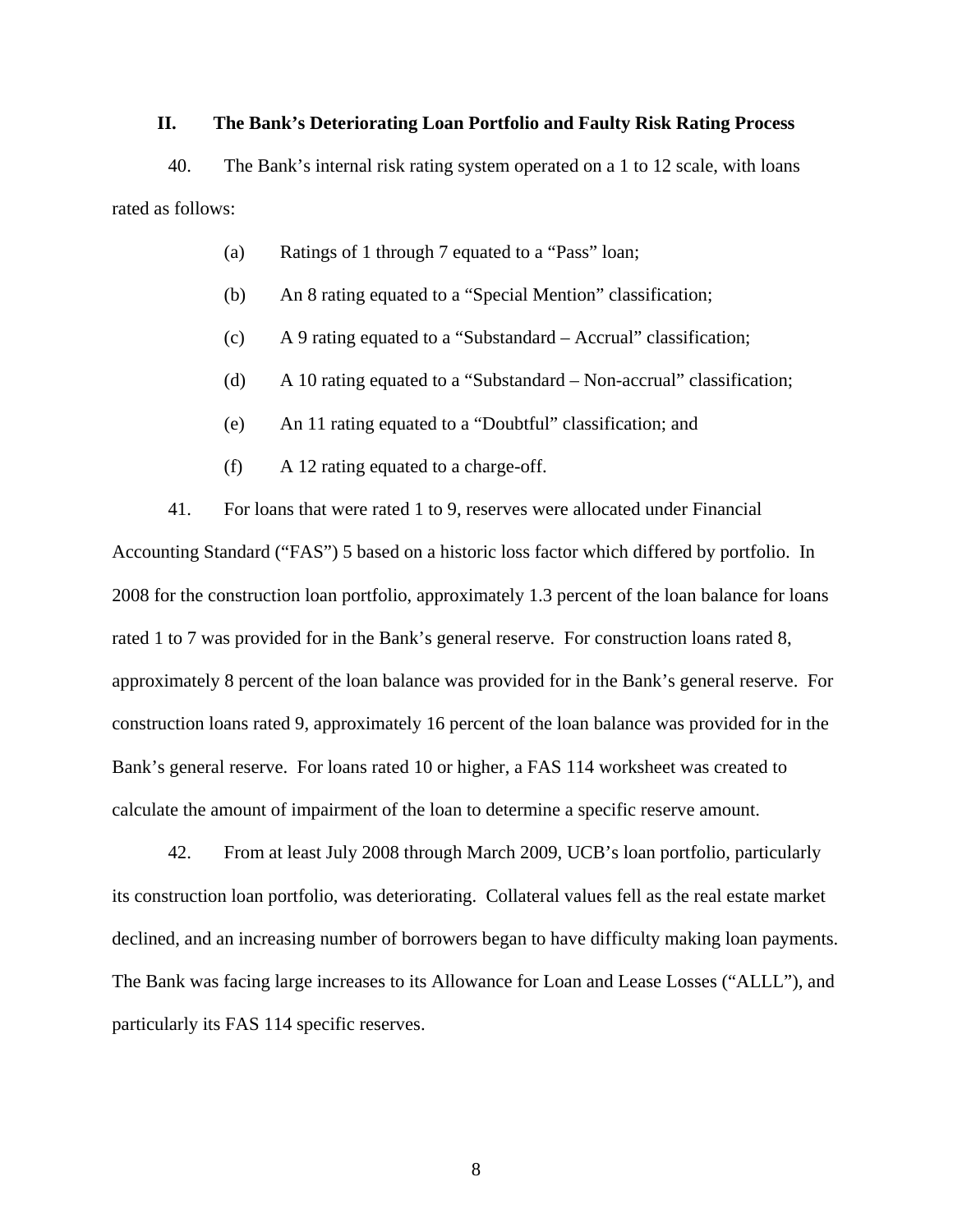43. From September 2008 through March 2009, Respondents were increasingly made aware of the deteriorating condition of the Bank's loan portfolio, and the fact that the Bank was not properly risk rating its loans.

44. The IARD began a review of the Bank's construction loan portfolio "as of July 31, 2008" on August 19, 2008.

45. In or around September 2008, Director of IARD \*\*\*\*\*\* circulated a list of preliminary downgrades to CEO Wu, Cinderey, Yu, and Shabudin.

46. The preliminary findings of the IARD report were discussed at an October 22, 2008 meeting of the Bank's Credit Committee. CEO Wu, Shabudin, Kerr, Montelaro, and Yu participated in this meeting. The discussion of the IARD findings at this meeting made clear to all in attendance that the findings of the report were negative.

47. On or about October 28, 2008, CEO Wu sent an email to some of his top managers — Shabudin, \*\*\*\*\*\* \*\*\* ("\*\*\*"), Cinderey, Kerr, On, and \*\*\*\* \*\*\*\*i—with the subject line "Q4 priorities in credit management-Confidential." In this email, CEO Wu told his management team that it was of "upmost importance to manage our portfolio in this quarter." He charged his team with bringing down balances and delinquencies in the construction, commercial real estate, and commercial and industrial portfolios, and to work out all large nonperforming loans. CEO Wu's stated goal was to "demonstrate better credit metrics in Q4 and manage to deleverage on all these loans to improve our credit management ratios as well as risk based capital ratios." This was to be their "top priority."

48. CEO Wu tasked Shabudin to lead weekly meetings to address the credit issues outlined in his October 28, 2008 email. Respondents Tommy Wu, Shabudin, Kerr, Lee,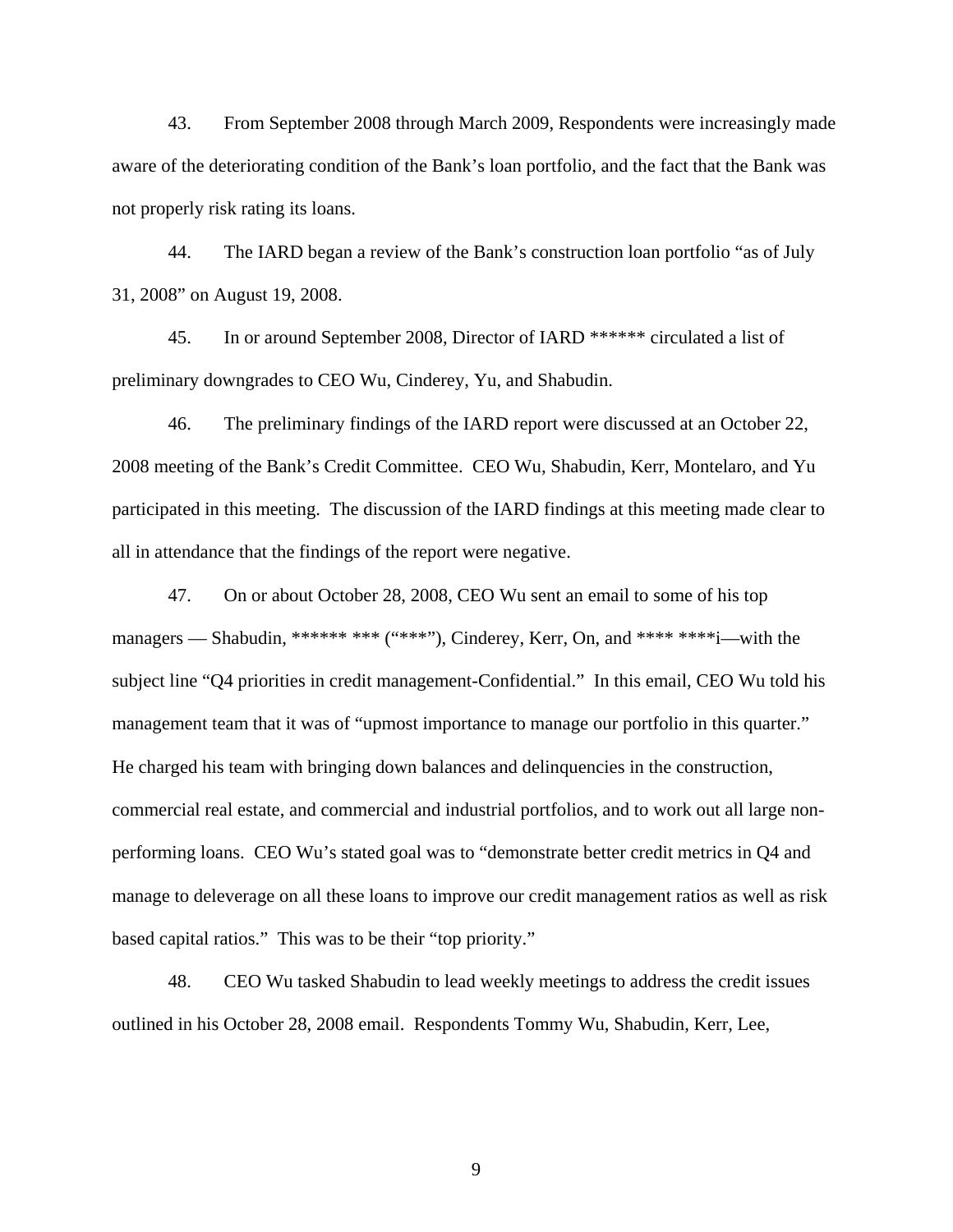Montelaro, and Yu, regularly attended these meetings. Cinderey and Zhang also regularly attended these meetings.

49. On or about December 15, 2008, \*\*\*\*\*\* issued the IARD Report on the review of the construction loan portfolio. The IARD report contained substantially fewer downgrades than those originally proposed to senior management. Nonetheless, the report identified numerous loan downgrades and weaknesses in credit administration. IARD recommended that 26 percent (30 out of 114) of the credits reviewed or 37 percent of the dollars reviewed (\$194 million out of \$524 million) be downgraded. The report assigned the construction portfolio an "Unsatisfactory" rating for asset quality and "Needs Improvement" for credit management.

50. The IARD report was sent to Shabudin and Cinderey on December 15, 2008, with copies sent to Kerr, \*\*\*\*\*\*\*\*, \*\*\*\*\*\*\*\*\*\*\*, On, and Zhang. On December 16, 2008, Cinderey forwarded the IARD report to Montelaro.

51. Shabudin became Chairman of the Bank's Portfolio Review Committee ("PRC") in September 2008. Montelaro was the Vice Chairman of the PRC during this time frame. Kerr and Yu were members of the PRC. The PRC also had a working group, which included Montelaro as Vice Chairman and Tran as Secretary. In December 2008, the PRC and its working group discussed the overall deterioration in the Bank's loan portfolio.

52. On or about December 16, 2008, at a PRC meeting which Shabudin was leading as Chairman, the PRC discussed the increased number of impaired loans in the Bank's construction portfolio. The PRC agreed that the risk level in the portfolio was high, the trend was increasing, risk mitigation was marginal, and the impact was significant. Respondents Kerr, Montelaro, On, and Yu were in attendance at this meeting. Cinderey and Zhang were also present.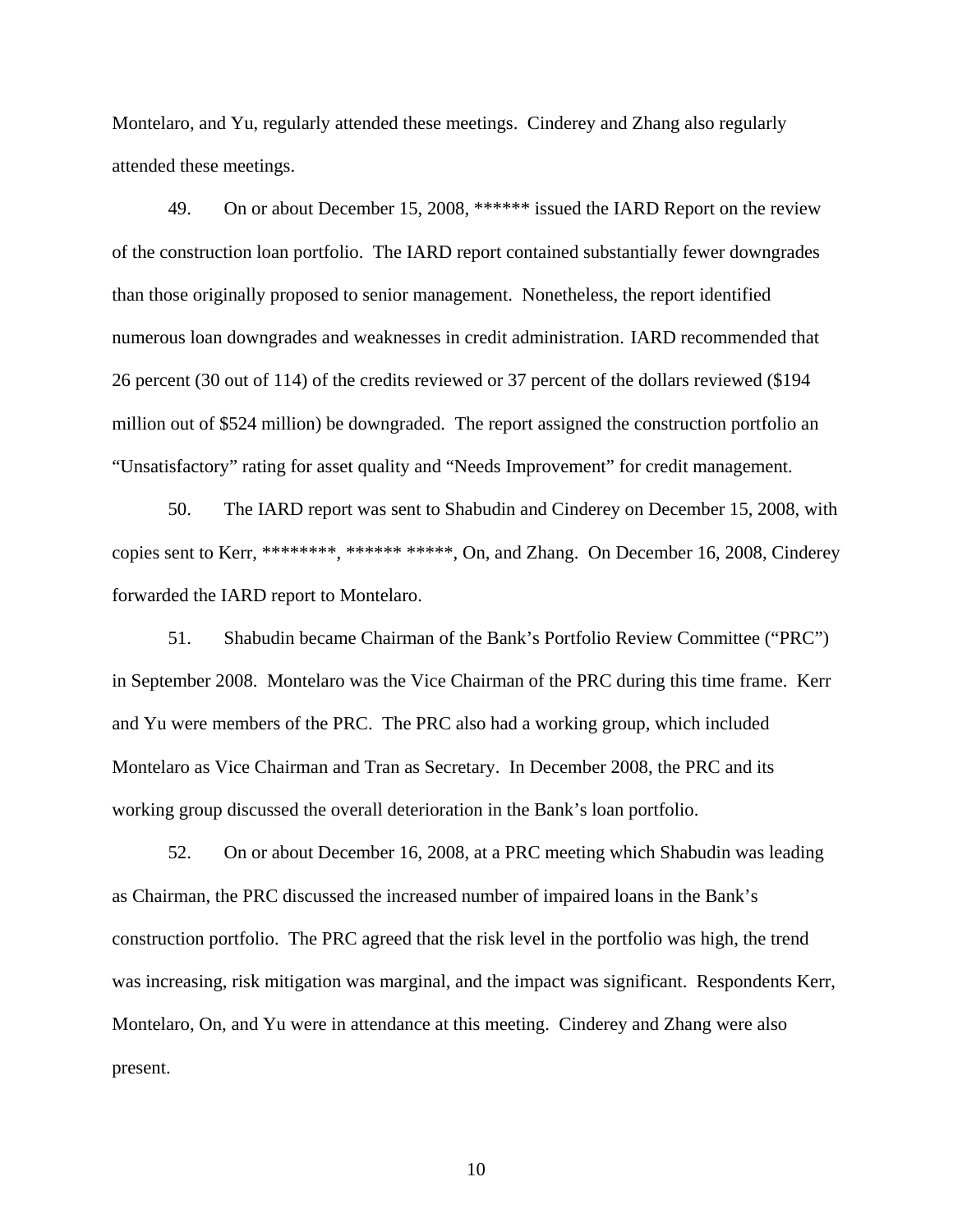53. On or about December 30, 2008, the PRC working group held a meeting. At this meeting, the working group recommended risk rating downgrades for nearly every loan reflected in the minutes. For those loans where no downgrade was recommended, properties were reported to be in foreclosure, new appraisals were being requested, or sales were being negotiated. Respondents Kerr, Montelaro, and Tran participated in this meeting. Respondents Shabudin, Kerr, Montelaro, On, Tran, and Yu received a copy of the minutes for this meeting.

54. It was also reported at the December 30, 2008 PRC working group meeting that many risk rating downgrades were pending: the various credit units were sending in recommendations for downgrades, but they were not getting approved. Montelaro acknowledged this fact.

55. It was further discussed at the December 30, 2008 PRC working group meeting that the risk ratings appeared to be off by one grade; for example, loans that were graded a 7, should have been graded an 8, and loans that were graded an 8, should have been graded a 9.

56. On December 30, 2008, the Bank's Chief Risk Officer, \*\*\* \*\*\*\*\*\*\* ("\*\*\*\*\*\*\*"), specifically advised Shabudin, Cinderey, Kerr, Tran, Montelaro, Yu, and Zhang of the problems with the Bank's risk rating process that were discovered at the PRC working group meeting. On December 31, 2008, \*\*\*\*\*\*\* sent a follow-up email to Shabudin, Cinderey, Kerr, and Montelaro in which he again stressed the problems uncovered at the PRC working group meeting with respect to risk ratings.

57. Once the extent of the deterioration in the Bank's loan portfolio became clear, Respondents, in particular, Tommy Wu and Shabudin, orchestrated a scheme to manipulate information related to certain loans at the Bank in order to mask the deterioration in the Bank's loan portfolio and to delay reserving for and/or recognizing losses in that portfolio.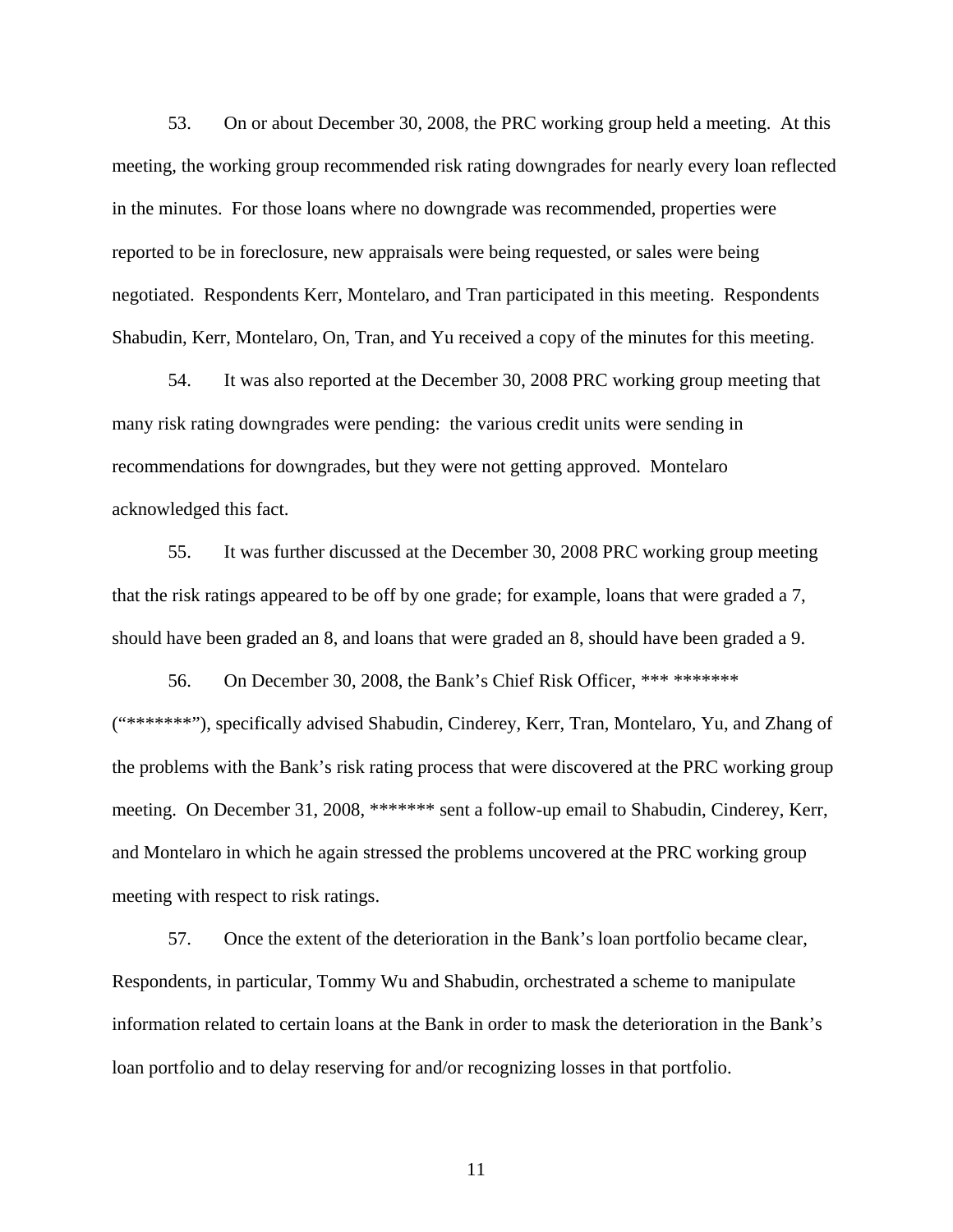58. As part of Respondents' scheme to mask the deteriorating financial condition of the Bank, Respondents artificially delayed risk rating downgrades of loans and artificially delayed loan charge-offs.

59. Respondents consistently delayed downgrading loans to reduce the amount of provisions required to maintain an adequate ALLL. Instead of acknowledging the risk in the loans as presented at the December 30, 2008 PRC working group meeting, Respondents ignored the working group's recommendations. Indeed, the Bank's ALLL analysis as of December 31, 2008 did not reflect many of the downgrades discussed at the December 30, 2008 PRC working group meeting.

60. In addition, accounting rules dictate that loans that are past due by more than 90 days cannot continue to accrue interest unless well secured and in the process of collection. Notwithstanding the foregoing, the Bank continued to accrue interest on loans that were more than 90 days past due and where full collection was unlikely.

# **III. Respondents Made Misrepresentations and Omissions to the Bank's Auditors**

## A. KPMG's 2008 Audit

61. The accounting firm of KPMG LLP ("KPMG") was hired to conduct an audit of UCBH's financial statements as of December 31, 2008.

62. During the period of December 2008 to March 16, 2009, KPMG conducted its audit of UCBH's financial statement as of December 31, 2008 ("2008 audit").

63. Since the Bank was UCBH's primary subsidiary, KPMG's 2008 audit of UCBH focused primarily on the Bank's balance sheet and operations.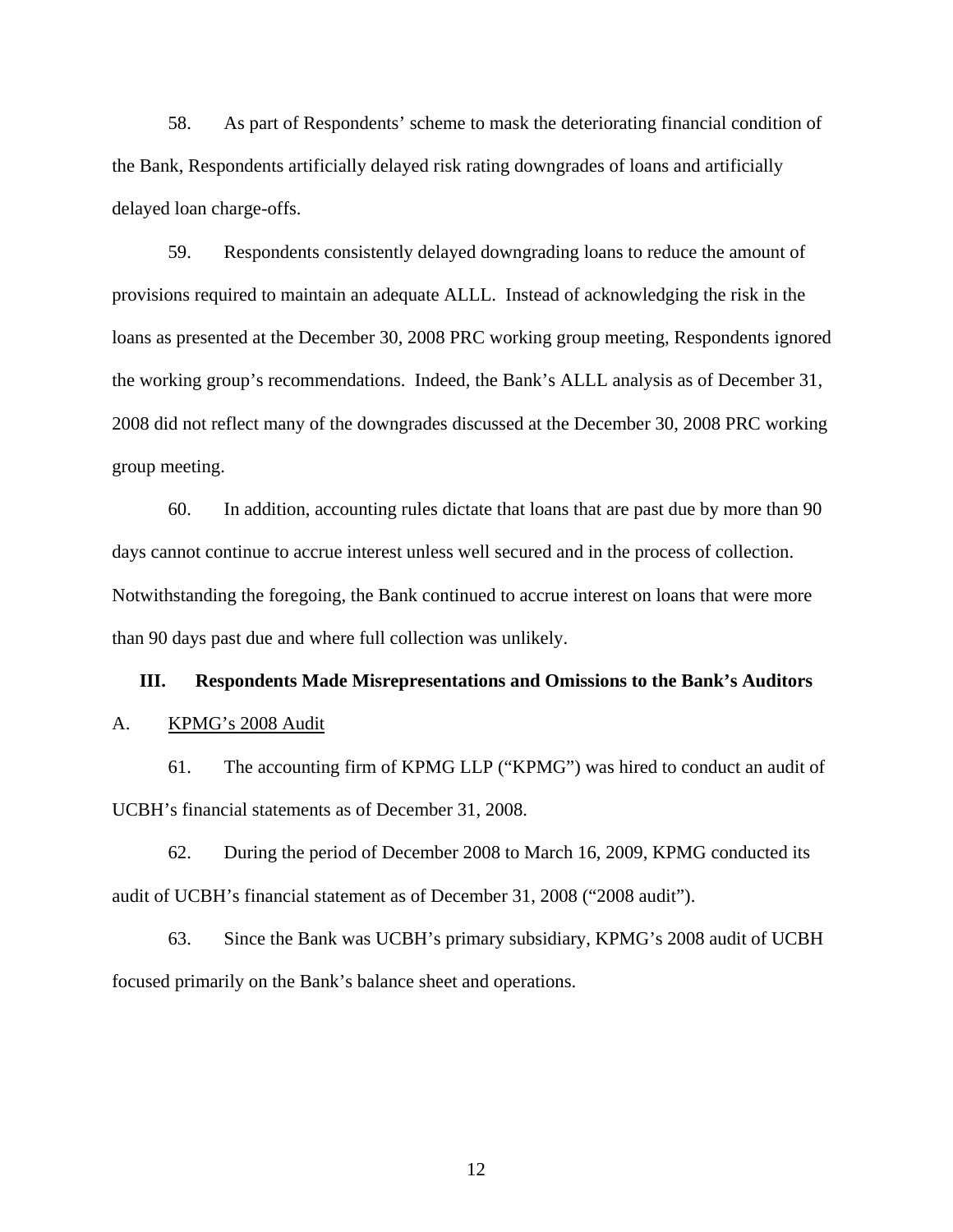64. On March 16, 2009, UCBH filed its audited financial statements for the year ending December 31, 2008, also known as its 2008 Form 10-K, with the Securities and Exchange Commission ("SEC"). CEO Wu and On signed the 2008 Form 10-K.

65. During the course of KPMG's 2008 audit of UCB and UCBH, the Respondents engaged in violations of law, unsafe or unsound practices, and breaches of fiduciary duty by making significant misrepresentations and omissions to KPMG, as discussed more fully in paragraphs 66 through 273 and paragraphs 298 through 308 below.

#### B. Risk Ratings Issues at the 2008 Audit

66. The Bank's risk ratings of problem loans were a critical issue during the 2008 audit of the Bank.

67. In an attempt to keep KPMG from thoroughly reviewing the Bank's risk ratings during the 2008 audit, Respondents controlled and significantly limited what information was available to KPMG. For example, from the beginning of the audit, Shabudin and Montelaro asserted control over the flow of information to the Bank's auditors, requiring a complete listing of all items requested by KPMG.

68. Shabudin and Montelaro repeatedly failed to provide information requested by KPMG in a timely manner, including Risk Analysis and Action Plans ("RAAPs") on problem loans and internally classified and criticized asset lists.

69. On January 6, 2009, \*\*\*\*\*\*\*\*, the Bank officer in charge of compliance with Sarbanes-Oxley ("SOX"), asked to meet with Shabudin regarding the risk rating process. \*\*\*\*\*\*\*\*\* told Shabudin: "There are concerns that the process is not working and therefore there may be SOX 404 issues."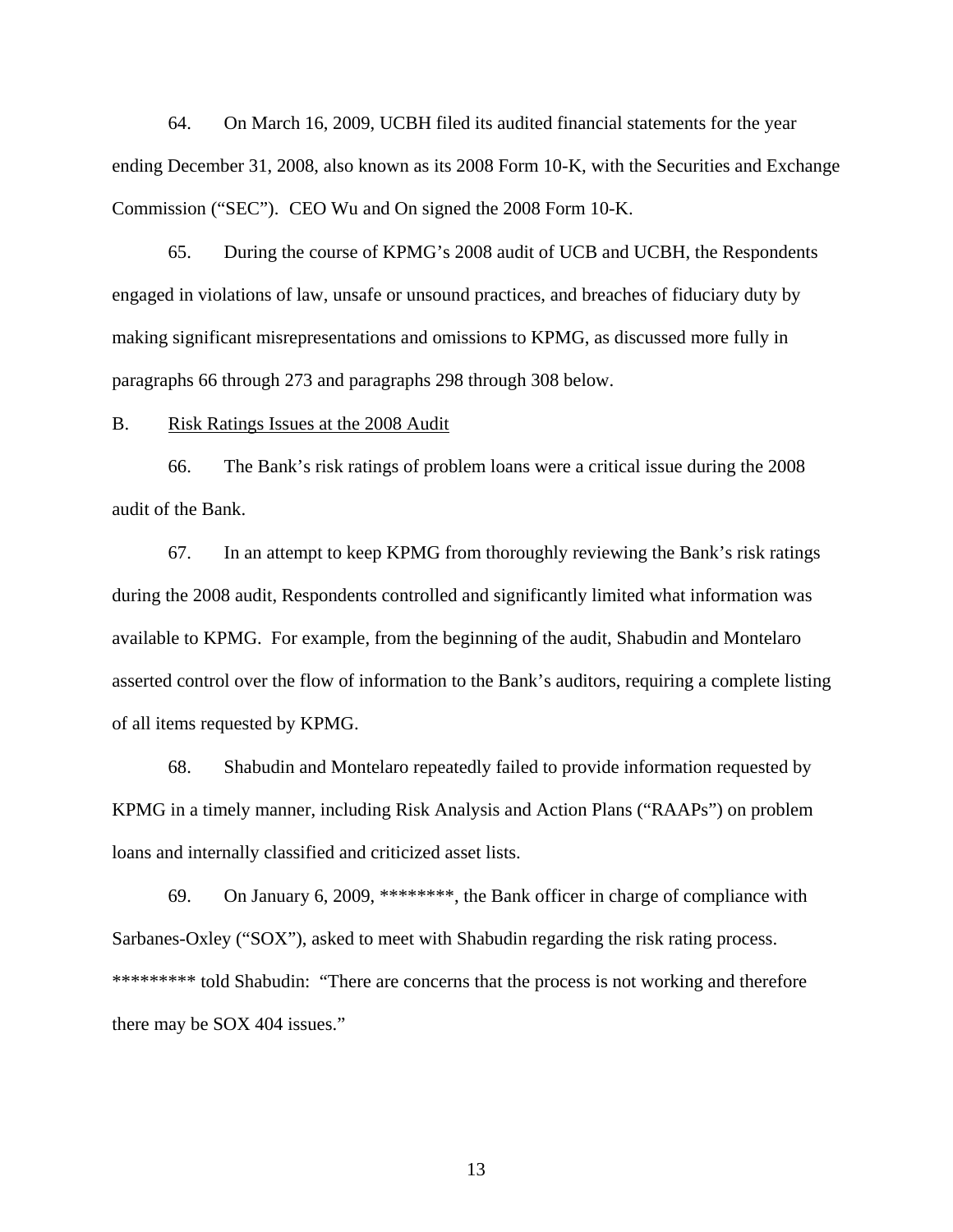70. On January 20, 2009, \*\*\*\*\*\* circulated a list of problem credits to Shabudin, Montelaro, Cinderey, and Yu for discussion. \*\*\*\*\*\* indicated to Montelaro that he considered some of the risk ratings of these loans to be "really iffy."

71. In February 2009, Shabudin received an update from \*\*\*\*\*\*\*\* concerning discussions with KPMG. \*\*\*\*\*\*\*\* told Shabudin that KPMG was finalizing the list of credits where there were unsupported facts, and that management would "then meet to clarify the required documented evidence to support the accuracy of the risk ratings." Shortly thereafter, Shabudin met with On, Montelaro, Cinderey, and \*\*\*\*\*\*\*\*. On distributed analyses of the financial statement impact of various risk ratings. In his email follow-up with Shabudin, and copying Montelaro, Cinderey, Yu, and \*\*\*\*\*\*\*\*, On stated: "Please do all you can to maintain our risk ratings."

#### C. Scheme to Mask the Bank's Deteriorating Financial Condition

72. Respondents' scheme to mask the Bank's deteriorating financial condition included the Respondents' participation in the following practices:

(a) Concealing evidence of declining collateral values from KPMG;

(b) Reserving loans through either FAS 5 or FAS 114, depending on which accounting measure would result in lower reserves;

(c) Artificially modifying and granting extensions on loans in order to delay the non-accrual of interest;

(d) Making loans for the sole purpose of bringing interest due current on related loans;

(e) Delaying downgrades of loans in order to reduce the amount of required reserves;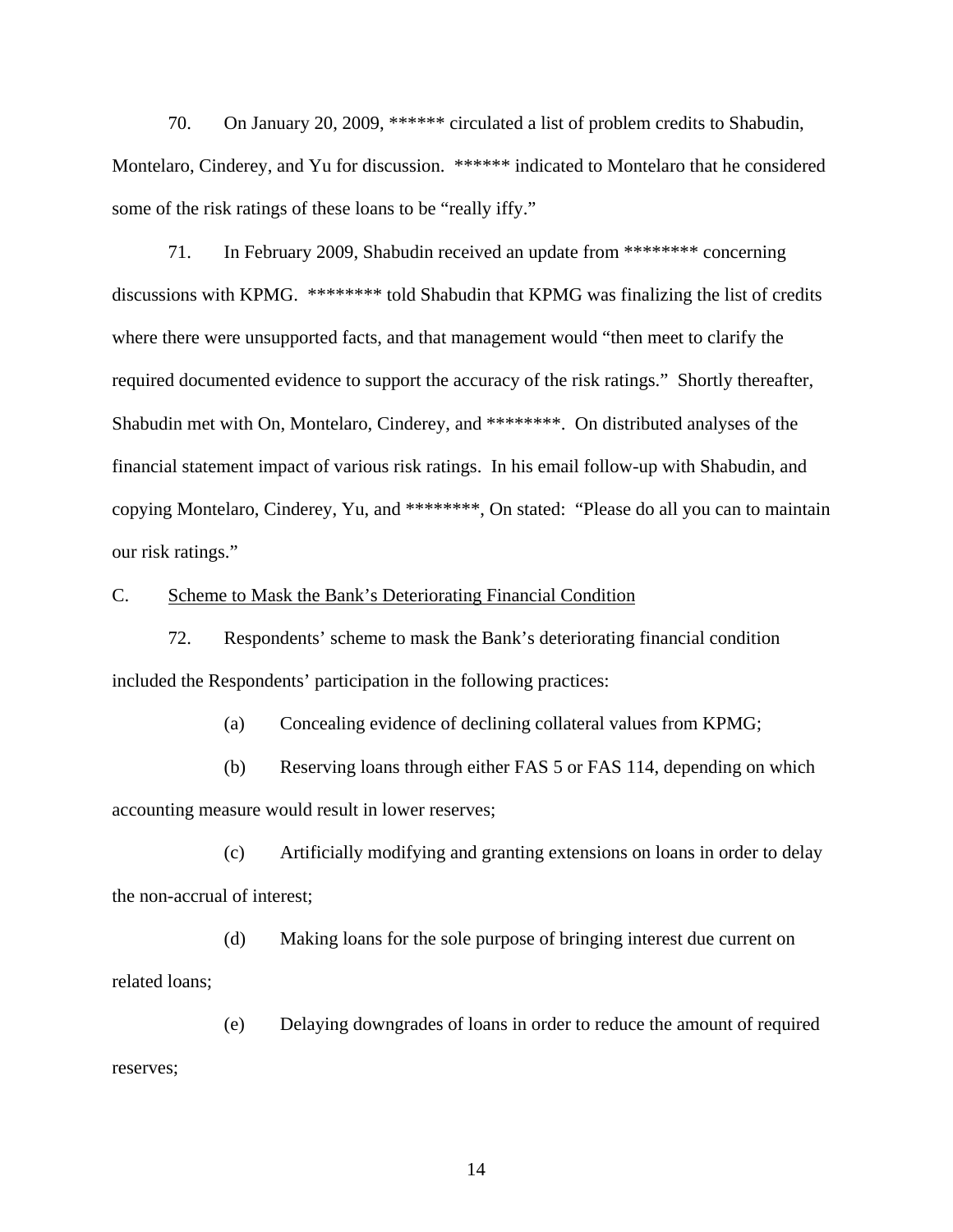(f) Delaying recommended charge-offs from year-end 2008 to first quarter

2009;

- (g) Ignoring subsequent events;
- (h) Failing to mark loans held for sale at fair value; and

(i) Misrepresenting collateral protection of assets where security interests were known to be unperfected.

These practices are discussed more fully in paragraphs 73 through 319 below.

## D. KPMG's Discovery of Respondents' Scheme

73. On or around March 16, 2009, after the 2008 Form 10-K was filed, KPMG left the Bank's premises. KPMG returned to the Bank approximately two to three weeks later to begin the review process for the First Quarter 2009 financial statements ("First Quarter 2009 review").

74. When KPMG returned to the Bank for the First Quarter 2009 review, KPMG learned that the Bank had taken a significant number of charge-offs during the last two weeks of March 2009 – in the two week period after the 2008 Form 10-K was filed. These charge-offs included, but were not limited to, the following loans or Other Real Estate Owned ("OREO") property: \*\*\*\*\*\*\*\*\*\*, \*\*\*\*\*\*\*\*\*\*\*\*\*, \*\*\*\*\*\*\*\*\*\*\*\*\*, \*\*\*\*\*\*\*\*\*\*\*, \*\*\*\*\*\*\*\*\*, and \*\*\*\*\*\*\*\*\*\*.

75. KPMG reviewed this area in more detail, and learned that the Bank was aware of updated appraisals, loan valuations, or pending note sales prior to the filing of the 2008 Form 10- K that should have been included in the Bank's reserve analysis for those financial statements. The Bank had not shared this information with KPMG.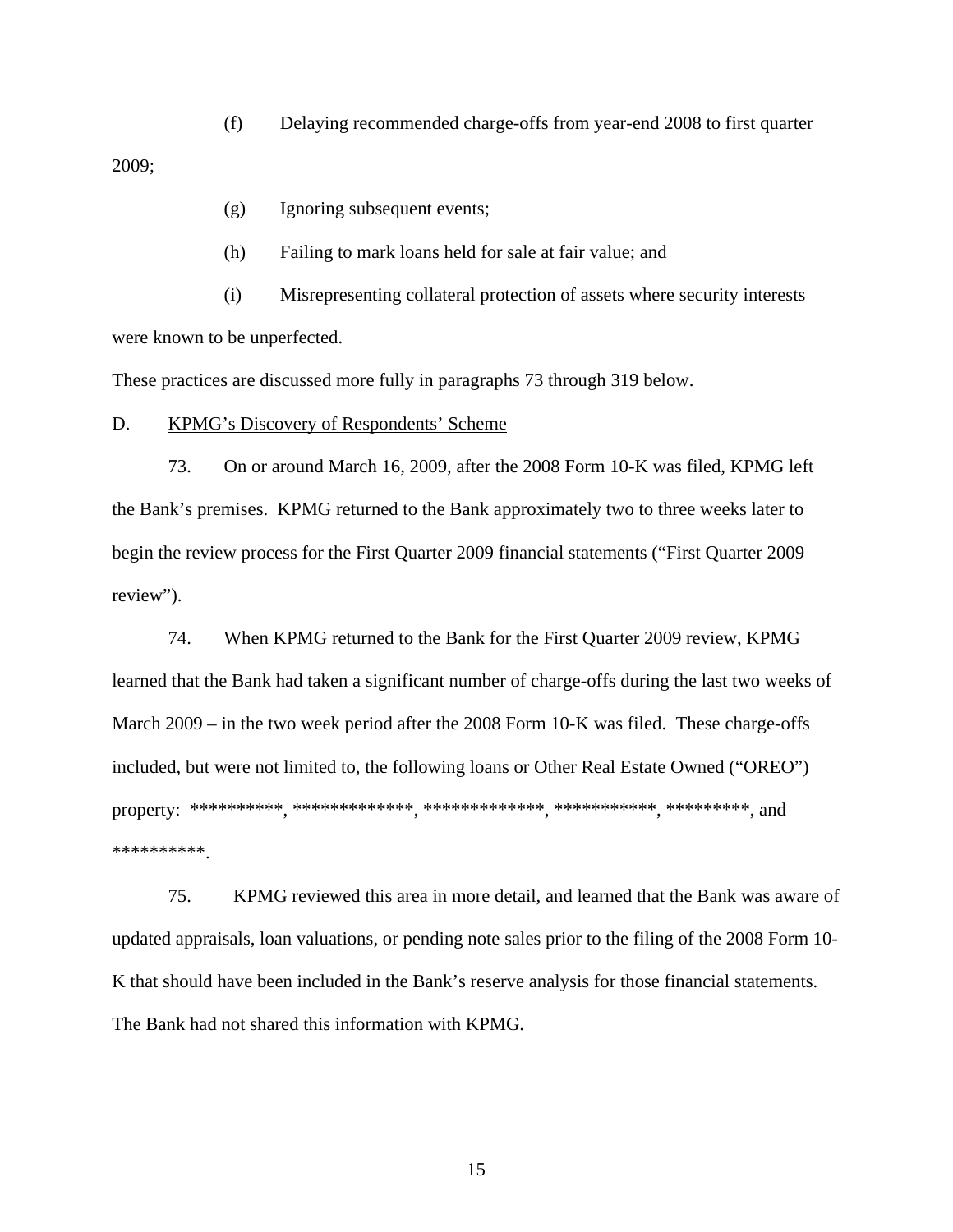76. KPMG's discovery of the Bank's concealment and misrepresentation of information during the 2008 audit led to an internal investigation and attempts to review and restate the financial statements.

77. The internal investigation and restatement efforts found that the Bank failed to charge-off at least \$61.8 million in loans at the end of 2008 that were required to be charged-off, and the Bank understated its specific loan reserves at the end of 2008 by at least \$53.7 million.

## **IV. Respondents Concealed Appraisals from KPMG**

78. One method Respondents used to withhold pertinent information from KPMG was to conceal the existence of the most recent appraisals obtained by the Bank. Respondents Shabudin, Tran, Ta-Lun Wu, Yu, and others concealed the existence of these new appraisals when the appraisals showed a decline in the value of the underlying property held as collateral for Bank loans or showed a decline in the value of OREO by the Bank, including, but not limited to, appraisals received for the following loans: \*\*\*\*\*\*\*\*\*, \*\*\*\*\*\*\*\*\*\*\*, \*\*\*\*\*\*\*\*\*, \*\*\*\*\*\*\*\*\*\*, and \*\*\*\*\*\*\*\*\*\*\*\*\*. Respondents Shabudin, Tran, and Yu also concealed from KPMG the existence of a centralized appraisal list for problem credits.

## A. \*\*\*\*\*\*\*\*\*\*\*\* Appraisal

79. \*\*\*\*\*\*\*\*\*\* \*\*\*\*\*\*\*\*\*\*\*\*\*\*\* ("\*\*\*\*\*\*\*\*\*\*") was a 6-story mixed-use (residential and retail) building in National City, California. The project was a participation loan with lead bank \*\*\*\*\*\*\*\*\*\*\*\*\*\*\*\*\*\*\*\* ("\*\*\*"). UCB held  $61.1\%$  of the \$17.7 million loan, or approximately \$10.8 million, with \*\*\* and another small bank holding the balance. The loan fell into default before its February 2008 maturity date and the property swiftly dropped in value.

80. In a May 2008 appraisal, the \*\*\*\*\*\*\*\*\*\* property was valued at \$18,220,000 "as is." By the time of the KPMG audit, however, the land value had dropped, so much so that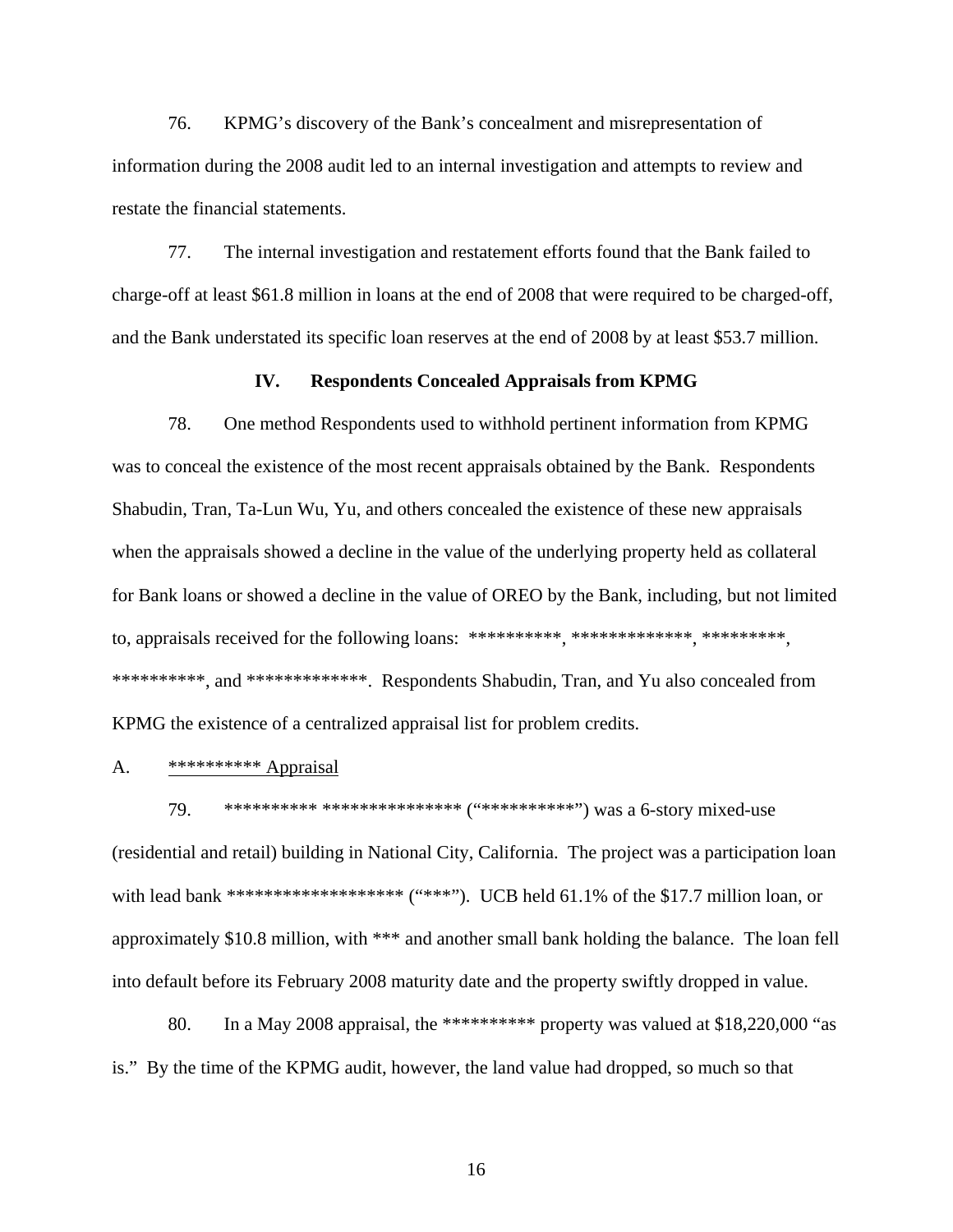Swartz sent an email on January 2, 2009 requesting a new appraisal. In that email, Swartz explained that a new appraisal was needed because "prices [had] fallen significantly since May."

81. On January 14, 2009, Swartz received an email forwarding the new appraisal preformed by the \*\*\*\*\*\*\*\*\*\*. The new appraisal listed the "as is" value of the land at a mere \$12,715,000, making UCB's portion worth only \$7,768,865.

82. The FAS 114 analysis, which was prepared by Yu, reflected only a modest reserve of \$780,170. The analysis was based on the stale May 31, 2008 appraised value, which was \$5.5 million higher than the January 2009 appraised value.

83. In February 2009, KPMG began questioning the Bank's reliance on the May 2008 appraised value. Respondent Yu and Swartz drafted a memorandum to KPMG dated February 27, 2009 in response to KPMG's questions. This memorandum did not contain any reference to the January 2009 appraisal.

84. Respondents did not provide KPMG with a copy of the January 2009 appraisal during the 2008 audit. KPMG did not learn about the January 2009 appraisal until after the 2008 Form 10-K was filed.

#### B. \*\*\*\*\*\*\*\*\*\*\*\*\*\*\*\* Appraisal

85. The Bank held a participation interest of less than two percent in a loan made by \*\*\*\*\*\*\*\*\*\*\*\*\* to \*\*\*\*\*\*\*\*\*\*\*\*\*\*, Inc. ("\*\*\*\*\*" or "\*\*\*\*\*\*\*\*\*\*\*\*\*") for the development of a master-planned community in Las Vegas. UCB's total commitment to \*\*\*\* was approximately \$6.47 million.

86. In February 2008, the Las Vegas property securing the loan was appraised at \$300 million, effective as of January 8, 2008.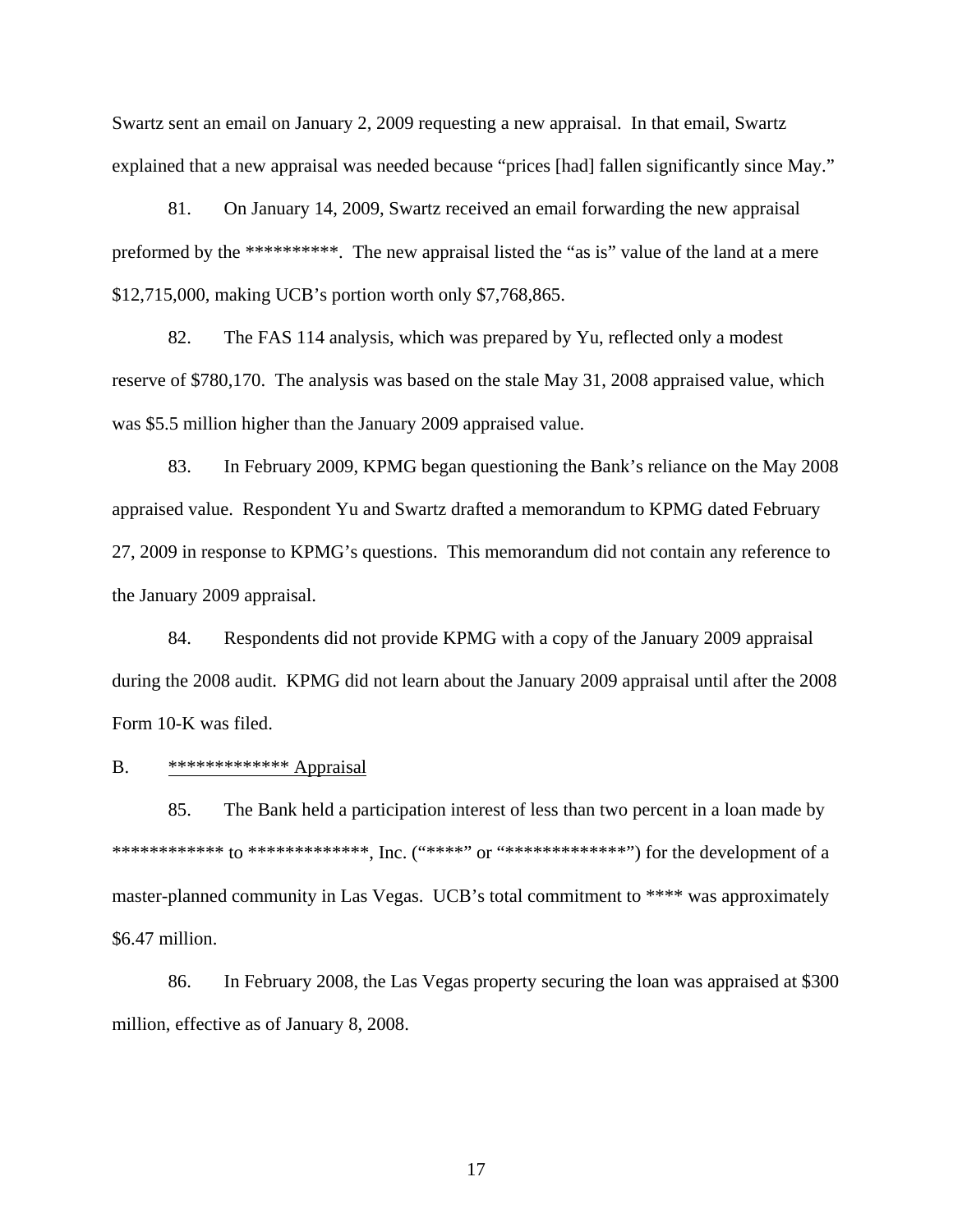87. In September 2008, after \*\*\*\*\*\*\*\*\*\*\*\*\* foreclosed upon the Las Vegas property, the property became OREO and the account was transferred to the SAG. \*\*\*\* \*\*\*\*\*\*\*\*\*\* was listed as OREO with a book value of \$4.015 million at year-end 2008.

88. On January 14, 2009, Ta-Lun Wu was copied on a request for \*\*\*\*\*\*\*\*\*\*\*\*\*\* to provide an updated appraisal for the \*\*\*\* property. \*\*\*\*\*\*\* \*\*\*\*\*\*\*\* ("\*\*\*\*\*\*\*\*"), another SAG officer, received the appraisal on January 20, 2009. The updated appraisal valued the property "as is" at \$135 million as of September 23, 2008, leaving only \$2.16 million in collateral for UCB, a significant decline from the earlier appraisal.

89. On January 26, 2009, Zhang scheduled an internal meeting for January 28, 2009 to prepare for an upcoming meeting with KPMG. KPMG had asked for the meeting to discuss a number of properties held by the Bank as OREO, including \*\*\*\*. Since Zhang was out sick, he emailed \*\*\*\*\*\*\* regarding the new \*\*\*\* appraisal asking \*\*\*\*\*\*\* to check with Shabudin. \*\*\*\*\*\*\* reported back that Shabudin said the appraisal should "be thoroughly analyzed and that a second opinion be sought."

90. On February 24, 2009, \*\*\*\*\* \*\*\*\*\* ("\*\*\*\*\*") of KPMG sent Zhang an email asking about appraisals for a number of properties, including \*\*\*\*; that email indicated that KPMG did not yet know about the updated appraisal. Zhang forwarded that email to Ta-Lun Wu. On February 26, 2009, \*\*\*\*\* provided a spreadsheet on four properties, including \*\*\*\*, to Ta-Lun Wu and Zhang. The spreadsheet reflected a valuation of the \*\*\*\* property based on the February 2008 appraisal. \*\*\*\*\* asked for their help in obtaining support for the valuations. Neither Ta-Lun Wu nor Zhang, in response to this request, advised KPMG about the more recent appraisal.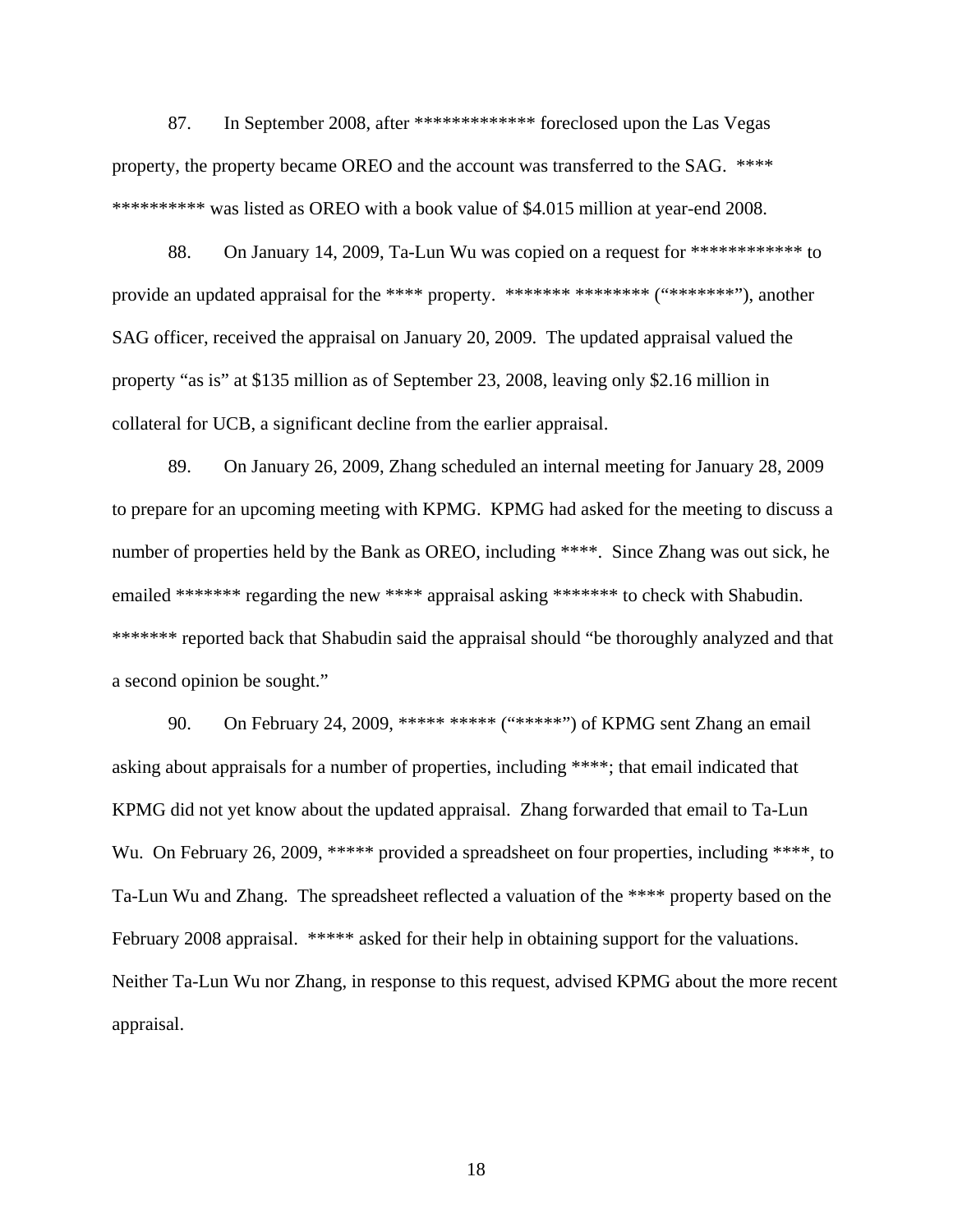91. On February 27, 2009, KPMG and UCB management held a meeting, attended by \*\*\*\* \*\*\*\*\*\*\*\* and \*\*\*\*\* from KPMG, and Zhang, Ta-Lun Wu, and \*\*\*\*\*\*\* from the Bank, to discuss the valuation of certain OREO properties. During that meeting, KPMG asked Zhang several questions about \*\*\*\*'s valuation, including whether a more recent appraisal existed than the February 2008 appraisal. Neither Zhang nor Ta-Lun Wu told KPMG of the existence of the more recent appraisal.

92. Following the February 27, 2009 meeting, KPMG again asked for memoranda regarding a number of loans, including \*\*\*\*. Ta-Lun Wu provided memos for the other loans but only a worksheet for \*\*\*\*. That worksheet again listed the \*\*\*\* appraised value at \$300 million, the value supported by the stale January 2008 appraisal that was substantially higher than the September 2008 appraisal.

93. In March 2009, since KPMG was not aware of the existence of the new appraisal, KPMG suggested reducing the valuation of \*\*\*\* by 33 percent based on an analysis using Case-Schiller property data. However, KPMG had still requested that the Bank prepare a memorandum on the \*\*\*\* property evaluation. On March 4, 2009, Zhang responded in an email on which he copied Shabudin, "We agree with their assessment on Vegas property by KPMG. Therefore no memo was prepared. This was the decision made by \*\*\*\*\*\*, Talun and I."

94. On March 6, 2009, Ta-Lun Wu sent the memo requested by \*\*\*\*\*. The memo, dated March 5, 2009, again referenced the older appraisal with no mention of the more recent one.

95. Respondents did not provide KPMG with a copy of the September 2008 appraisal during the 2008 audit. KPMG did not learn about the September 2008 appraisal until after the 2008 Form 10-K was filed.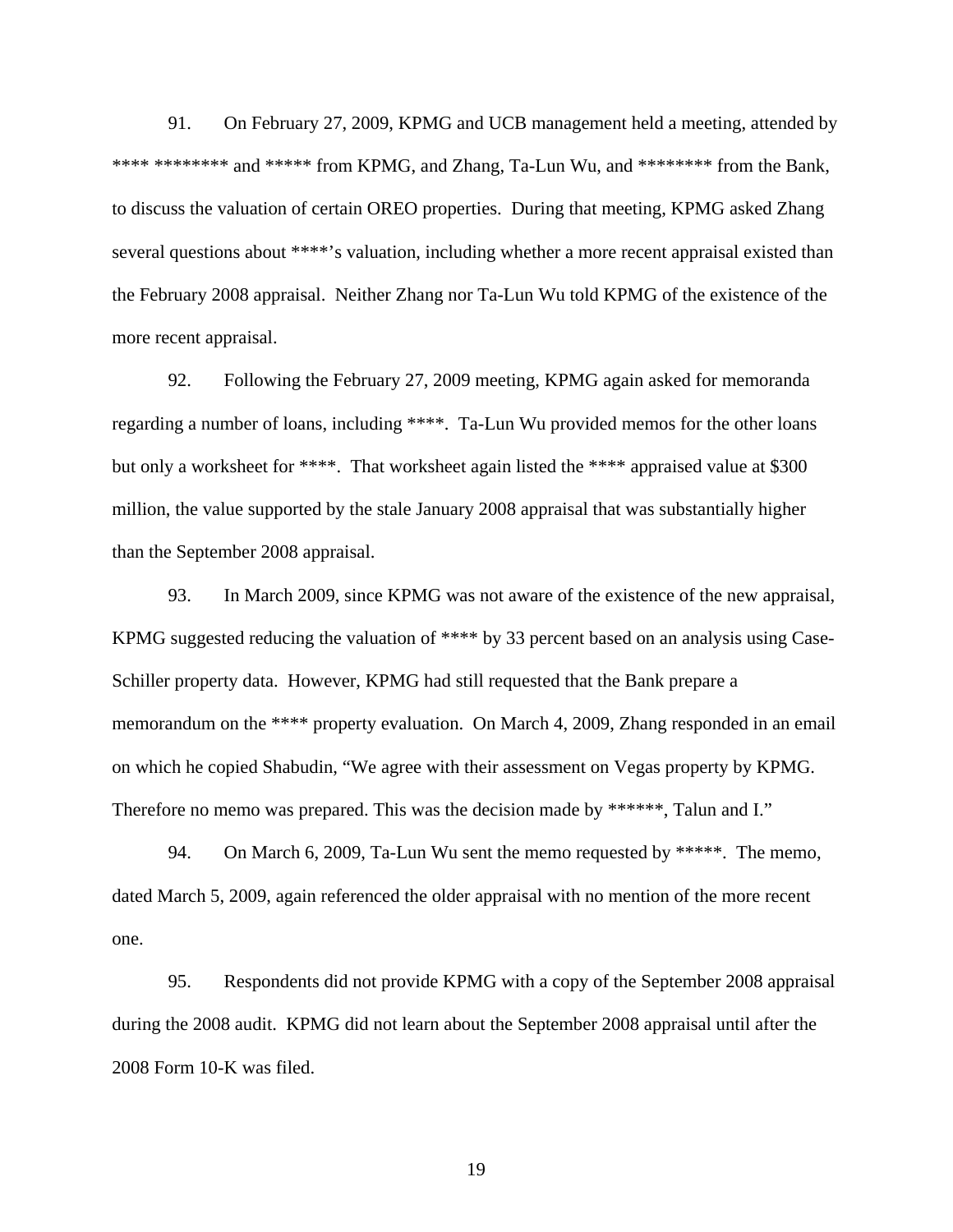# $C.$  \*\*\*\*\*\*\*\*\*<u>\*</u> Appraisal

96. The Bank extended a loan to \*\*\*\*\*\*\*\*\* Street LLC on August 3, 2007, with an initial commitment of \$20 million and a maturity date of April 5, 2009 ("\*\*\*\*\*\*\*\*\*\*\*\* Loan"). The purpose of the \*\*\*\*\*\*\*\*\*\* Loan was to finance the renovation and construction of 67 condominium units and 9,500 square feet of ground floor retail space. As of December 31, 2008, the \*\*\*\*\*\*\*\*\* Loan had an outstanding balance of \$13.8 million.

97. In February 2009, KPMG began asking questions concerning the \*\*\*\*\*\*\*\*\* Loan. Bank staff drafted a response to KPMG's questions. The draft response included reference to a new appraisal dated January 9, 2009, which valued the underlying property at \$8.5 million, more than \$5 million less than the outstanding loan balance.

98. The Bank's response was rewritten before it was sent to KPMG to omit any reference to the \$8.5 million value indicated in the January 9, 2009 appraisal.

#### D. \*\*\*\*\*\*\*\*\*\*\*\* Appraisal

99. In June 2006, UCB made a loan to \*\*\*\*\*\*\*\*\*\* \*\*\*\*\*\*\*\*\*\*\*\*\*\* for \$44.8 million to construct a 194-unit town home development in Chula Vista, California ("\*\*\*\* \*\*\*\*\*"). When work on the project failed to develop after two years, the commitment was collapsed to \$24.53 million in May 2008, and the project was changed from town homes to a 278-unit apartment building. A six-month extension was approved in September 2008 to finish the new building plans and obtain new financing. The borrower ceased making payments on the loan beginning in October 2008.

100. In January 2009, the Bank received an appraisal for the \*\*\*\*\*\*\*\*\*\* property valuing the property at \$13,740,000 as of November 21, 2008 ("January 2009 Appraisal"). The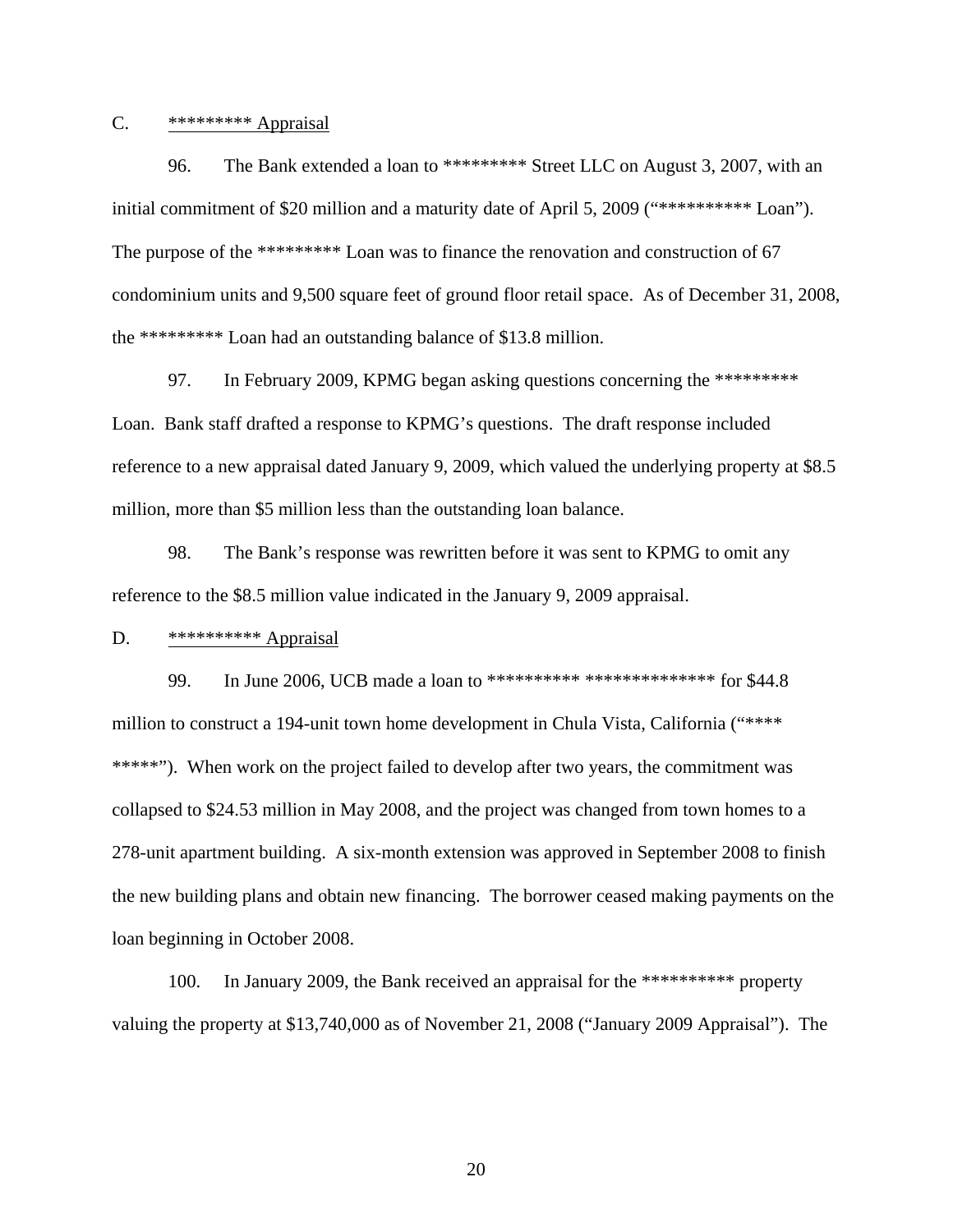January 2009 Appraisal reflected a \$16.39 million decline in value from an earlier January 2008 appraisal.

101. Upon receipt of the January 2009 Appraisal, UCB ordered another appraisal, which was received in mid-February 2009 ("February 2009 Appraisal"). The February 2009 Appraisal showed a further decline in value to \$7.6 million, nearly half that of the January 2009 Appraisal, resulting in a loan-to-value ("LTV") of 323 percent.

102. In February 2009, KPMG began asking questions concerning the \*\*\*\*\*\*\*\*\*\* loan. In response to KPMG's questions, the Bank prepared a memo that relied on the January 2009 Appraisal. This memo did not disclose, among other things, that the February 2009 Appraisal valued the collateral at nearly half the value in the January 2009 Appraisal.

103. On March 4, 2009, KPMG asked for the most current appraisal on the loan. The Bank only forwarded the January 2009 Appraisal, which included the higher valuation of the project.

# E. \*\*\*\*\*\*\*\*\*\*\*\*\* Appraisal

104. In October 2005, the Bank made a loan secured by property known as \*\*\*\*\*\*\*\* \*\*\*\*\*. As of December 31, 2008, the Bank had foreclosed upon the \*\*\*\*\*\*\*\*\*\*\*\*\*\*\* property and recorded the property as OREO with a book value of \$1,158,554.

105. The Bank obtained an appraisal of the \*\*\*\*\*\*\*\*\*\*\*\*\* property as of December 2008 which valued the property at \$1.58 million. The Bank also obtained a land-only appraisal of the \*\*\*\*\*\*\*\*\*\*\*\*\* property as of January 2009 which valued the land only at \$480,000. Ta-Lun Wu received a copy of the January 2009 appraisal on January 22, 2009.

106. In February 2009, KPMG began asking questions about the Bank's valuation of the \*\*\*\*\*\*\*\*\*\*\*\*\* property. In response to KPMG's questions, Ta-Lun Wu prepared a memo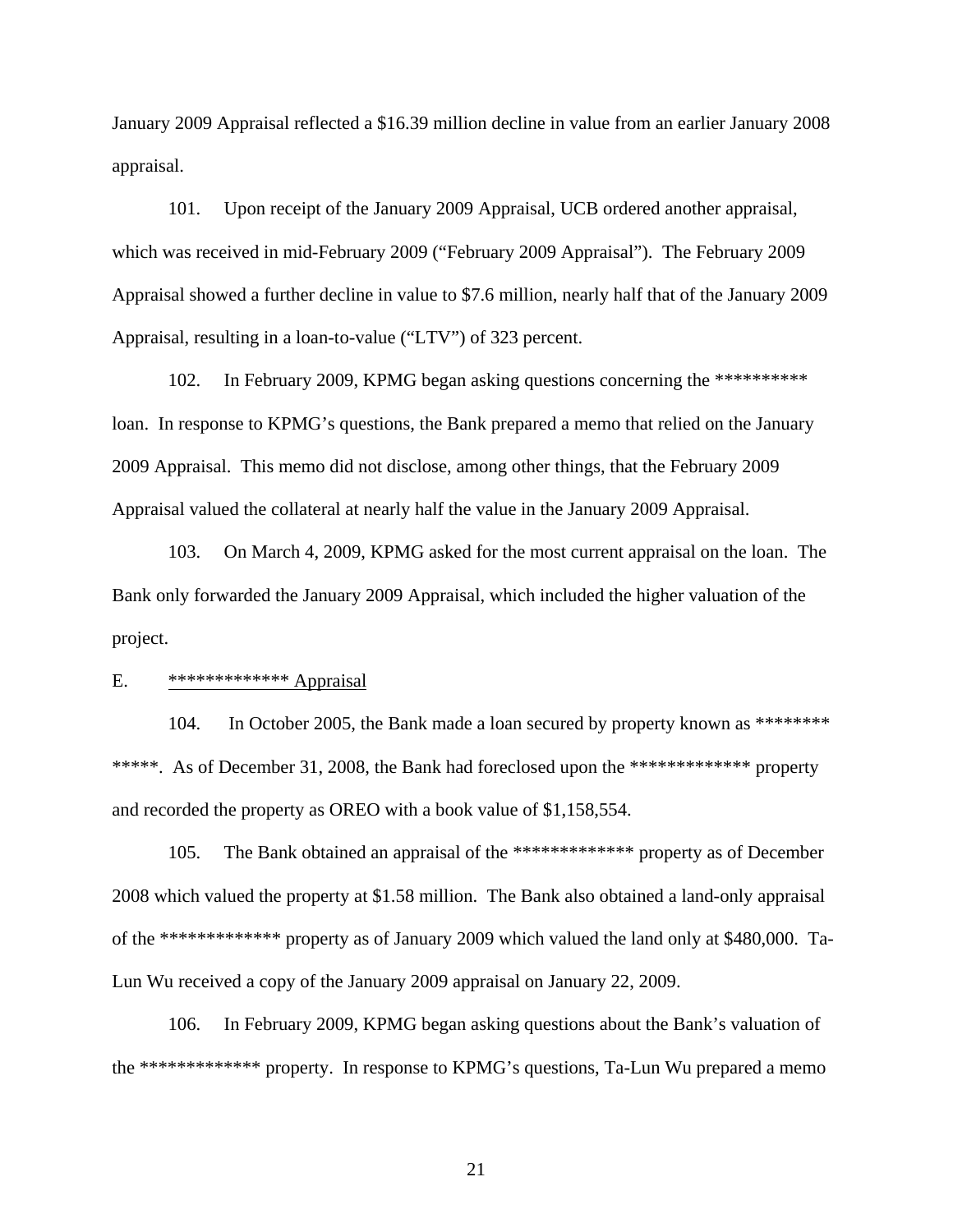dated February 27, 2009. The February 27, 2009 memo relied solely upon the December 2008 appraised value of the \*\*\*\*\*\*\*\*\*\*\*\*\* property, and failed to disclose the existence of the January 2009 appraisal.

#### F. Centralized Appraisal System and Weekly Report

107. In September 2008, Bank employee \*\*\* \*\*\* ("\*\*\*") became responsible for tracking and ordering appraisals.

108. Beginning in late 2008, \*\*\* distributed a weekly appraisal report to Tran and \*\*\*\*\*\* \*\* ("\*\*"), who were responsible for preparing the Bank's FAS 114 calculations. \*\*\* regularly provided copies of the weekly appraisal report to Kerr and Yu. \*\*\* also provided copies of the weekly appraisal report to Shabudin on at least three occasions.

109. The weekly appraisal report contained three parts: appraisals with orders pending; all appraisals received in the past month; and all appraisals completed since September 2008.

110. Tran was responsible for providing appraisal information regarding loans to KPMG during the 2008 audit. However, Tran never told KPMG about the existence of the centralized appraisal process or the weekly appraisal report.

111. KPMG specifically asked Tran for appraisals that had been received in 2009. However, Tran did not provide such appraisals to KPMG, nor did she provide at least one appraisal that had been received in 2008.

112. On March 12, 2009, \*\*\* sent an email to Shabudin attaching an updated FAS 114 spreadsheet with updated valuation information, along with the most recent appraisal report. The spreadsheet forwarded to Shabudin indicated which FAS 114 valuations had not been updated to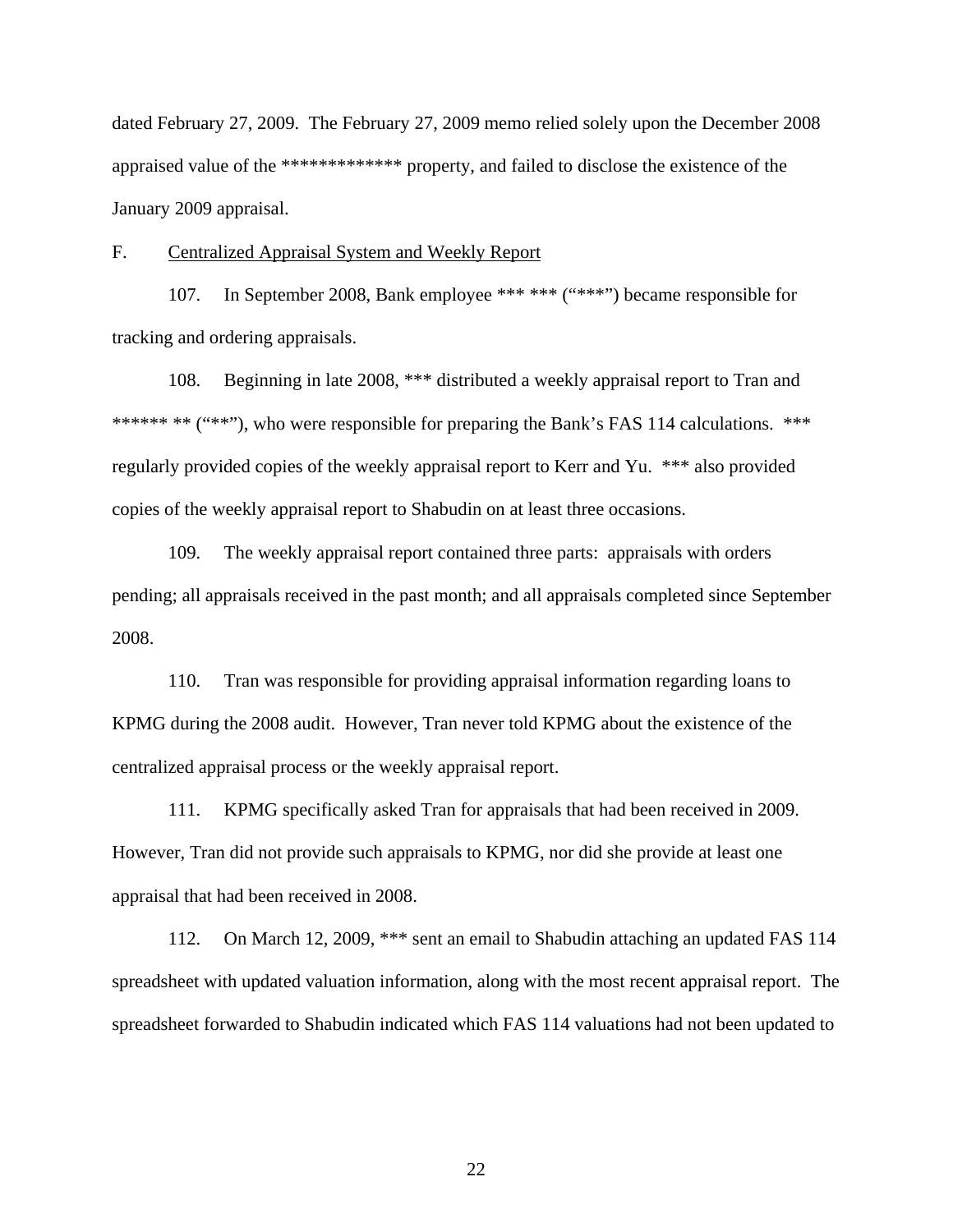reflect values from more recent appraisals. Shabudin knew upon receipt of this spreadsheet that more recent appraisals were not being considered in the Bank's ALLL calculations.

113. It was not until after the 2008 Form 10-K was filed that KPMG learned about the weekly appraisal report and discovered many loans and properties on the weekly appraisal report for which there were recent appraisals that had not been provided to them.

114. As a result of the failure of Tran, Yu, and Shabudin to ensure that the Bank considered updated appraisals for certain loans and OREO properties and that KPMG knew of such appraisals, the impact to the Bank's financial statements was at least \$12,565,000.

## **V. Respondents Concealed Pending Note Sales from KPMG**

115. Respondents Tommy Wu, Shabudin, Kerr, Montelaro, On, Yu, and others concealed the existence of pending note sales from KPMG, including, but not limited to, sales of the \*\*\*\*\*\*\*\*\*\*, \*\*\*\*\*\*\*\*\*\*\*\*\*, \*\*\*\*\*\*\*\*\*, and \*\*\*\*\*\*\*\*\*\* credits. In fact, the Bank had plans to sell a large number of notes in the first quarter of 2009. These plans were not disclosed by Respondents to KPMG during the 2008 audit.

#### A. \*\*\*\*\*\*\*\*\*\* Note Sale

116. As early as November 26, 2008, Swartz and Zhang had decided that selling the \*\*\*\*\*\*\*\*\*\* note at a loss was the Bank's best option. By the end of January 2009, Swartz was already weighing the pros and cons of the note sale and was aware of the fact that any sale would bring with it a substantial loss to the Bank.

117. By mid-February 2009, Respondents Shabudin, On, and Yu, and Swartz and Zhang were in accord that the note should be sold at a loss to the Bank. In a series of emails dated February 13, 2009, Bank management contemplated selling the loan. Yu stated: "sell if can be done before Q1." On was in agreement: "sell for that price only if there is a condition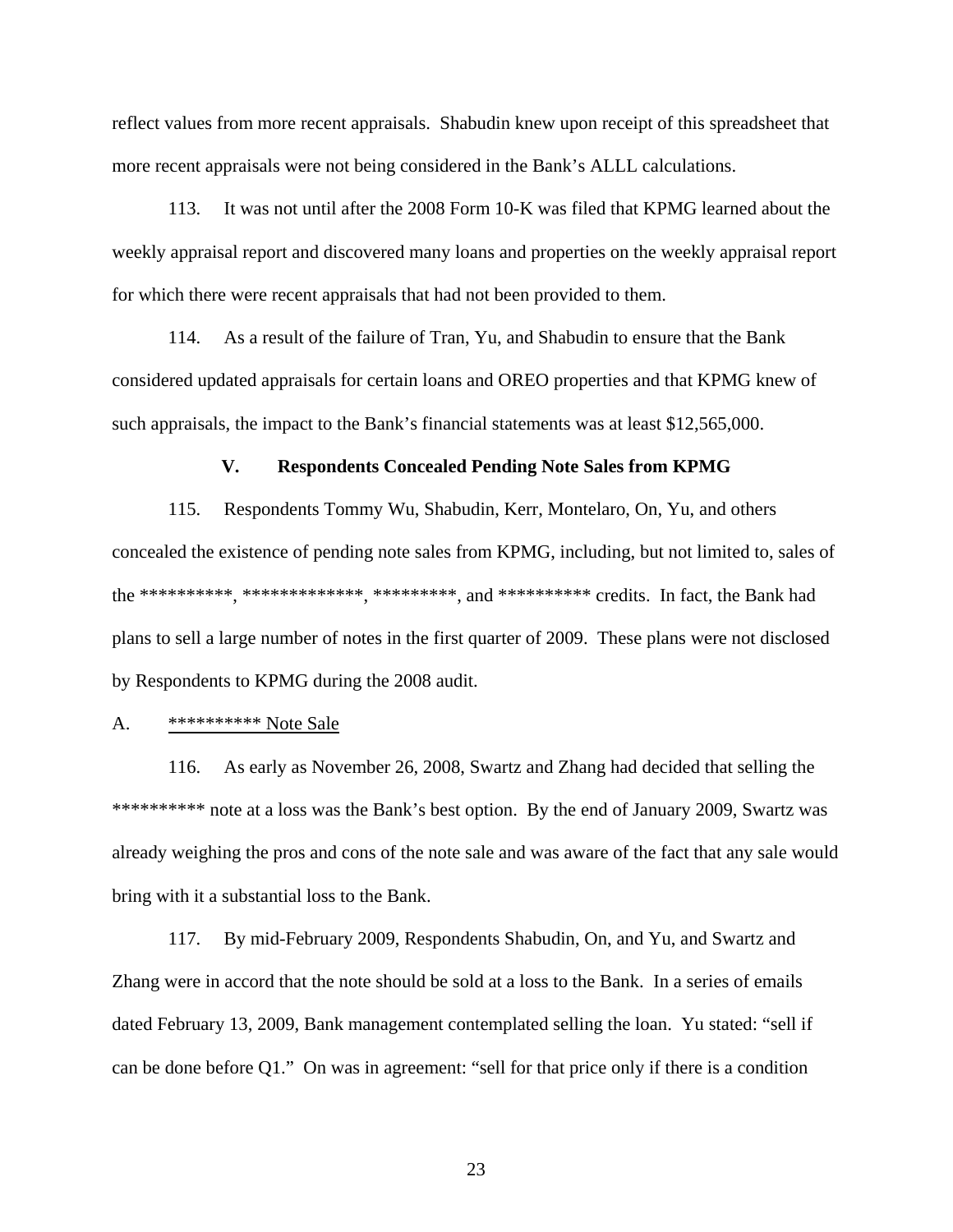that it close by say the third week in March." Zhang acknowledged that the Bank would take a "\$6.8mm hit," but urged that it be done "quickly by end of 1Q."

118. By email dated February 16, 2009, Zhang notified Swartz of the likely intent to sell at a loss and "take the hit now . . . by 3/31/09," and Zhang further informed Swartz that a decision would be made "in [the] next day or two."

119. Zhang and Swartz sent a memo dated February 17, 2009 through Shabudin to CEO Wu, with copies to Kerr, On, Yu, \*\*\*\*\* \*\*\*, and Ta-Lun Wu. In this memo, Zhang and Swartz recommended selling the \*\*\*\*\*\*\*\*\*\* note for \$6.5 million, of which the Bank's share would be \$3.975 million, which would result in the Bank taking a \$6.8 million loss.

120. The next day, Zhang notified \*\*\* that "UCB agrees to sell its [share] of the participation loan . . . for no less than USD4 million . . . subject to the deal be closed by 3/15/09," the day before the filing of the 2008 Form 10-K.

121. In February 2009, when KPMG began asking questions about the \*\*\*\*\*\*\*\*\*\*\* loan, Yu failed to disclose to KPMG the Bank's plans to sell the \*\*\*\*\*\*\*\*\*\* note at a loss of \$6.8 million.

122. As planned since February 2009, the \*\*\*\*\*\*\*\*\*\* note was sold on or about March 26, 2009 at a loss of \$6.8 million.

# B. \*\*\*\*\*\*\*\*\*\* Note and Short Sales

123. In December 2006 and January 2007, the Bank made two loans to \*\*\*\*\*\*\*\*\*, Inc., a company owned by \*\*\*\*\*\*\*\* ("\*\*\*\*\*\*") and \*\*\*\*\*\*\*\*\*\*\* ("\*\*\*\*\*\*\*"). The first loan was made for \$12.15 million and was secured by a downtown Sacramento condominium and retail project ("H Street Loan"). The second loan was for \$9.65 million and was secured by a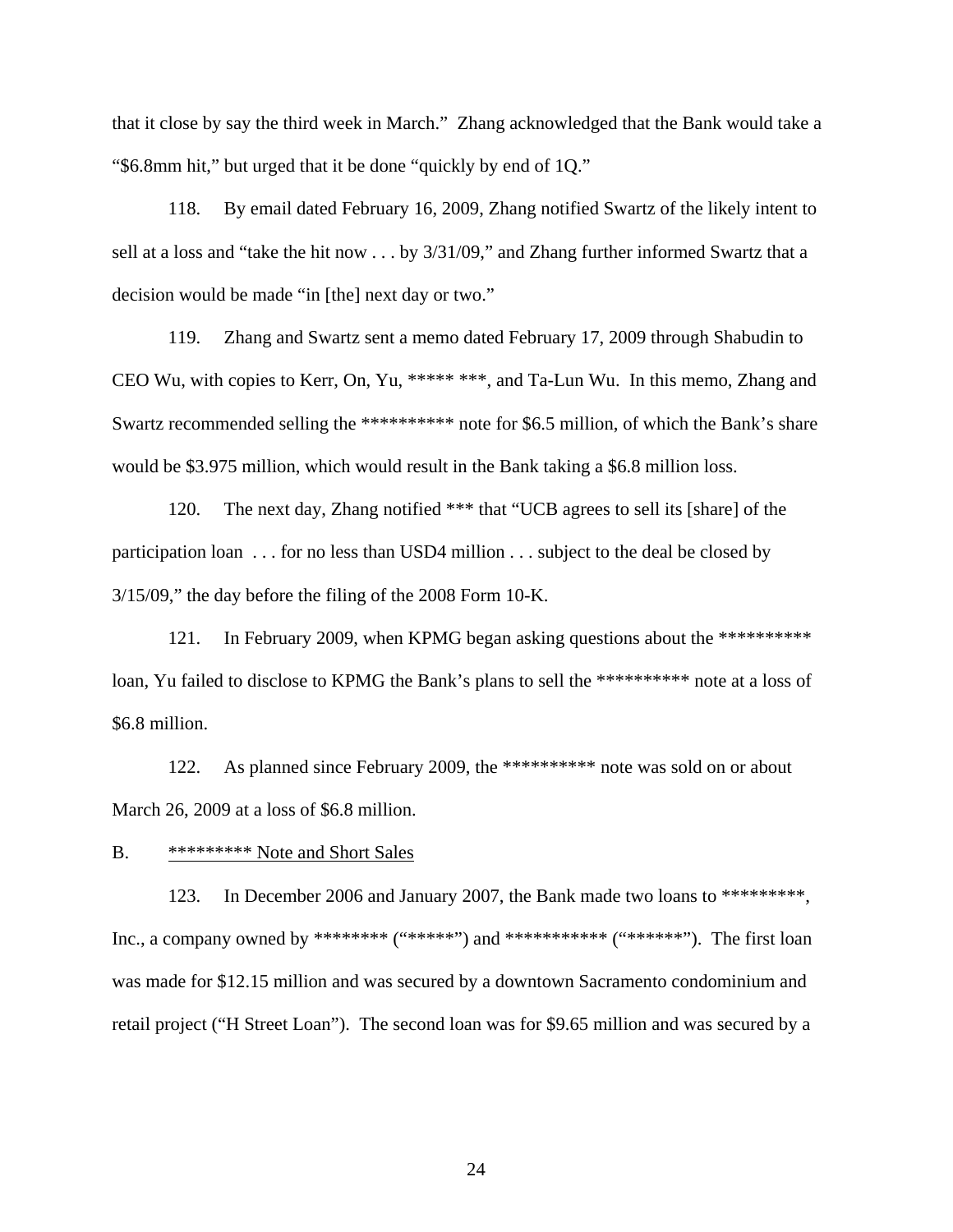Roseville office project ("Roseville Loan"). \*\*\*\*\* and \*\*\*\*\*\* provided guarantees for both loans.

124. By the second half of 2008, both the H Street and Roseville Loans had significantly deteriorated, and the Bank had started considering either note sales or short sales for both properties. CEO Wu, Shabudin, Kerr, Montelaro, On, and Yu failed to disclose the Bank's sale plans regarding either the H Street Loan or the Roseville Loan to KPMG.

## *H Street Loan*

125. In December 2008, due diligence was ongoing for the H Street property by potential purchasers \*\*\*\*\*\*\*\*\*\*\*\*\*\* ("\*\*\*\*\*\*") and \*\*\*\*\*\*\*\*\*\*\* ("\*\*\*\*\*"). In mid-December 2008, the Bank was negotiating with \*\*\*\*\* on either a short sale of the property or a sale of the note. After negotiations faltered at the end of the year, the Bank resumed negotiations with prospective purchasers in January 2009. CEO Wu, Shabudin, Cinderey, Kerr, Yu, and Zhang were all involved in these negotiations.

126. On January 15, 2009, the Bank received a \$6 million offer for the H Street Loan from \*\*\*\*\*\*, who was the ultimate purchaser of the note. The Bank forwarded this offer to its counsel.

127. On February 9, 2009, the Bank also received a short sale offer of \$8.2 million from a different buyer. The Bank considered this offer at the same time as the \*\*\*\*\*\* offer; however, the new potential purchasers had not yet performed any due diligence on the property. In an email exchange on February 24, 2009, Zhang, Shabudin, Kerr, and Yu discussed the merits of the \$6 million note offer versus a potential short sale of \$7 million to \$8 million. Zhang indicated that he would discuss it with CEO Wu the following day.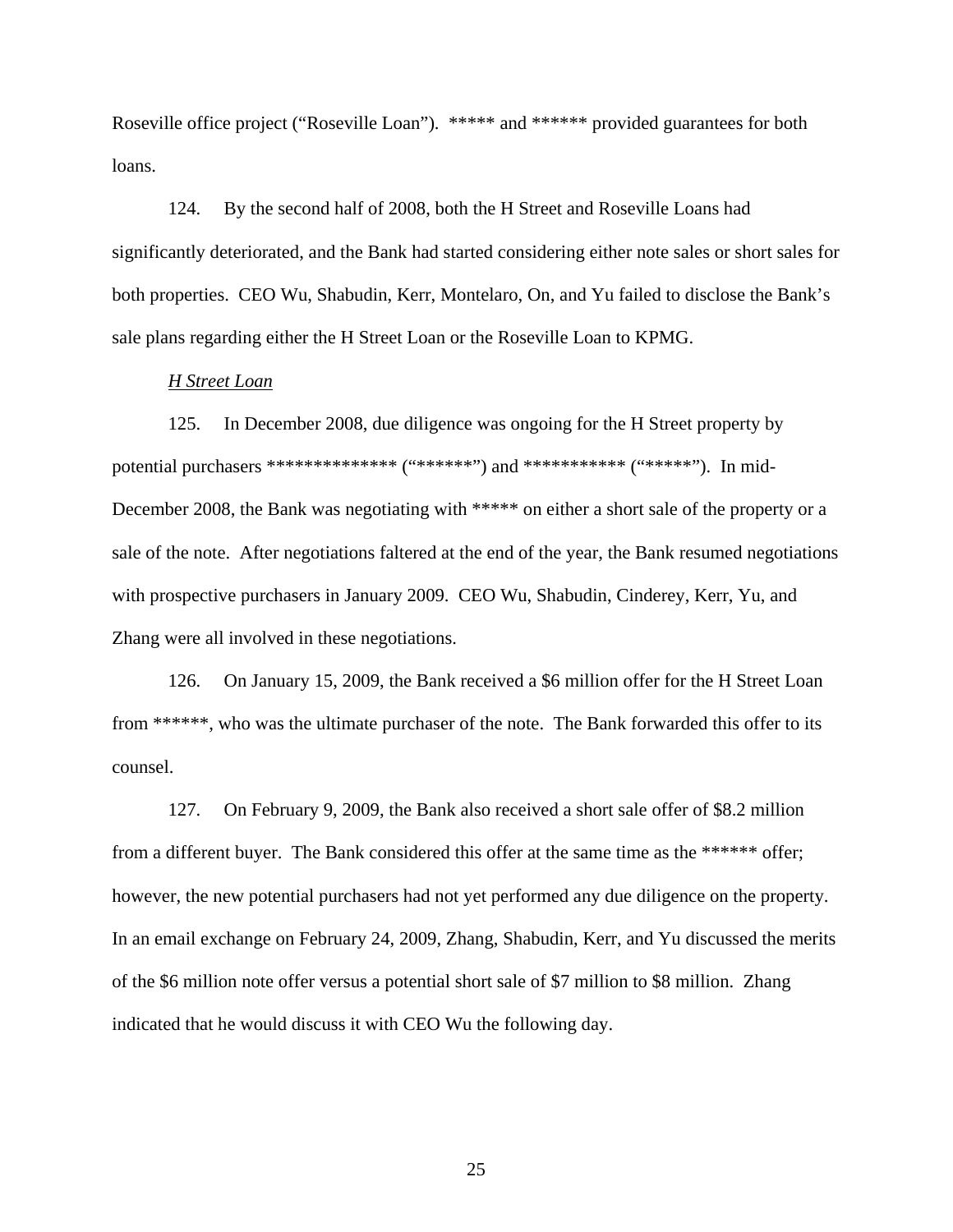128. On February 26, 2009, the broker for \*\*\*\*\*\* sent an email directly to CEO Wu, attaching a \$6.15 million note sale offer. CEO Wu forwarded this offer to Shabudin, Kerr, Montelaro, Zhang, and Yu, with a copy to On. This offer became known as "Tommy's deal."

129. On February 27, 2009, the \$8.2 million short sale offer was withdrawn. Yu, Zhang, and Kerr received notice of the withdrawal. Zhang then sent an email to CEO Wu, with a copy to Shabudin and Yu, recommending accepting the \$6.15 million \*\*\*\*\*\* offer. CEO Wu agreed with Zhang's recommendation.

130. On March 5, 2009, Zhang, \*\*\*\*\* \*\*\*\*\*\*\* ("\*\*\*\*\*\*\*\*"), and \*\*\*\*\* \*\*\* ("\*\*\*") sent a memo to Shabudin and Kerr, with copies to Cinderey, Yu, and \*\*\*\*\*\*\*. The memo recommended releasing the guarantors from their guarantees in order to sell the loan before the end of the first quarter.

131. On March 8, 2009, On specifically asked KPMG about the status of its review of the \*\*\*\*\*\*\*\*\* loans. That same day, On received an email from Zhang indicating that the purchase and sale agreement would be signed "in the next day or two." On did not share this information with KPMG.

132. On March 9, 2009, \*\*\*\*\*\*, the purchaser, executed the purchase and sale agreement. This was discussed at the March 10, 2009 PRC meeting, at which Shabudin, Kerr, Montelaro, and Yu were in attendance. On March 13, 2009, Kerr executed the purchase and sale agreement on behalf of the Bank.

133. Tran forwarded the FAS 114 that Yu prepared on \*\*\*\*\*\*\*\*\* to KPMG on March 13, 2009, the date the Bank executed the purchase agreement. The FAS 114 worksheet indicated a value of \$8.95 million for the H Street Loan. Yu based this valuation on the \$8.2 million short sale offer that the Bank had received, even though it had already been withdrawn. Yu did not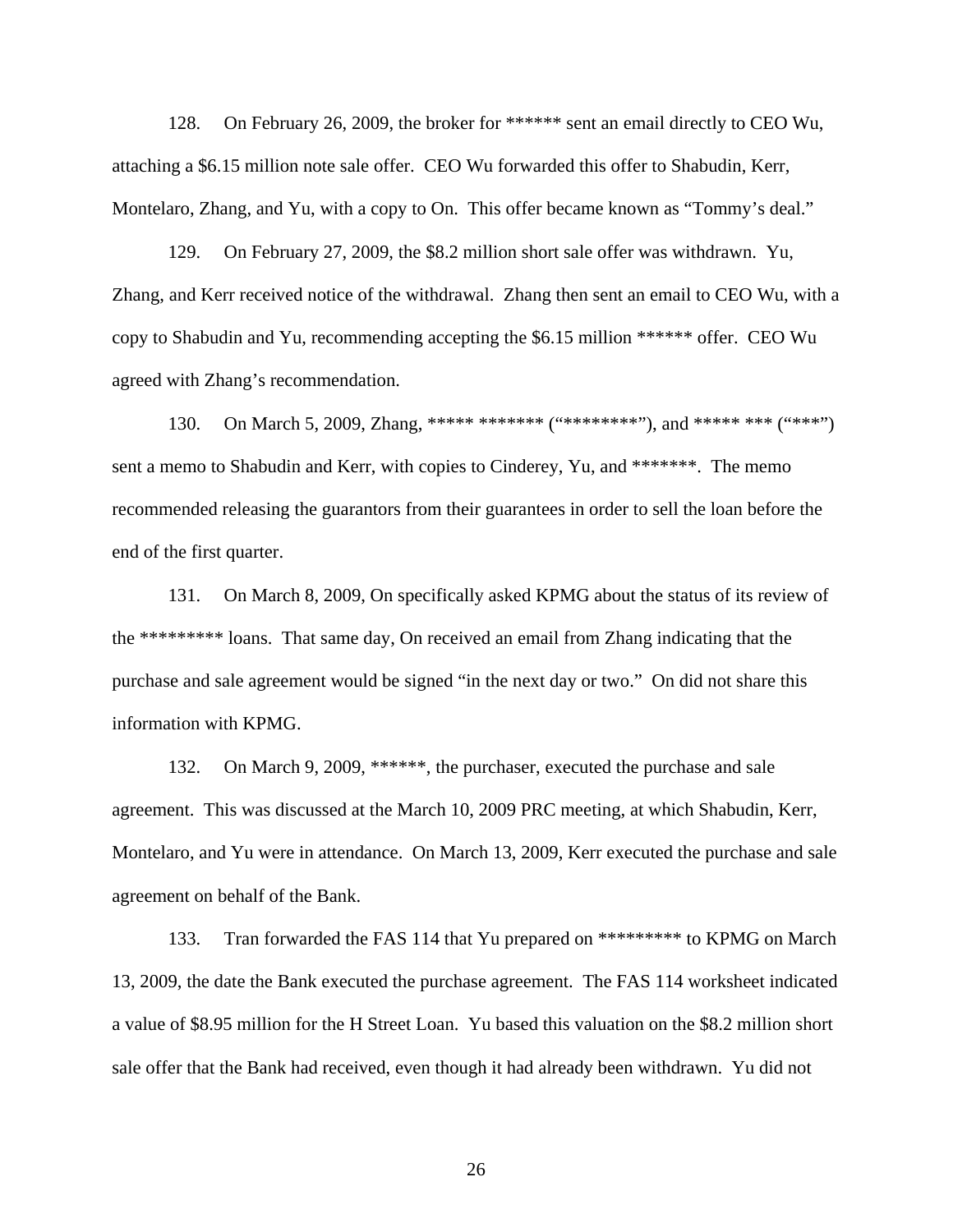mention the fact that the Bank had entered into an agreement to sell the note instead for \$6.15 million.

134. On March 14, 2009, KPMG asked Yu whether the \$8.2 million sale was completed. Yu replied, copying \*\*\*\*\*\*\*\*, On, and Shabudin, that the \$8.2 million sale did not close, but that the borrower and Bank were getting offers. Yu did not disclose that the Bank had, in fact, already agreed to sell the note for \$6.15 million. On and Shabudin said nothing to correct this critical omission. The sale closed six days later.

#### *Roseville Loan*

135. At the same time that the Bank was involved in negotiations to sell the H Street Loan, the Bank was also attempting to secure a short sale for the Roseville property.

136. On February 24, 2009, the Bank received an offer for a short sale from the borrower's real estate agent. On February 24, 2009, Kerr sent an email to Yu indicating that he was inclined to accept an offer for \$4.1 million, which would net the Bank approximately \$3.8 million.

137. On March 6, 2009, Zhang advised \*\*\* that he had received Shabudin's "ok" on a short sale for \$3.46 million. Shabudin, Kerr, and Yu were copied on this email. This was also discussed at the March 10, 2009 PRC meeting, at which Shabudin, Kerr, Montelaro, and Yu were in attendance.

138. On March 12, 2009, the broker submitted to the Bank the executed purchase agreement for the short sale of the Roseville property. The purchase agreement was dated March 9, 2009.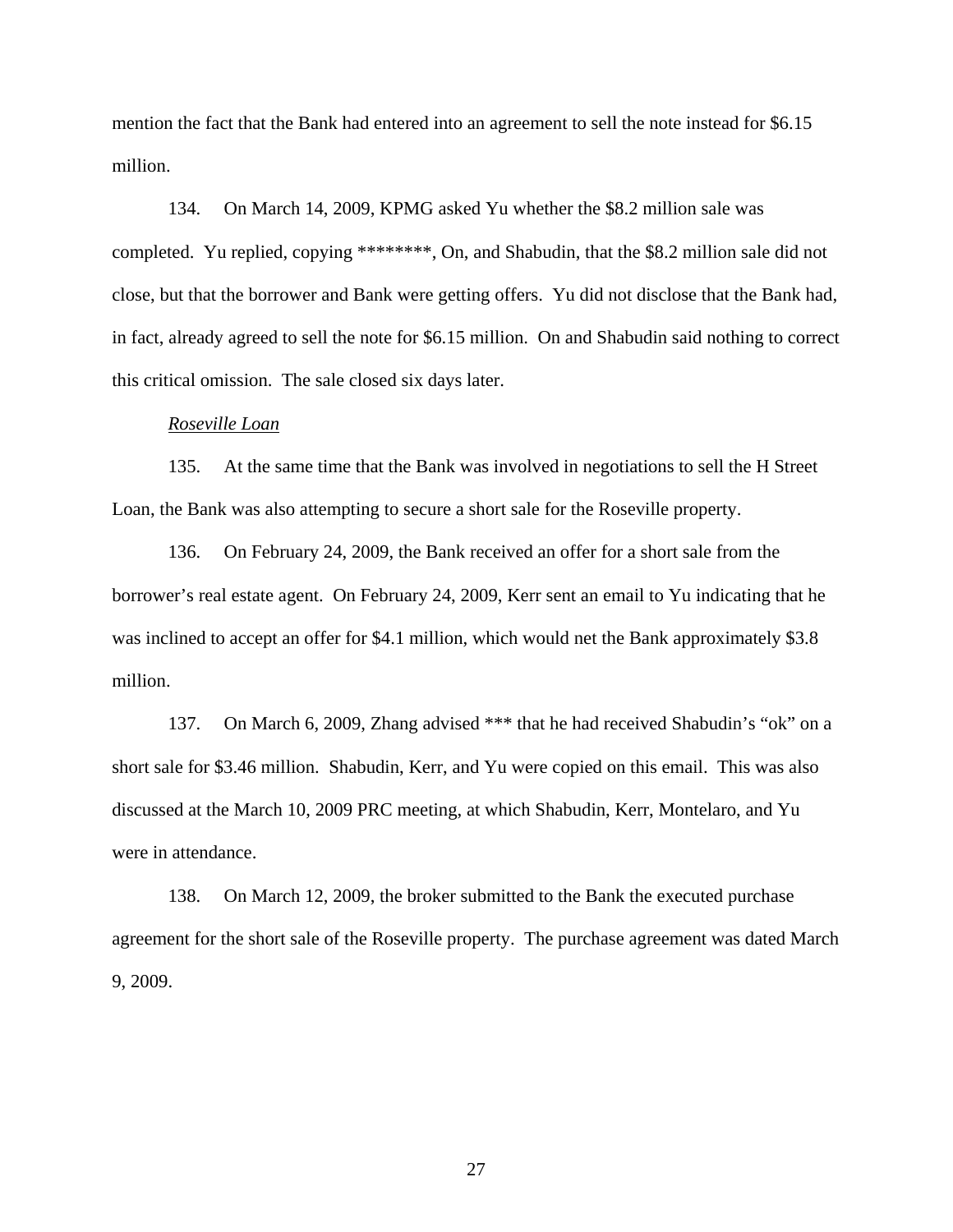139. On March 13, 2009, Tran forwarded the FAS 114 that Yu prepared on the Roseville Loan to KPMG. The FAS 114 worksheet valued the collateral for the Roseville Loan at \$8.39 million, less 10 percent liquidation costs.

140. Yu assigned a specific reserve of \$597,497 for the Roseville Loan. Yu stated in the FAS 114 worksheet that the valuation was based on a November 2008 sale of one unit of the property, but failed to disclose that the Bank had already agreed to a short sale of the property for \$3.464 million.

141. The Roseville short sale closed on March 24, 2009.

## C. First Quarter 2009 Plans to Sell Non-Performing Loans

142. The Bank's sales of the \*\*\*\*\*\*\*\*\*\* loan and \*\*\*\*\*\*\*\*\* – H Street Loan were not isolated occurrences. CEO Wu had directed his senior management team to sell as many non-performing loans as they could by the end of the first quarter 2009.

143. In February 2009, Zhang reported back to CEO Wu on the progress of planned sales of 24 non-performing assets totaling \$149 million, including, but not limited to, the \*\*\*\*\*\* \*\*\*\*\*\*\*\* and \*\*\*\*\*\*\*\*\*\* loans. Zhang told CEO Wu that they were trying to complete the sales prior to the end of the quarter. Shabudin, On, and Yu were copied on this email.

144. KPMG, however, did not learn of the Bank's planned or completed sales of nonperforming loans in the first quarter of 2009 until after the 2008 Form 10-K was filed. None of the Respondents shared this information with KPMG during the 2008 audit. In fact, Wu and On confirmed to KPMG in "Down-to-Date" emails used to verify the finality of audit items, and signed Management Representation Letters which stated that no such sales were planned, as more fully discussed in paragraphs 298 through 308 below.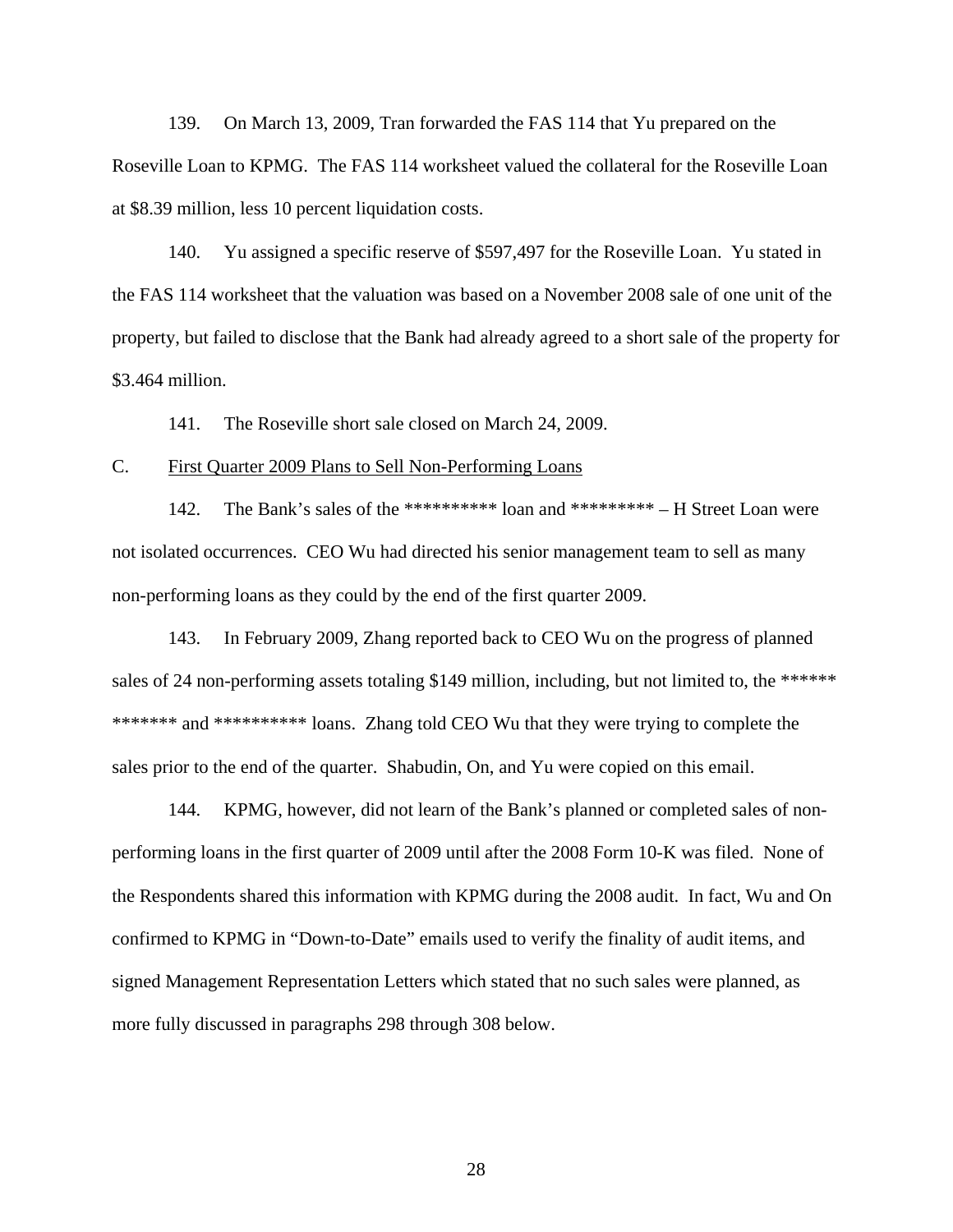# **VI. Respondents Concealed Negative Information Concerning Repossessed Assets and Collateral from the Bank's Auditors and Regulators**

145. Respondents Tommy Wu, Shabudin, Kerr, Montelaro, On, Sun, Yu, and others concealed negative information concerning repossessed assets and collateral from the Bank's auditors and regulators, including, but not limited to, information relating to loans made to \*\*\*\*\*\*\*, \*\*\*\*\*\*\*\*\*\*\*, and \*\*\*\*\*\*\*\*\*.

## A. \*\*\*\*\*\*\* Loan

146. The Bank's loan to \*\*\*\*\*\*\* was one of the largest loans in the Bank. The loan became very complex due to the different types and locations of collateral for the loan, its very troubled status, and the need to repossess collateral that secured the loan. CEO Wu was directly involved in the Bank's management of the \*\*\*\*\*\*\*\*\*\*\*\*\*\*\*\*\*\*\*\* credit. CEO Wu, Shabudin, Kerr, Montelaro, On, Sun, and Yu became aware of a multitude of problems with the collateral and repossessed assets from November 2008 to January 2009. Notwithstanding the foregoing, none of these Respondents disclosed any of the known deficiencies with the collateral and repossessed assets to KPMG. In addition, CEO Wu misrepresented the condition of the collateral to the FDIC during the FDIC's April 2009 examination.

#### *Background*

147. \*\*\*\*\*\*\*\*\*\*\*\*\*\*\*\*\*\*\*\*\*\*\*\*\*\*\*\* and \*\*\*\*\*\*\*\*\*\*\*\*\*\*\*\*\*\*\*\*\*\*\*\*\*\*\*\* were both 100% owned by \*\*\*\*\*\*\*\*\*\*\*\*\*\*\*\*\*\*\*\*\* (together, "\*\*\*\*\*\*\*"). \*\*\*\*\*\*\* imported and distributed consumer electronics and memory products. The company purchased over 50 percent of its inventory from \*\*\*\*\*\*\* \*\*\*\*\*\*\*\*\*\*\*\*\*\*\*\*\*\*\*\*\*\*\*\*\*\*\*\*\*, which was majority-owned by \*\*\*\*\*\*\*\*\*\*\*\*\*\*\*\*\*\*\*\*\*\*\*\*\*\*\*\*\*\*\*\*\*\*, a publicly listed company in China ("\*\*\*\*\*\*\*"). \*\*\*\*\*\*\*\*\*\*\* was the CEO and 40.8 percent owner of \*\*\*\*\*\*\*, and her brother, \*\*\*\*\*\*\*\*\*, was the Chairman of the Board of \*\*\*\*\*\*\*\*\*\*\*\*\*\*\*\*\*\*\*\*\*\*\*\*\*\*\*\*\*\*\*\*.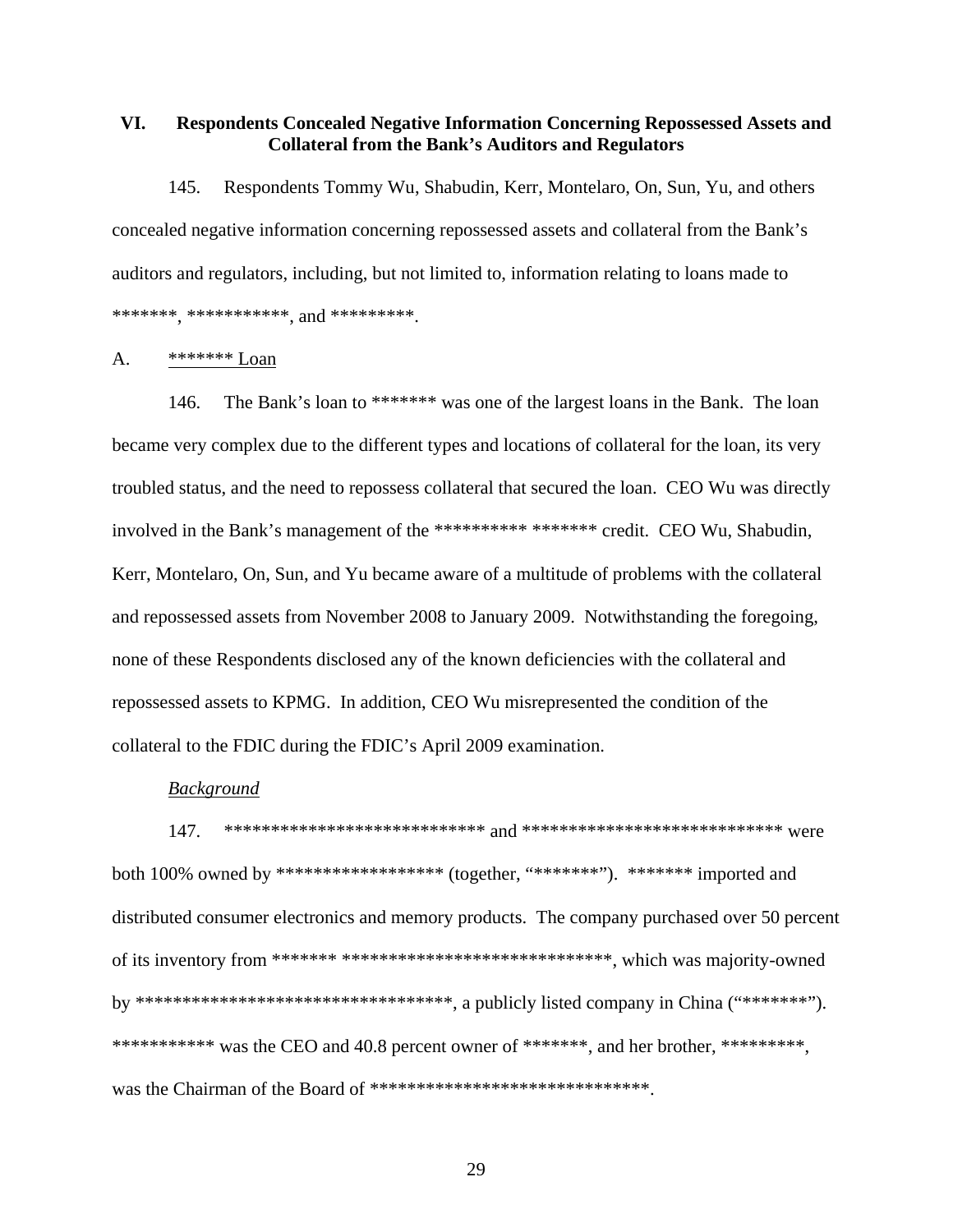148. In April 2006, UCB granted \*\*\*\*\*\*\* a \$25 million asset-backed revolving line of credit to provide working capital and issue import letters of credit. This line was subsequently increased to \$50 million in November 2006, and a participation of \$6 million was sold to \*\*\*\*\*\*\*\*\*\*\*\*\*. The Bank held a UCC-1 blanket lien on \*\*\*\*\*\*\*'s business assets. \*\*\*\*\*\*\*\* \*\*\*\* and \*\*\*\*\*\*\* \*\*\*\*\*\*\*\*\*\*\*\*\* also provided guarantees of \$25 million each.

149. In September 2007, \*\*\*\*\*\*\* lost a lawsuit filed by \*\*\*\*\*\*\*\*\*\*\*\*\*\*\*\*\*  $("****")$  for patent infringement. On October 3, 2007, \*\*\*\*\*\*\* filed a bankruptcy petition under Chapter 11 due to a \$12 million judgment obtained by \*\*\*\*\*\*\*. In June 2008, \*\*\*\*\*\*\*\* \*\*\*\* was paid off; \*\*\*\*\*\*\*'s outstanding balance to the Bank remained at \$44 million. On July 11, 2008, the Bank learned that the \*\*\*\*\*judgment against \*\*\*\*\*\*\* had increased to \$45 million.

150. On August 31, 2008, the Bank executed a settlement agreement with \*\*\*\*\*\*\* \*\*\*\*. In this agreement, she agreed to cooperate and use her best efforts to assist the Bank in realizing a recovery on the collateral for the \*\*\*\*\*\*\* loan. On September 14, 2008, the Bank executed three agreements with companies owned by the \*\*\*\*\* to assign new collateral to the Bank. By virtue of these agreements, the Bank obtained collateral in China consisting of \$20 million in Chinese banks owned by \*\*\*\*\*\*\* and real estate in Shanghai.

151. On November 20, 2008, the bankruptcy court granted the Bank possession of \*\*\*\*\*\*\*\*'s cash accounts and accounts receivable, consisting of \$2,555,358 cash and \$9,995,971 in accounts receivable from \*\*\*\*\*\*\*\*\*, which were nine months old. On December 24, 2008, the bankruptcy court officially gave the Bank access to \*\*\*\*\*\*\*'s inventory.

152. As of December 31, 2008, the outstanding principal balance of the loan was \$27,866,047. The Bank reported assigning a specific reserve of \$5,820,195 for the \*\*\*\*\*\* loan.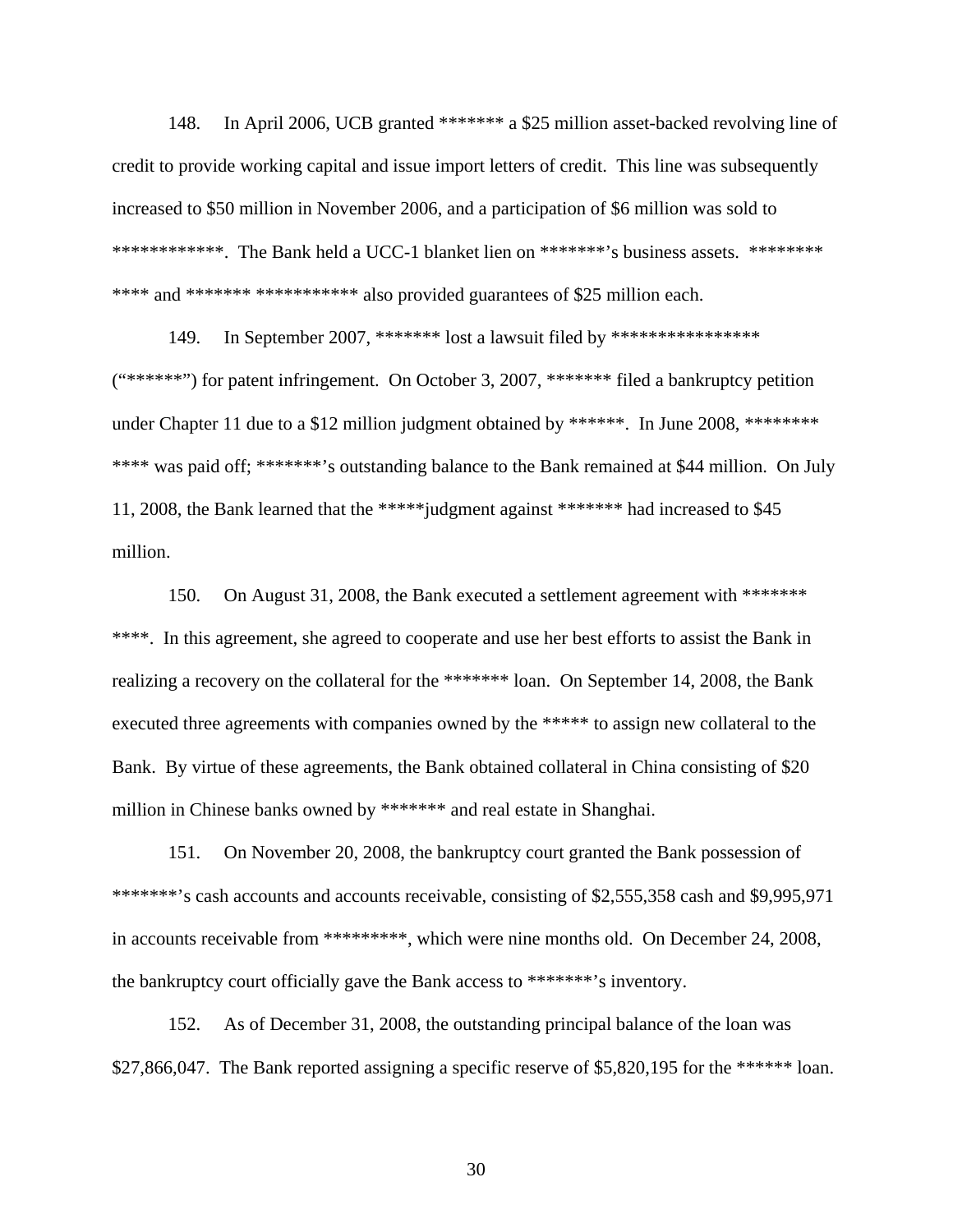The Bank also reported repossessed assets consisting of inventory valued at \$6,100,000, and accounts receivable valued at \$7,496,978.

#### *Cash Collateral*

153. One of the largest pieces of collateral for the \*\*\*\*\*\*\* loan in which the Bank claimed a security interest was \$20 million in cash owned by \*\*\*\*\*\*\* that was located in banks in China. Questions about the validity of this pledge of cash began to surface in the fall of 2008.

154. In November 2008 and December 2008, Chinese counsel hired by the Bank advised the Bank of numerous problems that would need to be addressed before the Bank would be able to perfect its interest in the cash collateral. This information was provided to CEO Wu, Kerr, and Shabudin.

155. During this timeframe, the Bank and its counsel had problems verifying the names of the banks where the cash was held, account numbers, and the amount of cash held in such accounts. CEO Wu, Shabudin, Kerr, and Yu were all aware of these problems.

156. On December 23, 2008, CEO Wu stated in an email that "[t]he \$20,000M cash can not be verified. Bank names keep changing and there is no account info. I doubt whether we can ever get the money! My guess is that since they knew they will never get the money from the Government due to the fraud committed by them, they might as well give it to us if it exists  $\ldots$  ."

157. Notwithstanding the foregoing, CEO Wu, Shabudin, Kerr, and Yu failed to disclose to KPMG during the 2008 audit that there was no documentation supporting the existence of the cash collateral and that the Bank had not perfected any security interest in the cash accounts.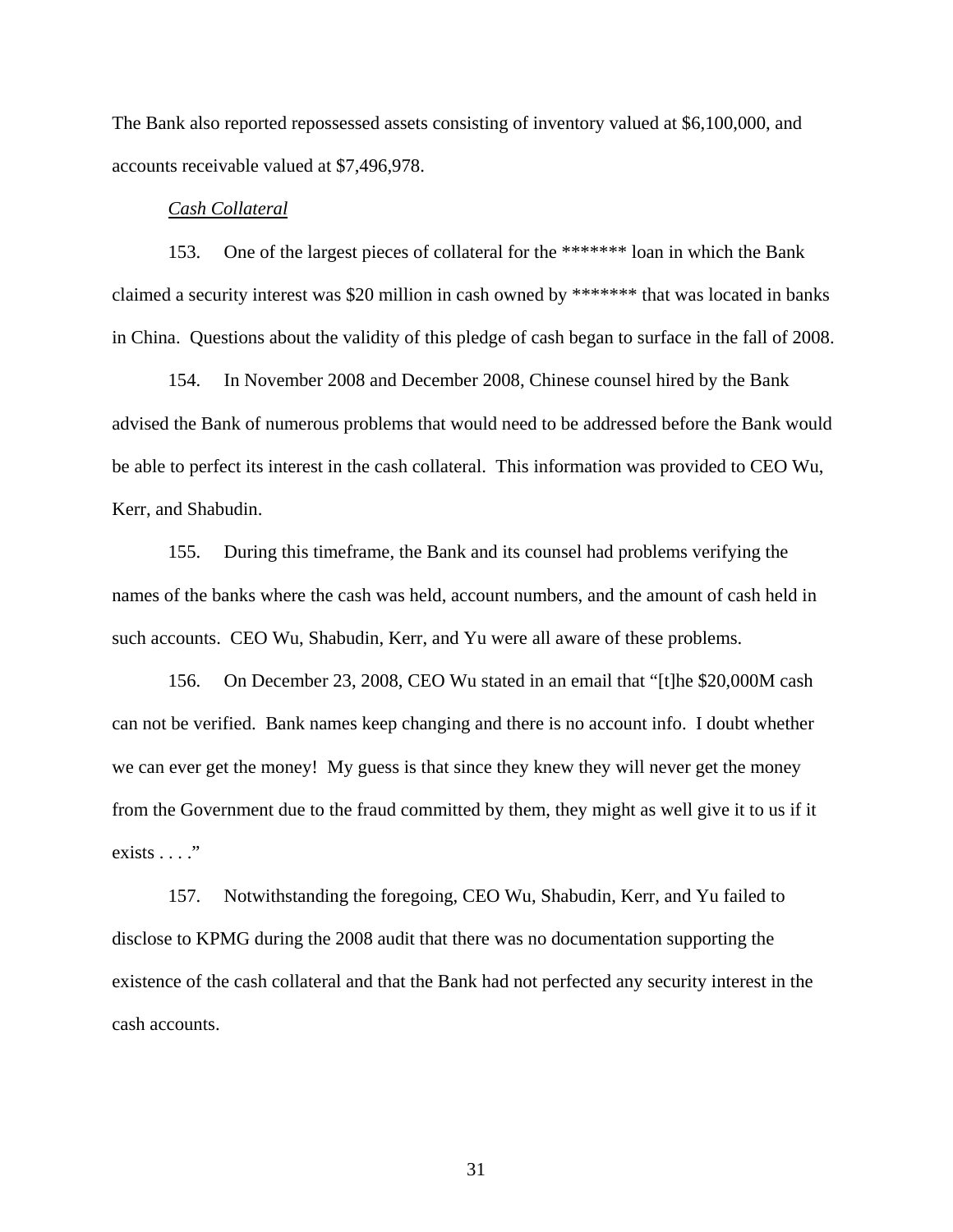158. In April 2009, KPMG returned to the Bank to begin conducting its audit of the Bank's First Quarter 2009 financial statements. During this time period, the FDIC and CDFI also began a targeted review of the Bank's asset quality.

159. At that time, KPMG and FDIC raised questions concerning the existence of the \$20 million cash collateral. KPMG was beginning to insist that a full reserve be taken against the \$20 million cash collateral, and the FDIC and CDFI examiners were questioning whether the entire \$20 million should be charged-off.

160. On April 27, 2009, the IARD alerted CEO Wu that KPMG would likely insist that a full reserve be taken against the \*\*\*\*\*\*\* loan unless the cash balances were supported. On April 29, 2009, the FDIC and CDFI examiners held a loan review meeting with CEO Wu and Montelaro concerning the \*\*\*\*\*\*\* loan. At this meeting, CEO Wu asserted that the Bank would be repaid the \$20 million on account in China.

161. Following the meeting, CEO Wu provided a document dated April 29, 2009 from Director \*\*\* of \*\*\*\*\*\*\*\*\*\*\*\*\*\*\*\*\*\*\*\*\*\*\*\*\*\*\*\*\*\*\*\*\*\*\*\*\*\*\* that acknowledged and reconfirmed that \$20 million was deposited at \*\*\*\*\*\*\*\*\*\*\*\*\*\*\*\*\*\*\*\*\*\*\*\*\*\*\*\*\*, \*\*\*\*\* \*\*\*\*\*\*\*\*\*\*\*\*\*, and \*\*\*\*\*\*\*\*\*\*\*\*\*\*\*\*\*\*\*\* in Shanghai. In addition, CEO Wu provided what seemed to be a bank statement from \*\*\*\*\*\*\*\*\*\*\*\*\*\*\*\*\*\*\*\*\*\*\*\*\*\*\*\*\*, a reconciliation slip from \*\*\*\*\*\*\*\*\*\*\*\*\*\*\*\*\*\*, and a verification of deposit letter from \*\*\*\*\*\*\*\*\*\*\*\*\*\*\*\*\*\*\*. The FDIC and CDFI examiners relied on CEO Wu's assertions and the Chinese documents he provided in their classification of the \*\*\*\*\*\*\* credit as "Doubtful" instead of "Loss".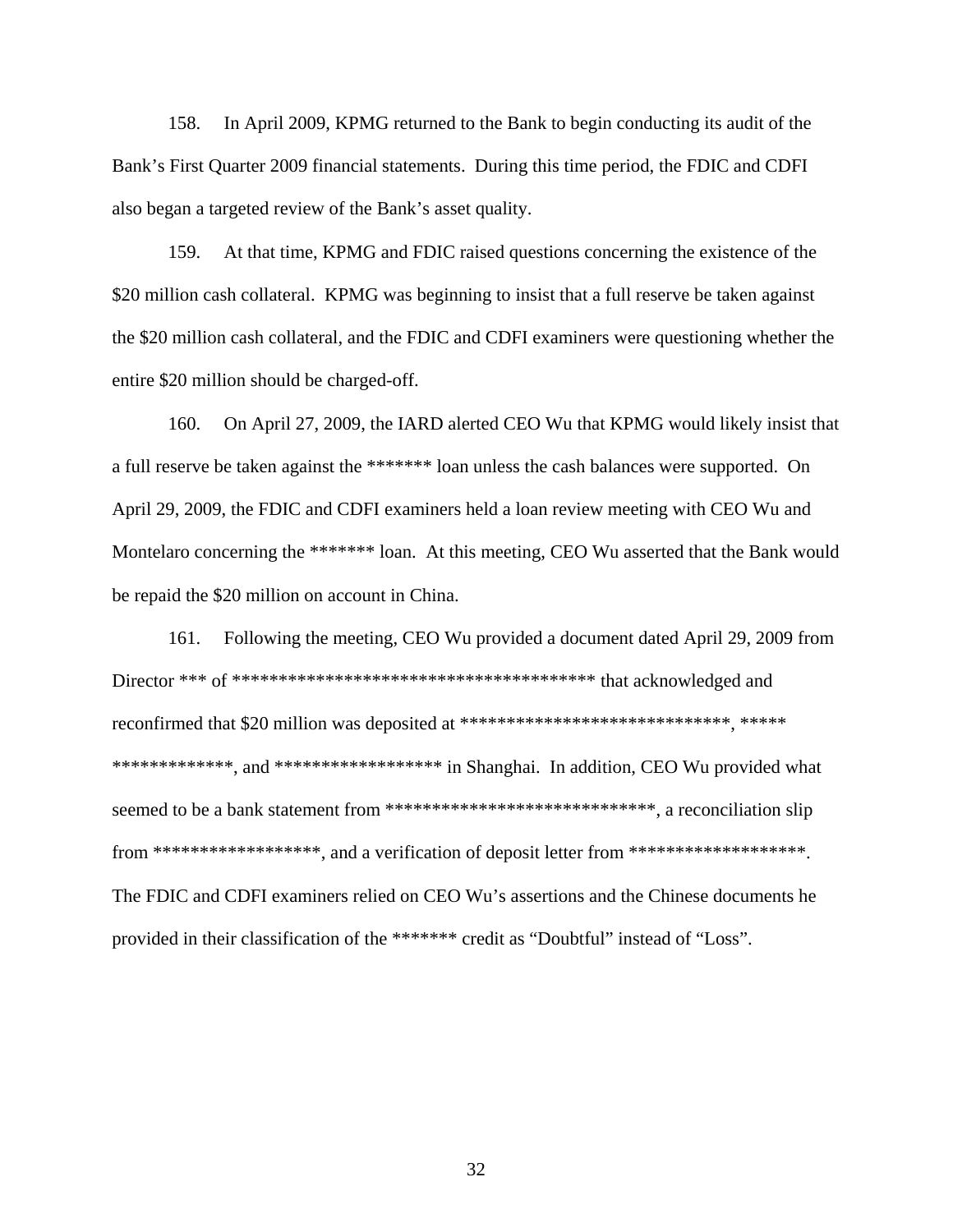## *Real Estate in China*

162. Another large piece of the collateral supporting the \*\*\*\*\*\*\* loan was real estate in China. This real estate was purportedly pledged to the Bank by three \*\*\*\*\*\*\* subsidiaries. Questions began to surface in December 2008 concerning the value of this pledge of property.

163. In November and December 2008, the Bank's Chinese counsel advised the Bank that the property in China which had purportedly been pledged to UCB had been mortgaged to another bank and had been frozen by the Chinese courts at least two times. This information was provided to CEO Wu, Kerr, and Shabudin.

164. The Bank's counsel advised that the property had, in fact, been frozen in March 2008, which was earlier than the execution of the assignment. The Bank's counsel further advised that after the property was frozen, no fresh mortgage would have been allowed to be created over the property. Consequently, the assignment of sales proceeds to be derived from the frozen property did not seem feasible. CEO Wu, Shabudin, Kerr, and Yu were all aware of these facts.

165. Notwithstanding the foregoing, the Bank valued the collateral at \$4,942,647 on its books. CEO Wu, Shabudin, Kerr, and Yu failed to disclose to KPMG during the 2008 audit that the Bank had no security interest in the Shanghai real estate, and would be unable to perfect one.

#### *Accounts Receivable*

166. The Bank also held a blanket UCC-1 lien on \*\*\*\*\*\*\*'s business assets, including its accounts receivable. \*\*\*\*\*\*\* purportedly had approximately \$10 million in accounts receivable from a company called \*\*\*\*\*\*\*\*. In December 2008, questions began to surface concerning the existence of these accounts receivable.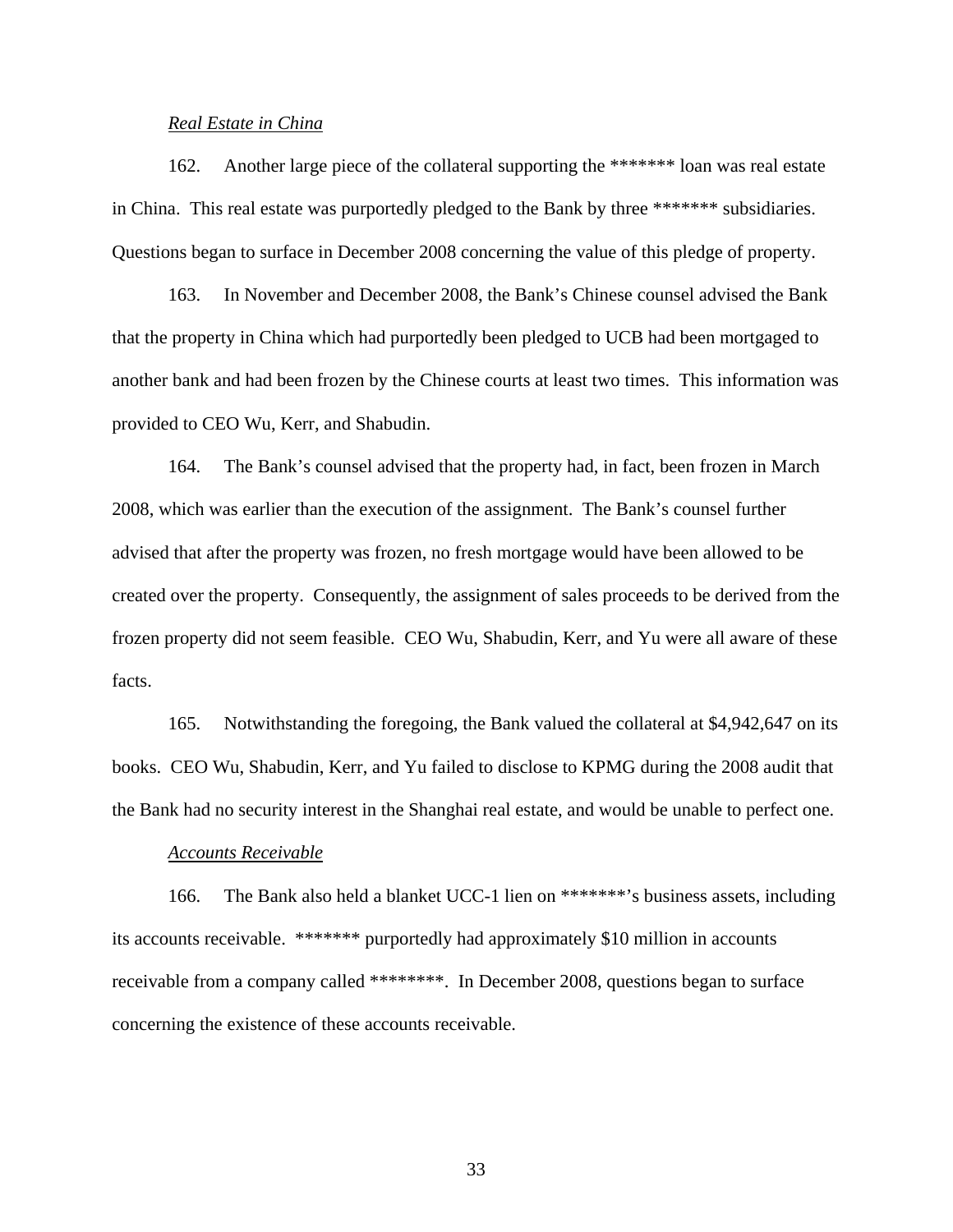167. As early as December 23, 2008, CEO Wu questioned the existence of the \$10 million in \*\*\*\*\*\*\*\* receivables. \*\*\* traveled to China and Hong Kong in January 2009. During her trip, \*\*\* visited the address identified as belonging to \*\*\*\*\*\*\*\*. \*\*\* reported back to CEO Wu in an email dated January 16, 2009 that the company was not at the site. \*\*\* told CEO Wu that she did not believe that the company or the accounts receivable existed. CEO Wu, Shabudin, Kerr, and Yu were all aware of these facts.

168. Notwithstanding the foregoing, the Bank initially valued the accounts receivable at \$7.5 million, 75 percent of the stated \*\*\*\*\*\*\*\* accounts receivable. In March 2009, KPMG began to question this valuation. On March 7, 2009, On emailed CEO Wu to tell him that KPMG was really challenging the \$7.5 million \*\*\*\*\*\*\*\* accounts receivable due to a lack of support.

169. On March 8, 2009, On again told CEO Wu that KPMG was indicating that the Bank did not have documentation supporting the collectability of the accounts receivable.

170. In response to On's email, CEO Wu stated that the Bank had received confirmation of the accounts receivable in late 2008. However, CEO Wu knew, in fact, that the Bank could not locate \*\*\*\*\*\*\*\* and that the Bank had no support for their collectability. Yu then replied to CEO Wu that he had discussed the accounts receivable with On.

171. None of the Respondents advised KPMG during the 2008 audit of the problems identified with respect to the \*\*\*\*\*\*\*\* account receivables.

#### *Inventory*

172. The Bank's UCC-1 filing also included \*\*\*\*\*\*\*'s inventory, which consisted of such items as memory cards and digital picture frames. The Bank foreclosed upon and repossessed the inventory on December 24, 2008. The repossessed items were initially valued at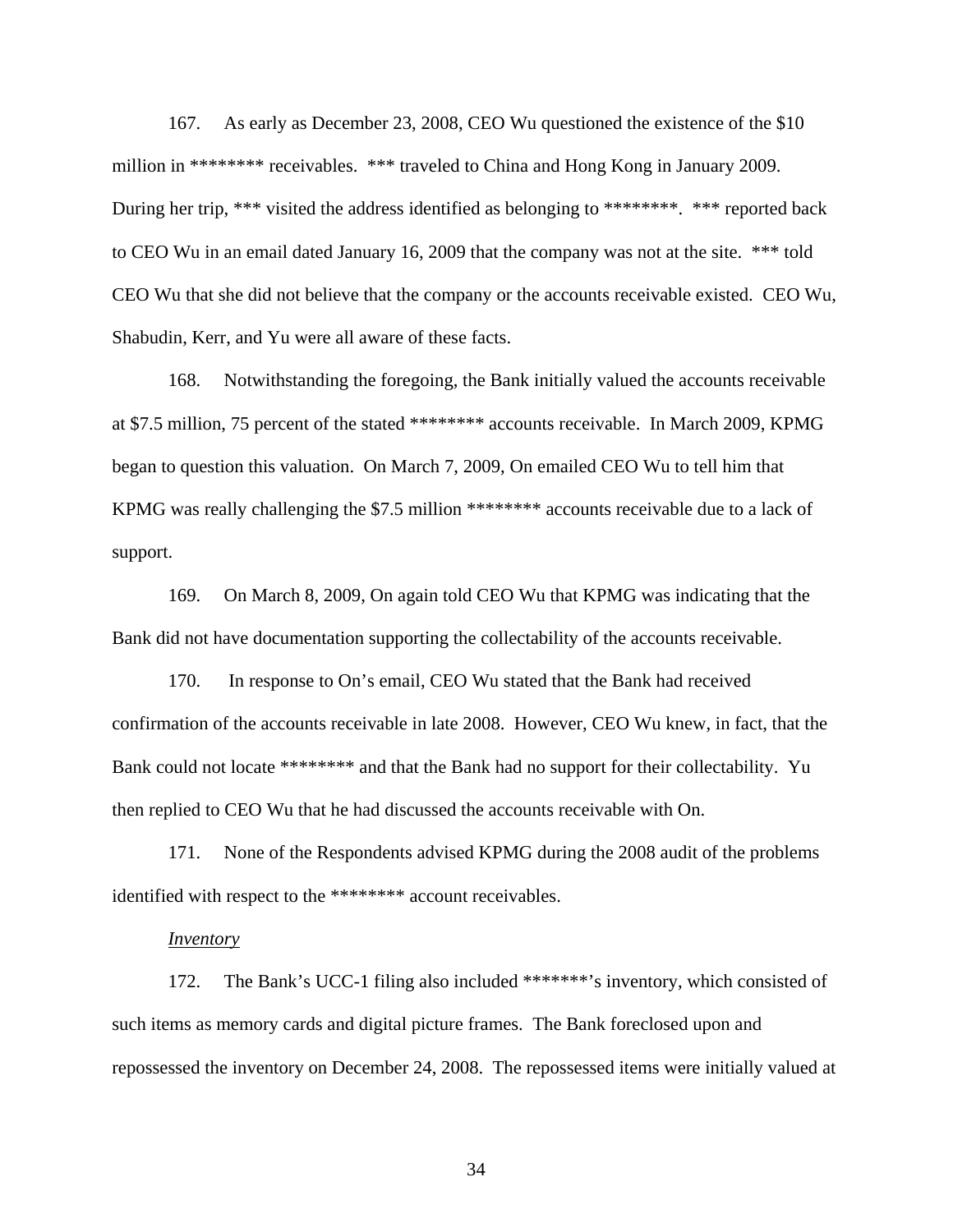\$6.1 million. Significant issues began to surface with the content, quality, and value of \*\*\*\*\*\*\*'s inventory shortly after the Bank took possession.

173. The Bank hired a third party company, \*\*\*\*\*\*\*, to provide an inventory of the repossessed items, and to value and dispose of the items. Sunny Sun was the primary Bank officer who corresponded with \*\*\*\*\*\*\*. Sun reported to Zhang and Yu.

174. On January 26, 2009, Sun received an email from \*\*\*\*\*\*\* providing initial sorting information for the \*\*\*\*\*\*\* inventory. The attached documentation indicated that of 30,560 items tested, 19,550 were empty and 11,010 had contents with a substantial portion of the contents mislabeled.

175. On January 30, 2009, Zhang emailed Shabudin to advise him that he was traveling to Los Angeles because "[s]omething serious [o]ccurred to our inventory."

176. On February 6, 2009, \*\*\*\*\*\*\* sent an email to Sun forwarding an initial inventory of what was shipped to \*\*\*\*\*\*\* for valuation and disposition. Sun forwarded this inventory list to Yu and Zhang.

177. On March 9, 2009, \*\*\*\*\*\*\* forwarded an updated inventory list to Sun. This updated list confirmed a significant variance from the original inventory audit due to mislabeling (e.g., reported 4GB versus 256MB compact flash memory), empty boxes, and boxes filled with wood chips instead of memory cards. On March 10, 2009, Sun forwarded the updated inventory list to Zhang.

178. On March 12, 2009, Sun drafted a memorandum to Zhang and Yu for the benefit of KPMG. The memorandum was dated as of March 2, 2009. This memorandum attached a spreadsheet consisting of a listing of the inventory of items that were shipped to \*\*\*\*\*\*\* for review. The memorandum stated that the volume of the inventory was consistent with the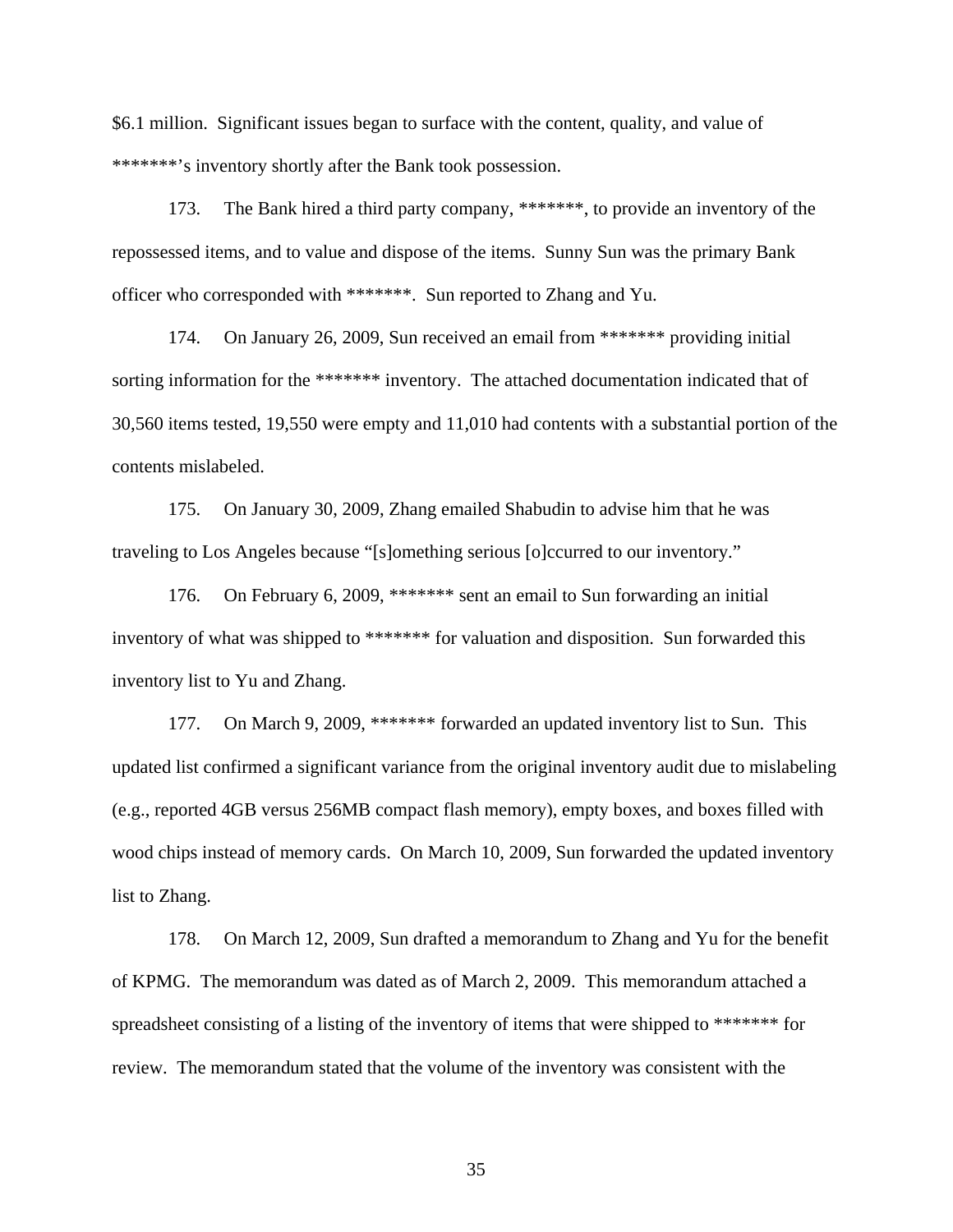physical inventory conducted in August 2008. The memorandum from Sun did not reflect the material discrepancies which were identified by \*\*\*\*\*\*\*. The columns of the spreadsheet from \*\*\*\*\*\*\*\* that reflected the discrepancies were removed prior to providing the spreadsheet to KPMG.

179. Only eight days after sending the misleading sorting information to KPMG and only four days after the filing of the 2008 Form10-K, on March 20, 2009, the Bank charged-off \$5.1 million of the inventory as of February 28, 2009.

B. \*\*\*\*\*\*\*\*\*\*\* Loan

180. As of December 2007, the Bank had an outstanding loan to \*\*\*\*\*\*\*\*\*\*\*\*\*\*\*\*\*.  $(****$ "), an importer and wholesaler of consumer electronics, in the amount of \$28 million. \*\*\* was owned by \*\*\*\*\*\*\*\*\*\* ("\*\*\*\*\*\*\*"). Collateral consisted of a security agreement and a UCC-1 blanket filing on the borrower's business assets.

181. In 2008, another \*\*\*\*\*\*-owned company defaulted on a \$5 million loan made by \*\*\*\*\*\*\*\*\*\*\*\*\*\*\*\*\*\*\*\* ("\*\*\*"). \*\*\* filed suit against \*\*\*\*\*\* in May 2008. In August 2008, the Bank was approached by an independent receiver appointed by the court to liquidate the company.

182. The receiver informed the Bank of fraudulent business practices and the potential that \*\*\* may have engaged in similar business practices. The Bank learned that the inventory that had been pledged by \*\*\*\*\*\*\* to secure the Bank's loan was also used to secure the \*\*\* loan.

183. The receiver found that 80 percent of the inventory that was maintained at \*\*\*\*\*\*'s Ontario warehouse was either empty or contained counterfeit products. The value of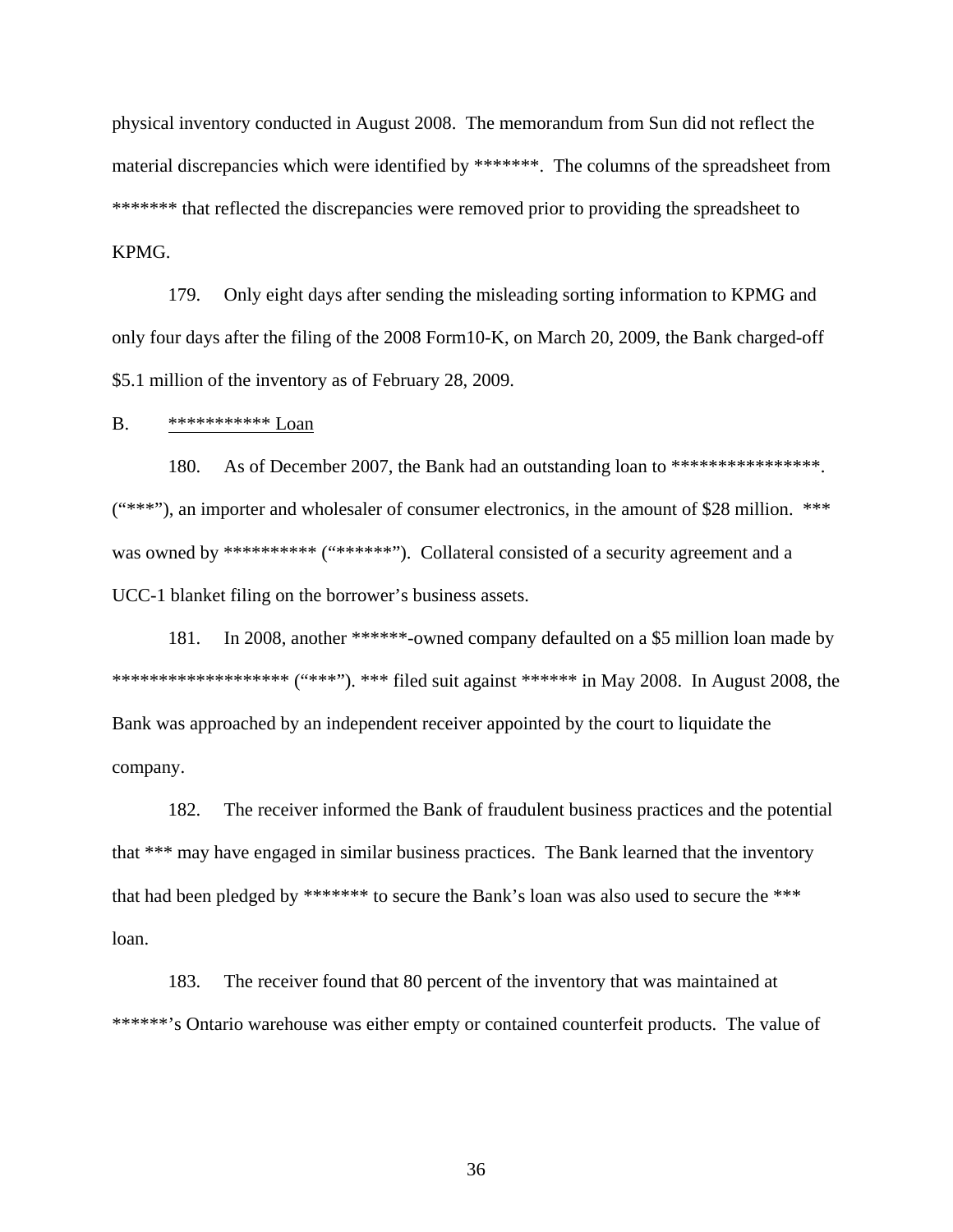the inventory was estimated at less than \$100,000 as opposed to the \$4 million represented by \*\*\*\*\*\*.

184. In early September 2008, the Bank scheduled a meeting with \*\*\*\*\*\* at \*\*\*\*\*\*'s Vernon warehouse. Kerr, Zhang, and Bank employee \*\*\*\* \*\* traveled to the Vernon warehouse for this meeting. After \*\*\*\*\*\*\* failed to appear, they obtained entry to the warehouse. The warehouse was filled with pallets of empty boxes and boxes filled with waste paper. On September 11, 2008, the Bank filed suit against \*\*\*\*\*\* and \*\*\*. The outstanding balance of the \*\*\* loan was \$28,007,444 at that time.

185. On October 16, 2008, the Bank's outside counsel sent Kerr an email providing a status report on the \*\*\* litigation. Among other things, the Bank's outside counsel indicated that the receiver's estimated value of the inventory from the Vernon warehouse was likely to be well below \$100,000. A half-hour after this email was sent, Zhang sent an email to Yu, with a copy to Shabudin, asking what this will "do to the number?"

186. On November 14, 2008, Yu and Zhang received an email from Sun that attached a draft charge-off memo for \*\*\*, recommending a charge-off of \$4,201,117, or 15 percent of the loan balance.

187. On January 30, 2009, Yu sent Sun an email that attached a revised charge-off memo for \*\*\*, backdated to December 23, 2008. The revised charge-off memo excluded material negative facts pertaining to the inventory, guarantor assets, and remote prospects to get full recovery from the borrower's and guarantor's assets. These facts were included in the original charge-off memo. The amount of the recommended charge-off did not change.

188. Between January 30 and February 3, 2009, the new charge-off memo was distributed to Sun, James Chan ("Chan"), Shabudin, On, and CEO Wu, who backdated their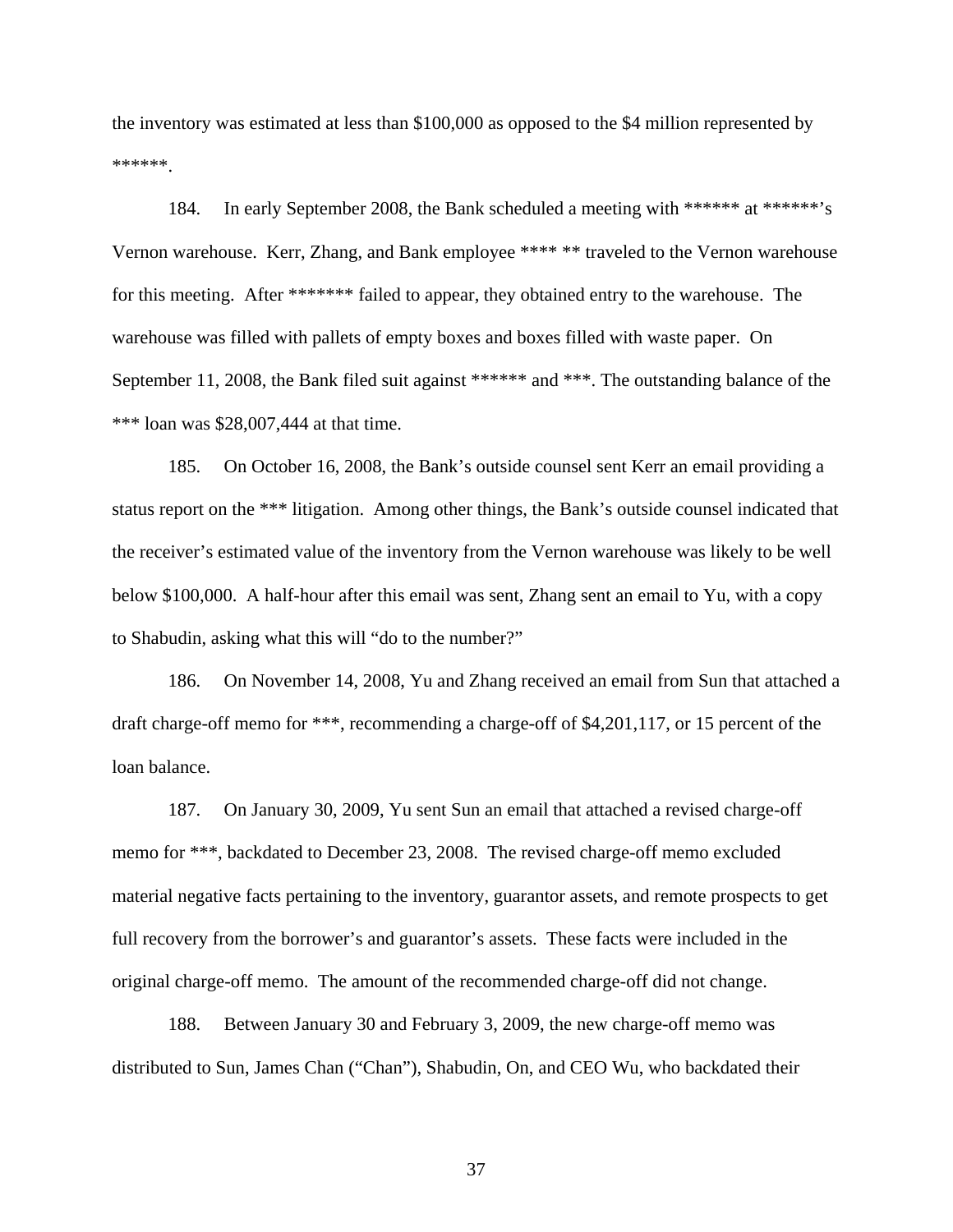signatures to December 23, 2008. Accordingly, the Bank approved a charge-off of \$4,201,117 as of December 23, 2008.

189. On information and belief, Respondents did not advise KPMG of the negative facts contained in the November 14, 2008 draft of the charge-off memorandum during the 2008 audit.

190. On March 12, 2009, outside counsel forwarded the receiver's report to the Bank. It indicated that receipts from the collection of accounts receivable and other assets totaled \$254,132, and that the receiver's expenses totaled \$316,222, which left negative proceeds after liquidation. This report was issued four days prior to the filing of the 2008 Form 10-K.

191. KPMG did not become aware of the existence of the receiver's report or the net loss until after the 2008 Form 10-K was filed.

#### C. \*\*\*\*\*\*\*\*\* – Valuation of H Street Property

192. As alleged in paragraph 125 above, in December 2008, due diligence was ongoing for the \*\*\*\*\*\*\*\*\* - H Street property by potential purchasers \*\*\*\*\*\* and \*\*\*\*\*.

193. \*\*\*\*\* asked a realtor from \*\*\*\*\*\*\*\*\*\*\* to provide the Bank with a valuation of the property.

194. On December 11, 2008, Kerr received a copy of the valuation from \*\*\*\*\*\* \*\*\*\*\*. \*\*\*\*\*\*\*\*\*\* valued the property at \$7 million, which was approximately \$5 million less than the appraisal obtained by the Bank in April 2008, just eight months earlier.

195. \*\*\*, who was the underwriter for the loan, reviewed the valuation. \*\*\* confirmed the raw data that formed the basis for the valuation, and forwarded his memorandum to Kerr and Yu on December 15, 2008.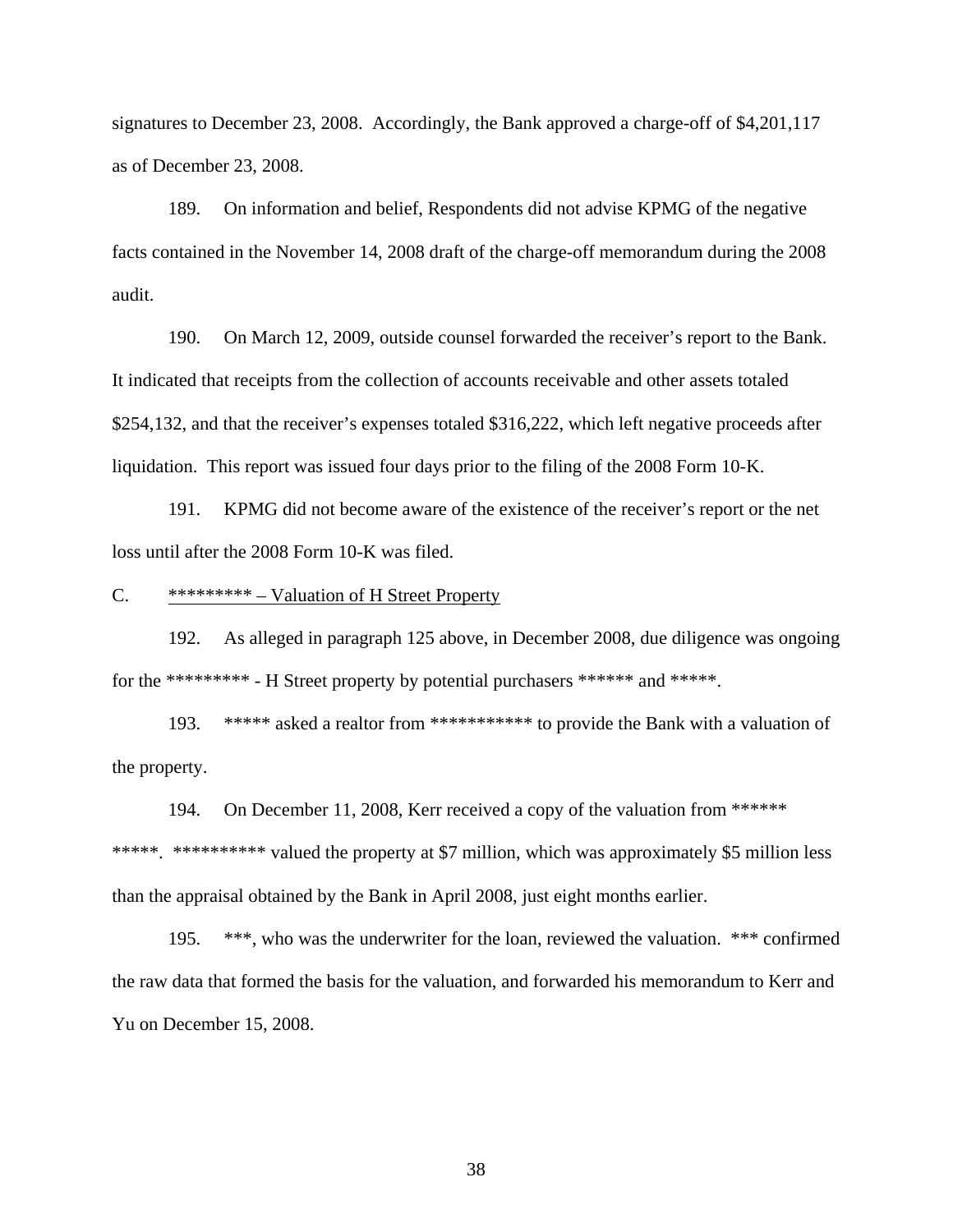196. The Bank utilized the \*\*\*\*\*\*\*\*\*\* valuation for purposes of assessing the value of the H Street property, including this information in a RAAP dated December 22, 2008 which was prepared in advance of the December 30, 2008 PRC working group meeting.

197. The \*\*\*\*\*\*\*\*\*\* valuation was specifically discussed at the December 30, 2008 PRC working group meeting attended by Kerr and Montelaro. At this meeting, \*\*\*\*\*\*\* indicated that the Bank should charge-off the amount of the collateral shortfall based on the \*\*\*\*\*\*\*\*\*\* valuation. This charge-off was not taken.

198. The \*\*\*\*\*\*\*\*\*\* valuation was also included in subsequent RAAPs prepared on the \*\*\*\*\*\*\*\*\* – H Street Loan, including a RAAP dated March 5, 2009 that was signed by Shabudin. This RAAP was discussed at the March 10, 2009 PRC meeting attended by Shabudin, Kerr, Montelaro, and Yu.

199. Notwithstanding the foregoing, Shabudin, Kerr, Montelaro, and Yu failed to disclose the existence of the December 2008 \*\*\*\*\*\*\*\*\*\* valuation of \$7 million to KPMG. Instead, Shabudin and Yu relied on an \$8.2 million short sale offer for purposes of calculating the Bank's FAS 114 specific reserves.

#### **VII. Respondents Misrepresented Information Contained in ALLL Calculations**

200. Yu worked closely with Tran, On, Shabudin, and others to determine the amount of the Bank's ALLL as of December 31, 2008. The Bank's ALLL consisted of two types of reserves, a general reserve and a specific reserve. The specific reserve was maintained in accordance with FAS 114, which generally requires that specific amounts be set aside for a loan when the loan is deemed to be impaired.

201. The Bank's ALLL package for December 31, 2008 was finalized on January 16, 2009. The ALLL package was signed as reviewed by Shabudin and Yu, and signed as approved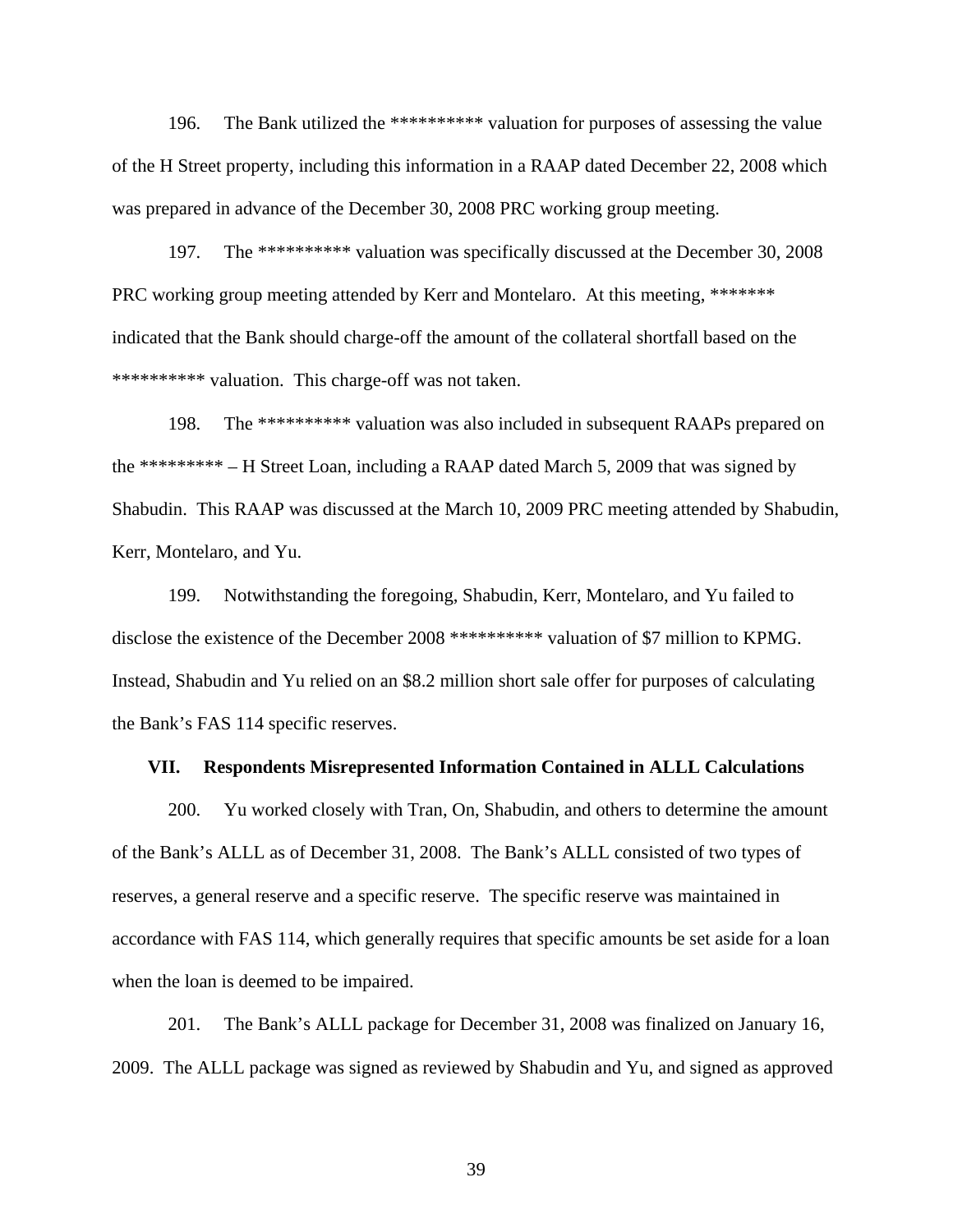by On. The ALLL package dated January 16, 2009 included a FAS 114 reserve of \$78,479,000. The FAS 114 provision summary, included as part of the ALLL package, was signed by \*\*, Tran, and Yu.

202. Respondents Tommy Wu, Shabudin, Kerr, Montelaro, On, Sun, Tran, Yu, and others made several misrepresentations and omissions in order to conceal the Bank's understatement of its reserves from KPMG during the 2008 audit, including misrepresentations contained in the Bank's FAS 114 reserve calculations concerning the \*\*\*\*\*\*\*\*\*\*\*, \*\*\*\*\*\*\* \*\*\*\*, \*\*\*\*\*\*\*\*\*\*\*\*\*, \*\*\*\*\*\*\*, \*\*\*\*\*\*\*\*\*\*\*, and \*\*\*\*\*\*\*\*\* loans.

# A. \*\*\*\*\*\*\*\*\*\*\* Loan

203. UCB extended a \$21,912,000 loan to \*\*\*\*\*\*\*\*\*\*\*\*\*\*\*\*\* ("\*\*\*\*\*\*\*\*\*\*\*") to develop residential units located in San Francisco, California. The loan was secured by a first deed of trust on the development project. \*\*\*\*\*\*\*\*\*\*\*\*\*\*\*\*\*\*\* became a junior lien holder on the property in January 2007 when the company borrowed an additional \$4,443,200 to complete the project.

204. In December 2008, the Bank was considering a two-year extension of the loan if \*\*\*\*\*\*\*\*\*\*\*\* would make a \$4 million payment. In January 2009, the Bank approved the extension on the condition that the \$4 million payment be made from an additional loan by \*\*\*\*\*\*\*\*\*\*\*\*\*\*\*\*. \$3.75 million of the payment was to be used to pay down the loan balance, and \$250,000 was to be used as an interest reserve.

205. On January 29, 2009, Shabudin indicated that the \*\*\*\*\*\*\*\*\*\*\* loan should be downgraded from an 8 to a 10, and moved to a troubled debt restructuring ("TDR") classification. The RAAP was signed on February 12, 2009 to accomplish this downgrade.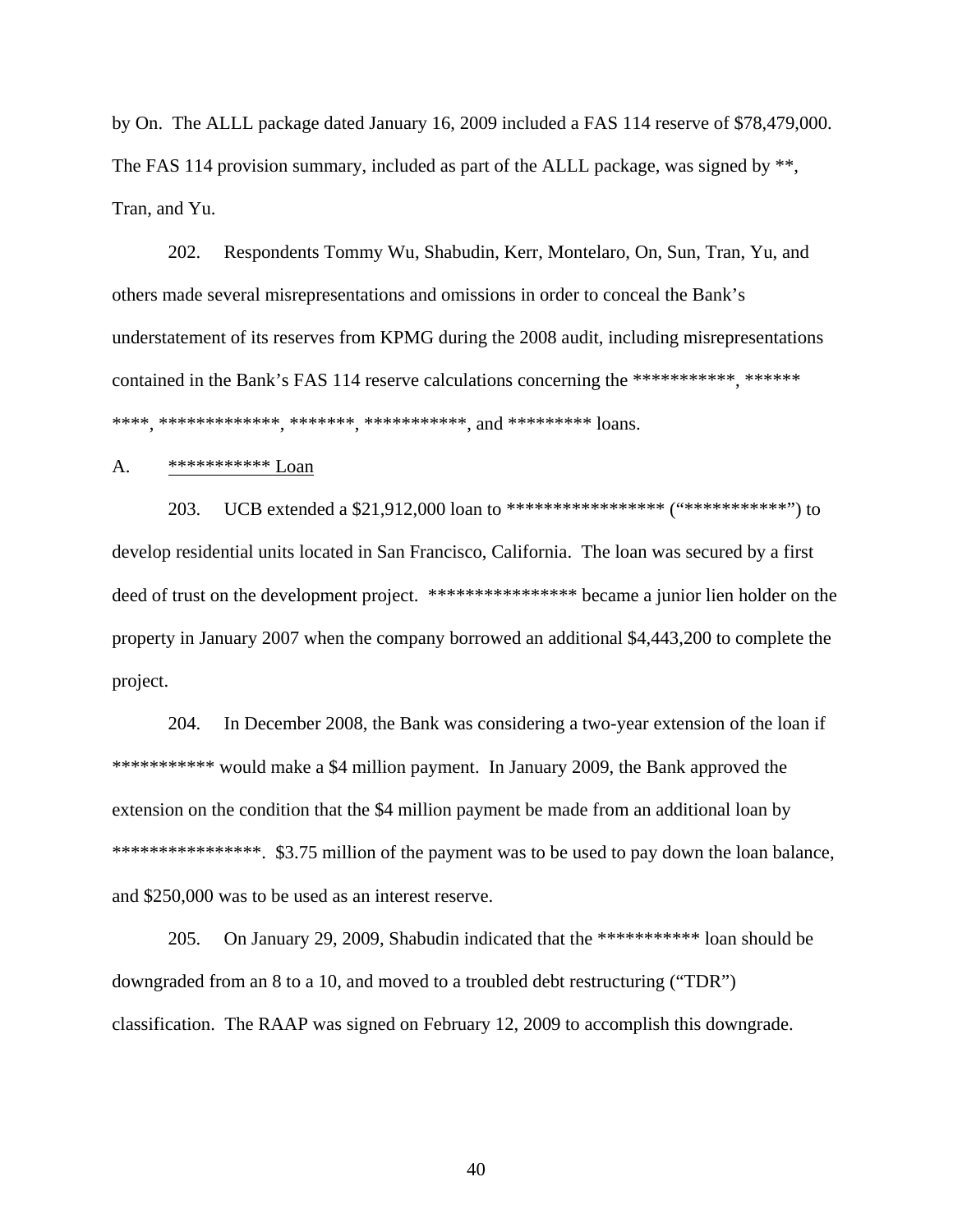206. In February 2009, KPMG asked why the \*\*\*\*\*\*\*\*\*\*\* loan was not graded as Substandard or worse at year-end. The Bank's responses focused on the estimated \$4 million pay-down. The Bank's responses further omitted the fact that since there had been no sales, the borrower intended to lease out the units. The appraisal obtained by the Bank on November 14, 2008 indicated that the projected value of the property as a rental property was \$17.1 million, versus \$21 million if the units were to be sold.

207. During this time frame, Yu prepared a FAS 114 worksheet for the \*\*\*\*\*\*\*\*\*\*\*\* loan that reflected that the \$4 million from \*\*\*\*\*\*\*\*\*\*\*\*\*\*\*\*\* was in escrow, and that the appraised value of the property was \$21 million. To the contrary, no money was in escrow and the appraised value should have been listed as \$17.1 million, not \$21 million, since the sale of units was no longer viable. Yu's calculations in the FAS 114 worksheet resulted in a collateral overage of \$738,000, with no specific reserve required.

208. In March 2009, KPMG began asking Yu questions about the \$4 million payment being in escrow. On March 11, 2009, Yu told KPMG that the junior lien holder, \*\*\*\*\*\*\*\* \*\*\*\*\*\*\*\*, had agreed to pay down the loan by \$4 million. Yu stated that the payment had been approved, but it was in the closing process, and information was to be provided by the title company. KPMG asked Yu for support for the \$4 million payment.

209. The following morning, On became involved. KPMG had alerted him to the situation. On sent an email to CEO Wu stating that the FAS 114 prepared on the \*\*\*\*\*\*\*\*\*\*\*\* loan looked flawed because it represented that a potential principal pay down of \$4 million was sitting in an escrow account. On told CEO Wu that KPMG checked and found that there was no such amount in escrow.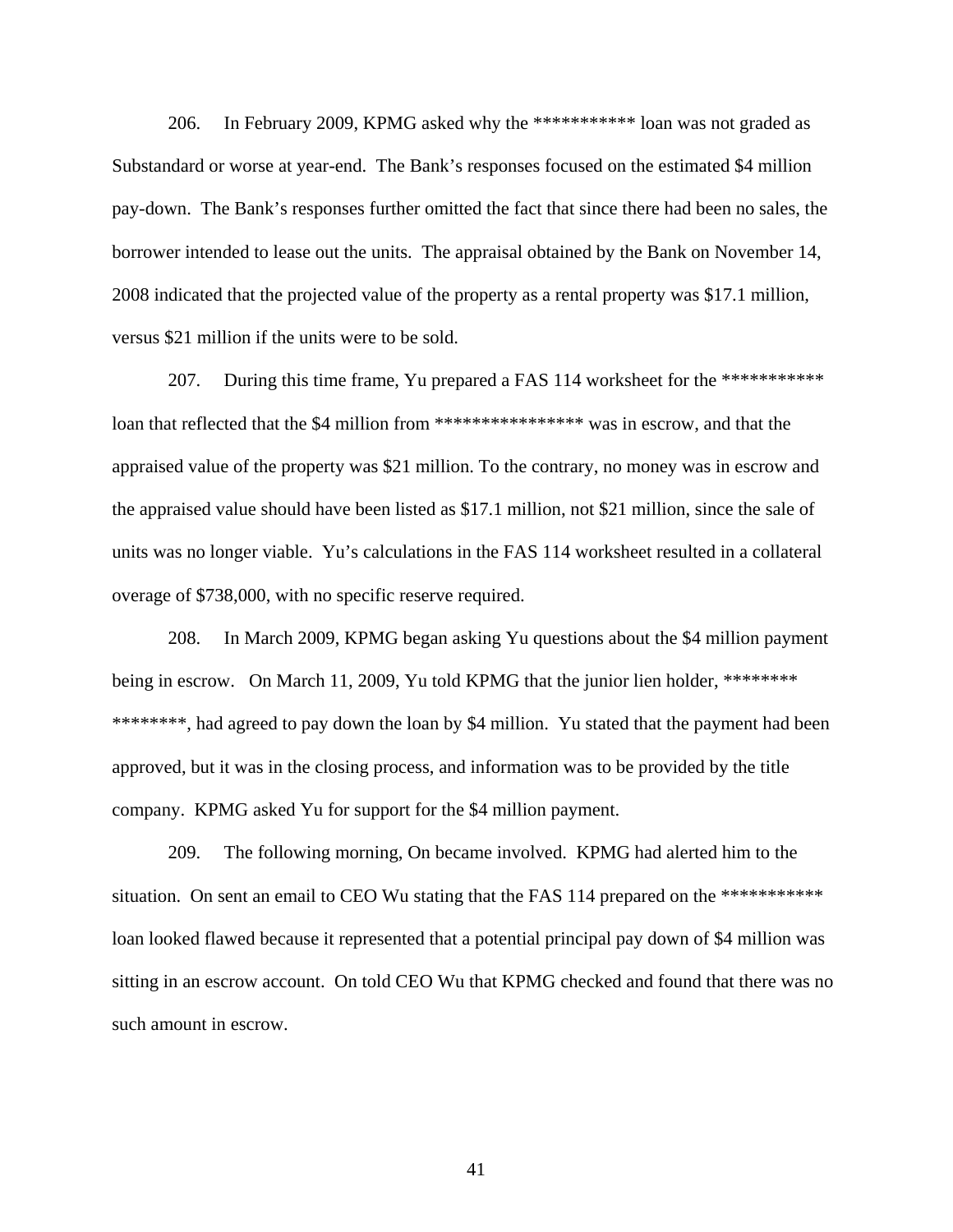210. That afternoon, Yu emailed CEO Wu and Shabudin a copy of the FAS 114 worksheet that he had prepared on \*\*\*\*\*\*\*\*\*\*\*. Yu explained that the FAS 114 worksheet was prepared only as a draft to see the impact on the reserve. That evening, Cinderey also became involved. He forwarded an email to CFO On, Shabudin, CEO Wu, and \*\*\*\*\*\*\*\* attaching a draft memo to KPMG. The draft memo indicated that earlier that day, \*\*\*\*\*\*\*\*\*\*\*\*\*\*\*\*\* advised that it would not provide the \$4 million.

211. Shortly thereafter, Tran sent \*\*\*\*\*\*\*\*, copying Yu and Shabudin, a revised FAS 114 calculation on the \*\*\*\*\*\*\*\*\*\*\* loan that showed a collateral protection shortfall of \$6,326,249 based on a loan balance of \$21,716,249, an as-is appraised value of \$17.1 million, and recognition that junior lien holder \*\*\*\*\*\*\*\*\*\*\*\*\*\*\*\*\*\*\* did not make a \$4 million payment on the loan.

212. Based on the foregoing, KPMG downgraded the balance of the loan, \$21.6 million, from a risk rating of 7 to 9. This resulted in an additional general reserve of \$3,176,000 for December 31, 2008. A specific reserve of \$6,326,000 was established at March 31, 2009.

B. \*\*\*\*\*\*\*\*\*\* Loan

213. As discussed in paragraphs 79 through 84 above, Respondents concealed the existence of a more recent appraisal from KPMG during the 2008 audit.

214. The FAS 114 analysis for the \*\*\*\*\*\*\*\*\*\*\* loan, which was prepared by Yu and/or his team, reflected only a modest reserve of \$780,170. The analysis was based on the stale May 31, 2008 appraised value, which was \$7 million higher than the January 2009 appraised value. In addition, the FAS 114 made no mention of the Bank's plan to sell the loan at a loss of \$6.8 million.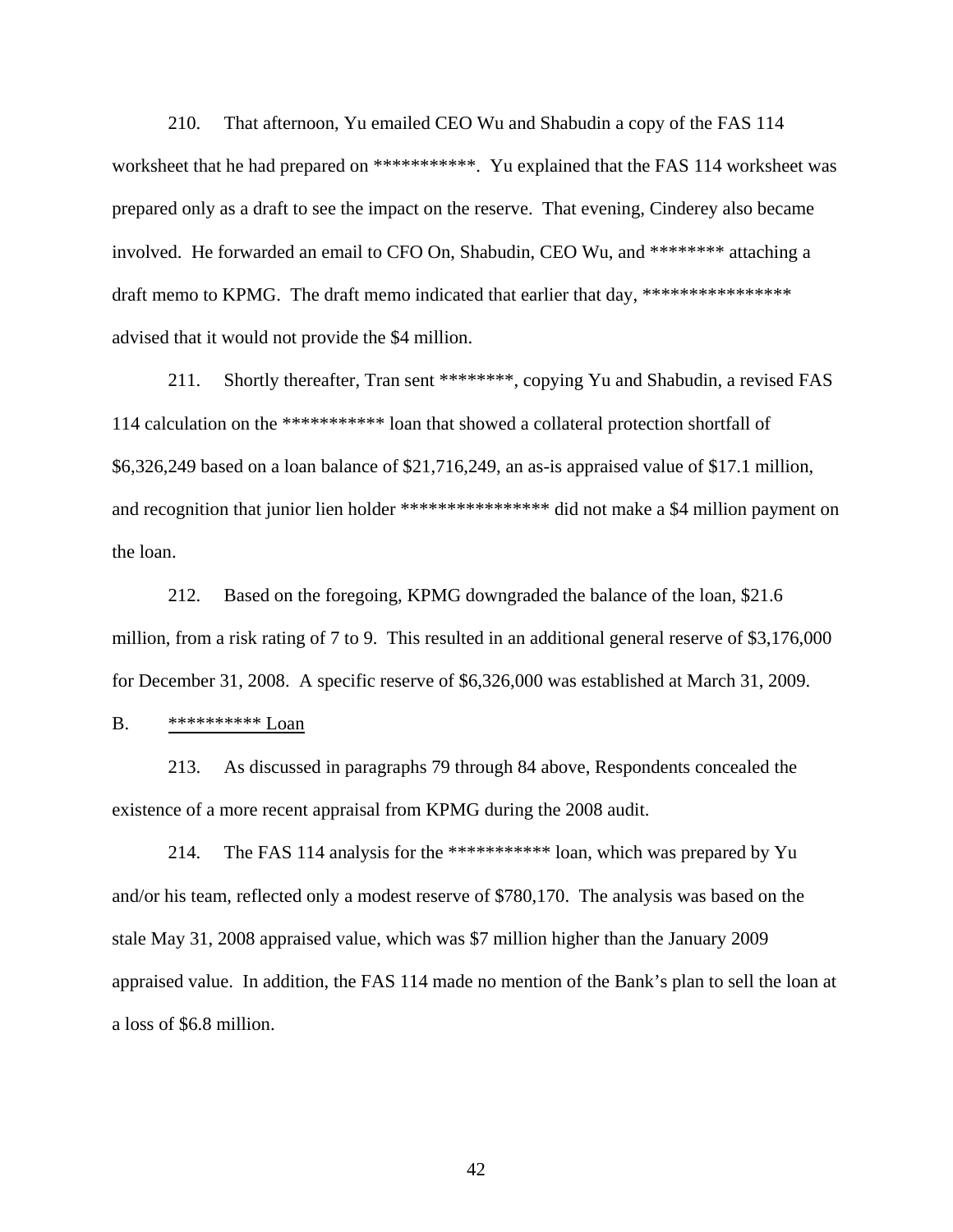215. Since KPMG never found out about either the lower January 2009 appraisal or the Bank's intent to sell the note at a loss of \$6.8 million, the Bank was able to reserve for its \$11 million portion of the \*\*\*\*\*\*\*\*\*\* loan at a mere \$780,170. The Bank should have charged-off \$6.8 million in loss instead.

# C. \*\*\*\*\*\*\*\*\*\*\*\*\* Loan

216. As of December 31, 2008, the Bank had a loan outstanding to \*\*\*\*\*\*\*\*\*\*\*\*\*\* \*\*\*\*\*\*\*\*\* ("\*\*\*\*\*\*\*\*\*\*\*\*\*\*\*") in the amount of  $$8,359,712$ . The Bank estimated that it would cost an additional \$653,000 to complete the project for a total projected outstanding amount of \$9,012,712. The Bank's loan to \*\*\*\*\*\*\*\*\*\*\*\*\* was for the purpose of converting a 56-unit apartment building into condominiums.

217. In January 2009, Yu and/or his team prepared a FAS 114 worksheet for the \*\*\*\*\*\*\*\*\*\*\*\*\*\*\*\*\* loan. In this worksheet, Yu indicated that the value of the underlying real estate collateral was \$9.73 million less 10 percent liquidation costs, for a gross estimated recovery to UCB of \$8,757,000.

218. The FAS 114 worksheet prepared for the \*\*\*\*\*\*\*\*\*\*\*\*\* loan used stale and/or false information, stating that the borrower "has recently entered agreement to rent the completed property" to justify a low reserve figure. However, there is no evidence to show that there was ever an agreement to rent the property.

219. The FAS 114 worksheet prepared for the \*\*\*\*\*\*\*\*\*\*\*\*\* loan also failed to disclose that at the end of 2008, the Bank intended to sell the loan at a significant loss.

#### D. \*\*\*\*\*\*\* Loan

220. As discussed in paragraphs 146 through 179 above, Respondents made misrepresentions to, and concealed information from, KPMG concerning the cash and real estate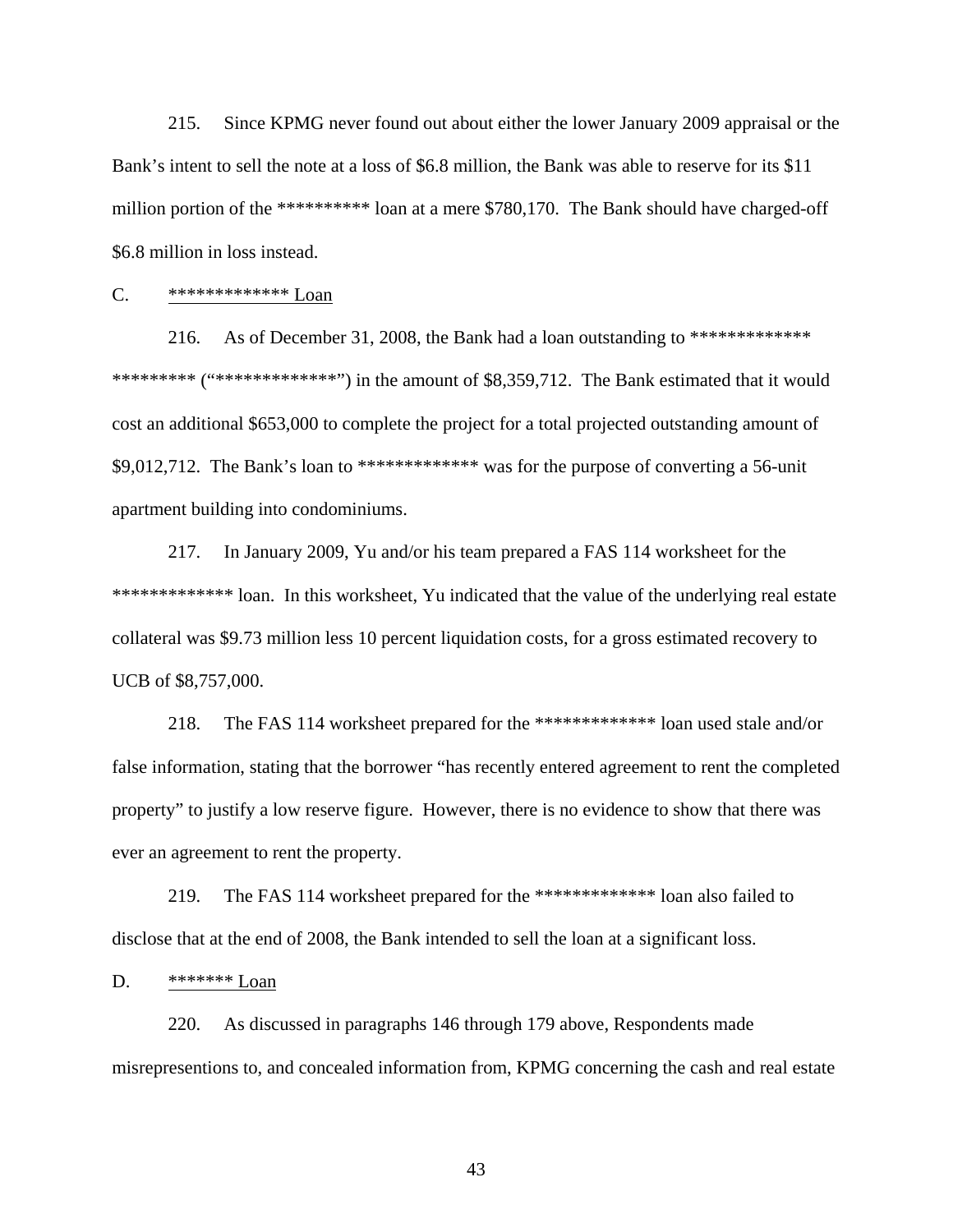collateral for the \*\*\*\*\*\*\* loan, and the \*\*\*\*\*\*\* inventory and accounts receivable held by the Bank as repossessed assets.

221. Yu and/or his team prepared a FAS 114 worksheet for the \*\*\*\*\*\* loan in January 2009. The FAS 114 worksheet reflected an outstanding loan balance of \$28,744,866, estimated gross recovery of \$22,045,851, and a specific reserve of \$5,820,195. The FAS 114 worksheet for the \*\*\*\*\*\*\* loan was part of the Bank's ALLL package signed as reviewed by Shabudin and Yu, and approved by On. The supporting information for the FAS 114 worksheet for the \*\*\*\*\*\*\* loan was provided to KPMG by Tran on January 22, 2009.

222. In the FAS 114 worksheet for the \*\*\*\*\*\*\* loan, the cash collateral was valued at \$15 million, which was 75 percent of the pledged amount. In the comment section of the worksheet, it was stated that the cash collateral in China was discounted by 25 percent "as the account is frozen by the Chinese government pending investigation." The FAS 114 worksheet failed to disclose the fact that there was no documentation supporting the existence of the cash collateral and that the Bank had not perfected any security interest in the cash accounts.

223. In the FAS 114 worksheet for the \*\*\*\*\*\*\* loan, the Bank's interest in the Shanghai property was valued at \$7,589,706, less a senior lien in the amount of \$2,647,059. The worksheet failed to disclose the fact that the property had been pledged as collateral to another bank prior to the date the property was pledged as collateral to UCB; the property had been frozen by the Chinese government; and the Bank's counsel had indicated that it did not seem feasible that the Bank would be able to derive any proceeds from the property.

E. \*\*\*\*\*\*\*\*\*\*\* Loan

224. Yu and/or his team prepared a FAS 114 worksheet as of December 31, 2008 for the \*\*\* loan which assigned a specific reserve of \$18,974,644, leaving a remaining value of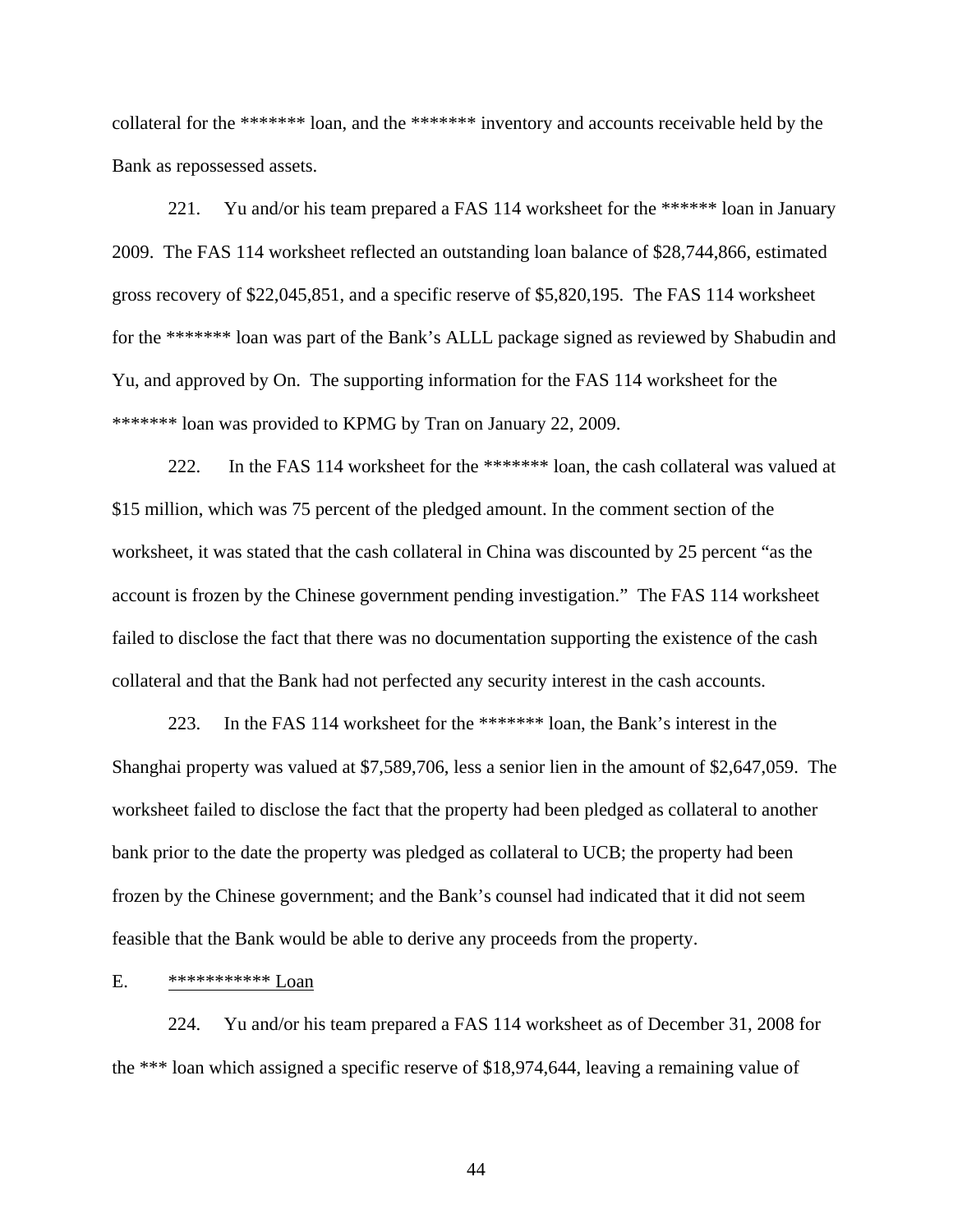\$4,831,683. This FAS 114 worksheet was part of the Bank's ALLL package signed as reviewed by Shabudin and Yu, and approved by On.

225. The FAS 114 worksheet for the \*\*\* loan indicated that the Bank would recover 30 percent of the inventory held as collateral, even though the receiver had previously indicated that the estimated value of the inventory at the Ontario warehouse was less than \$100,000, and the Bank's counsel had previously indicated that the estimated value of the inventory at the Vernon warehouse was likely to be well below \$100,000.

226. In addition, on information and belief, Shabudin and Yu knew prior to the filing of the 2008 Form 10-K that there was a shortfall in the collateral based on the receiver's report received on March 12, 2009. This information should have been considered in the Bank's calculation of its reserves and should have been disclosed to KPMG prior to the filing of the 2008 Form 10-K on March 16, 2009.

#### F. \*\*\*\*\*\*\*\*\* Loans

227. As discussed in paragraphs 123 through 141 and 192 through 199 above, Respondents concealed a lower valuation of the H Street property and the existence of pending note and short sales for the \*\*\*\*\*\*\*\*\* – H Street and Roseville Loans from KPMG.

228. Yu prepared FAS 114 worksheets for the \*\*\*\*\*\*\*\*\* – H Street Loan and \*\*\*\* \*\*\*\*\* – Roseville Loan in March 2009. Tran forwarded the FAS 114 worksheets that Yu prepared on the \*\*\*\*\*\*\*\*\* loans to KPMG on March 13, 2009.

229. The FAS 114 worksheet for the H Street Loan indicated a collateral value of \$8.958 million, less 10 percent liquidation costs. Yu based this valuation on the \$8.2 million short sale offer that the Bank had received, even though it had already been withdrawn. Yu did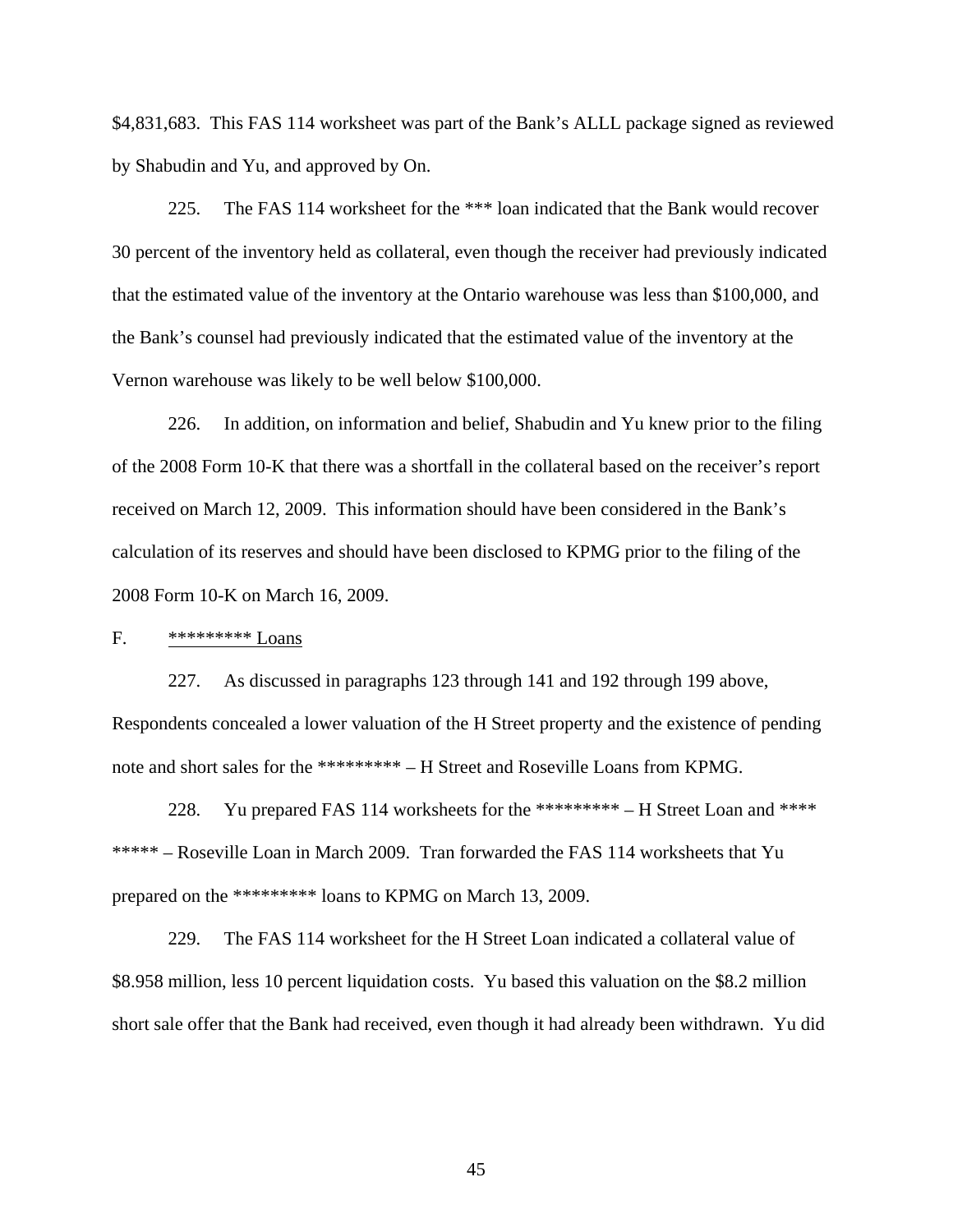not mention the fact that the Bank had entered into a different agreement on March 12, 2009 to sell the note for \$6.15 million. That sale closed on March 20, 2009.

230. The FAS 114 worksheet for the Roseville Loan valued the collateral at \$8.39 million, less 10 percent liquidation costs. Yu assigned a specific reserve of \$597,497 for the loan. Yu stated in the FAS 114 worksheet that the valuation was based on a November 2008 sale of one unit of the property, but failed to disclose that the Bank had agreed to a short sale of the property for \$3,464,000. The sale closed on March 24, 2009.

#### G. Supplement to ALLL Package

231. In a series of emails dated March 11, 2009, On discussed with CEO Wu and \*\*\*\*\*\*\*\* how reserves were to be calculated.

232. In the March 11, 2009 email chain, On argued against the need for an additional \$5 million provision to the Bank's ALLL, proposing instead to identify ranges of reserves for the \*\*\*\*\*\*\* and \*\*\*\*\*\*\*\*\*\*\* loans.

233. On suggested that by "going to the low end" of the ranges, UCB would be able to free up \$10 million in reserves. On further stated, "This will make [KPMG] not look at the 10 (not yet looked at) FAS 114 deals."

234. The Bank's ALLL package was supplemented on March 15, 2009 with a memo from Shabudin and On. In this memo, Shabudin and On represented that the Bank's ALLL as of December 31, 2008 was adequate.

235. The March 15, 2009 memo stated that the Bank had increased its fourth quarter provision from \$112 million to \$152 million, and its overall ALLL to \$230 million. The increase in the Bank's ALLL included a range of loss for \*\*\*\*\*\*\* of between \$2.5 million and \$7.5 million, and a range of loss for \*\*\*\*\*\*\*\*\*\*\* of between \$0 and \$5 million.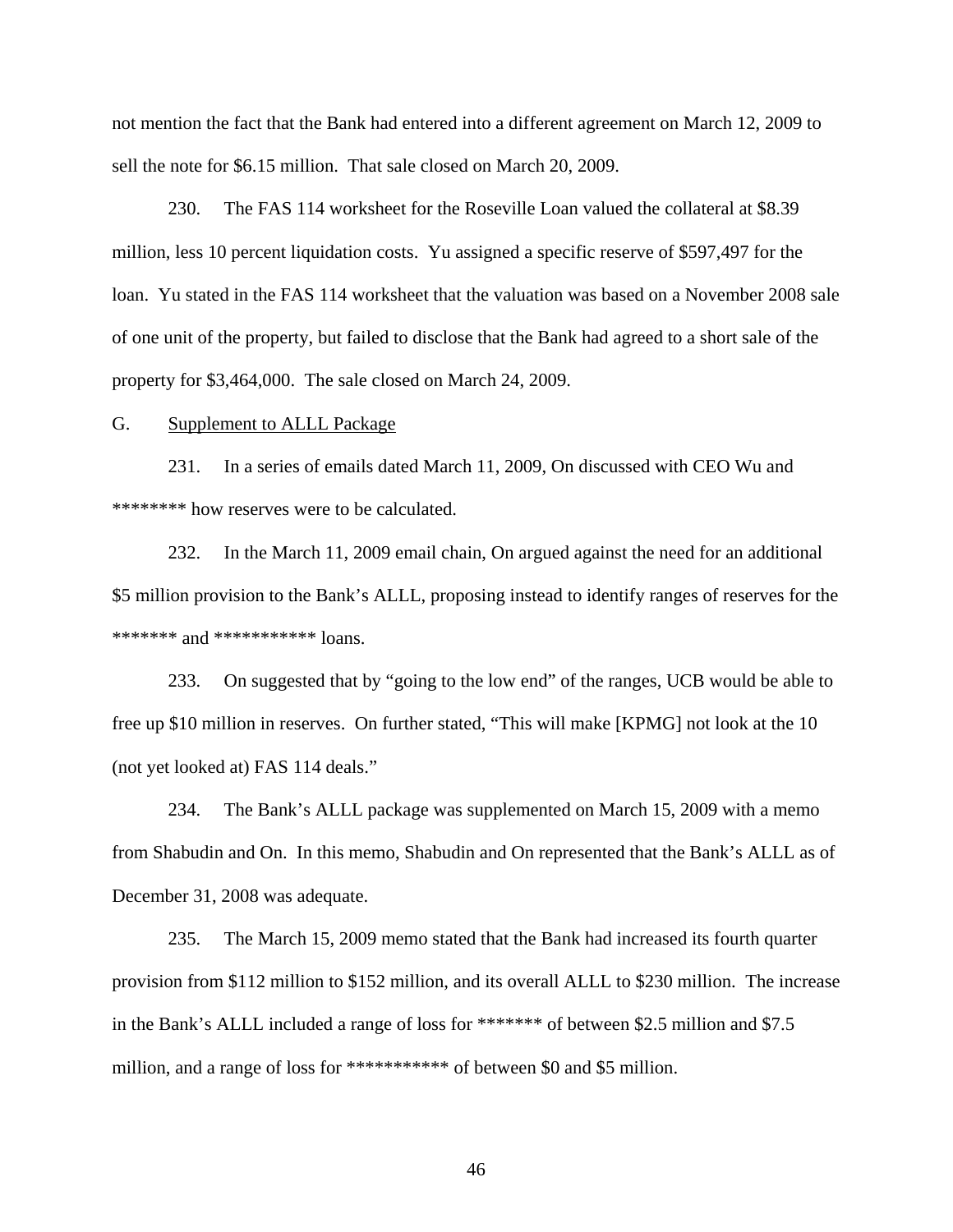#### **VIII. Respondents Artificially Brought Past Due Interest Current**

236. One of the methods that Respondents used to mask the deteriorating financial condition of the Bank was to artificially bring past due interest current. One example of this practice was the Bank's extension of credit to a borrower's related entity in order to bring past due interest current on other loans at the Bank. This lending relationship is described in paragraphs 237 through 255 below.

## A. \*\*\*\*\* and \*\*\*\*\*\*\*\*\*\*\*\*\*\* Loans

237. As of November 2008, the Bank had an extensive lending relationship with a group of related borrowers led by \*\*\*\*\*\*\*\*\* ("\*\*\*\*\*"), as follows:

(a) \*\*\*\*\*\*\*\*\*\*\*\*\*\*\*\*\*\*\*\*\*\*\*\*\*\*\*\*\*\*\*\*\* ("\*\*\*\*\*\*") Loans. \*\*\*\*\* was owned by \*\*\*\*\*, \*\*\*\*\*\*\*\*\*\*, \*\*\*\*\*\*\*\*\*\*\*, and \*\*\*\*\*\*\*\*\*\*. The Bank had a \$16,354,000 loan to \*\*\*\*\* for the Northwest parcel of the shopping center property. This loan is commonly referred to as the "Northwest Parcel Loan." The Bank also had an \$11,581,000 loan outstanding to \*\*\*\*\* to cover cost overruns for the \*\*\*\*\*\*\*\*\*\*\*\*\*\* construction loan, discussed in subparagraph (b) below. This loan is commonly referred to as the "Mezzanine Loan."

(b) \*\*\*\*\*\*\*\*\*\*\*\*\*\*\*\*\*\* ("\*\*\*\*\*\*\*\*\*\*\*\*\*\*") Loan. \*\*\*\*\*\*\*\*\*\*\*\*\*\*\* was owned by \*\*\*\*\*, who later sold an 85 percent membership interest to \*\*\*\*\*\*\*\*\*\*\*\*\*\*\*\*\*\*  $("***")$ . \*\*\*\* was owned by \*\*\*\*\*'s business partner, \*\*\*\*\*\*\*\* ("\*\*\*\*"). The Bank held a 10.17 percent interest in a construction loan to \*\*\*\*\*\*\*\*\*\*\*\*\*\*\*\* for construction of the \*\*\*\*\* shopping center; \*\*\*\*\*\*\*\*\*\*\*\*\*\*\*\* held the remaining interest in the loan. This is commonly referred to as the "Construction Loan." As of November 2008, the outstanding balance due to the Bank for the Construction Loan was \$11,580,000.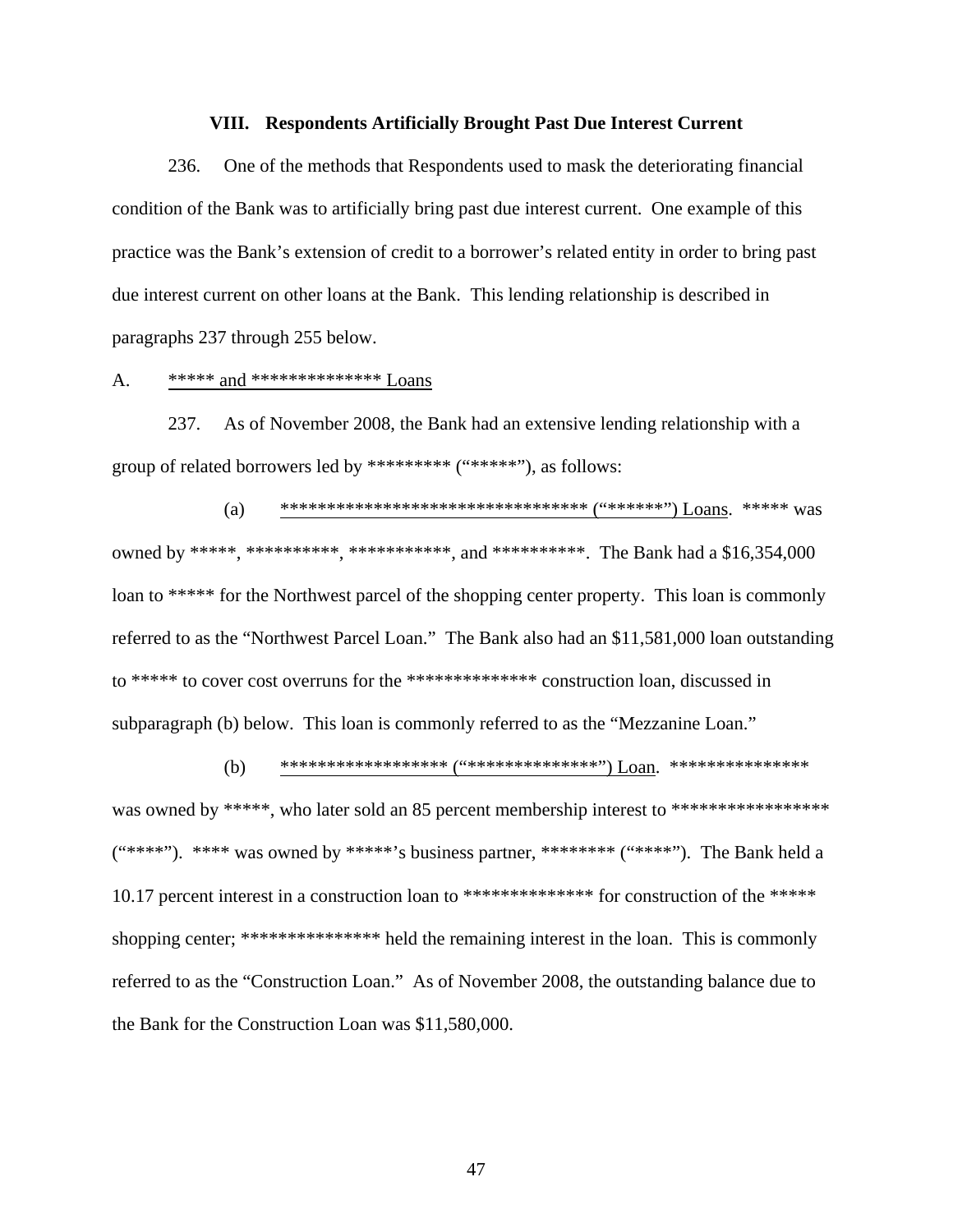(c) \*\*\*\*\*\*\*\*\*\*\*\*\*\*\*\*\* Loan. \*\*\*\*\*\*\*\*\*\*\*\*\*\*\*\* ("\*\*\*\*\*\*\*\*\*\*\*\*\*\*\*\*") was another company owned by \*\*\*\*. The Bank had a \$23 million loan outstanding to \*\*\*\*\*\*\*\*\*\*\* secured by the \*\*\*\*\*\*\*\*\*\*\*\* shopping mall.

(d) Other \*\*\*\*\*\*\*\*\* Related Loans. The Bank also had loans outstanding to \*\*\*\*\*, in the amount of \$2.2 million; \*\*\*\*\*\*\*\*\*\*\*\*\*\*, a \*\*\*\*-related company, in the amount of \$18.86 million; \*\*\*\*\*\*\*\*\*\*\*\*\*\*, another \*\*\*\*\*-related company, in the amount of \$14.5 million; and other loans to various related interests totaling \$6.97 million.

238. In September 2008, \*\*\*\*\* and \*\*\*\*\*\*\*\*\*\*\*\*\*\* had filed for bankruptcy protection under Chapter 11. In September 2008, following the bankruptcy, the Bank extended the due date of the \*\*\*\*\*\* Northwest Parcel Loan to December 15, 2008 to avoid it going 90 days past due. By November 2008, the remaining \*\*\*\*\* and \*\*\*\*\*\*\*\*\*\*\*\*\*\*\* loans were more than 90 days past due with no payments being made, and should have been placed on nonaccrual status.

239. In December 2008, CEO Wu, Shabudin, Kerr, and Lee discussed ways in which to bring the past due interest on the \*\*\*\*\* and \*\*\*\*\*\*\*\*\*\*\*\*\*\* loans current.

240. By late December 2008, CEO Wu, Shabudin, Kerr, and Lee decided to extend an additional \$5 million line of credit to \*\*\*\*\*\*\*\*\*\*\*\*, a \*\*\*\*-related entity that had not filed for bankruptcy protection, for the purpose of bringing the interest current on the \*\*\*\*\* and \*\*\*\*\*\*\*\*\*\*\*\*\*\* loans.

## B. \*\*\*\*\*\*\*\*\*\*\* Line of Credit Is Used to Bring Interest Current

241. In January 2009, \*\*\*\* provided two checks to the Bank which were dated December 31, 2008. The first was a check from his partner, \*\*\*\*, for \$1 million. The second was a \$500,000 check from \*\*\*\*\*\*\*\*\*\*\*\*\*\*\*\*\*\*\*\*\*\*\*\* ("\*\*\*\*\*\*\*\*\*\*"), another company owned by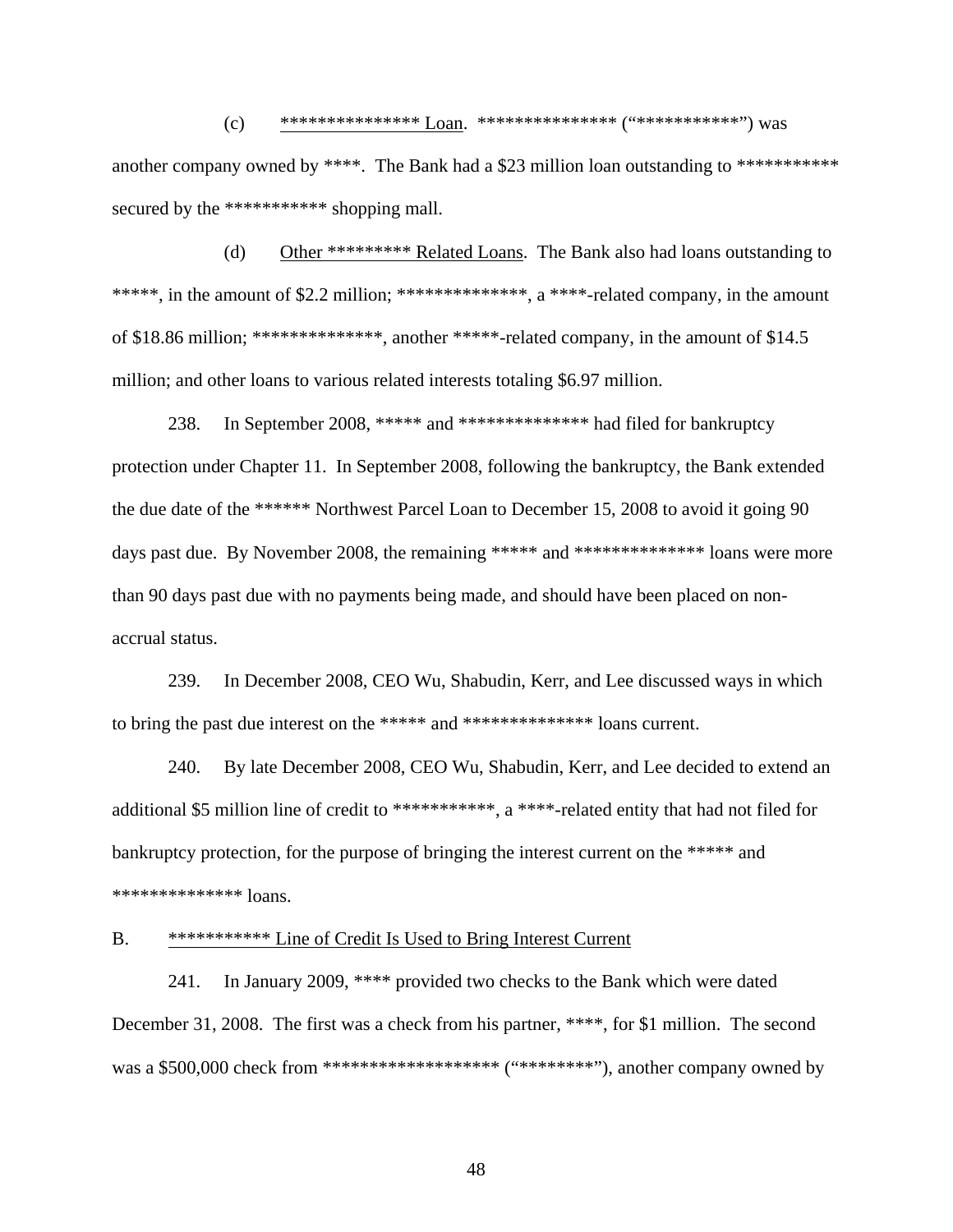\*\*\*\* with an account at the Bank. These amounts were used to bring the \*\*\*\*\* and \*\*\*\*\*\*\*\*\* Loans current on or about January 8 and January 12, 2009.

242. The \$500,000 check from \*\*\*\*\*\*\*\* overdrew \*\*\*\*\*\*\*\*'s account at the Bank by \$497,777. On January 12, 2009, Lee requested Kerr's approval to allow the overdraft, stating that a line of credit for \*\*\*\*\*\*\*\*\*\*\* would be available soon. Kerr approved this request. However, no application for a line of credit had yet been submitted for approval.

243. That same day, a Credit Commitment Report ("CCR") was prepared for the \$5 million line of credit to \*\*\*\*\*\*\*\*\*\*\* by the Bank's Southern California office. The CCR was dated December 30, 2008. The stated purpose of the line of credit was "investment purposes." However, CEO Wu, Shabudin, Kerr, and Lee intended that the line of credit be used to make interest payments on the \*\*\*\*\* and \*\*\*\*\*\*\*\*\*\*\*\*\*\* loans.

244. Lee concurred with the \*\*\*\*\*\*\*\*\*\*\*\* CCR on January 12, 2009; Shabudin concurred on January 18, 2009; and CEO Wu and Kerr concurred on January 23, 2009.

245. The Bank then prepared RAAPs backdated to December 31, 2008, which showed the \*\*\*\*\* and \*\*\*\*\*\*\*\*\*\*\*\*\*\* loans as no longer being past due. These RAAPs did not disclose the Bank's intent to extend \$5 million to \*\*\*\*\*\*\*\*\*\*\*. These RAAPs were signed by Shabudin, Kerr, and Lee.

246. On January 26, 2009, Montelaro forwarded the \*\*\*\*\*\*\*\*\*\*\* CCR to Director \*\*\*\*, of the Board's Credit Committee, recommending his approval. The memo from Montelaro stated that the loan would be used for a cash infusion into the \*\*\*\*\* project. Director \*\*\*\*\* approved the credit on January 28, 2009.

247. On January 29, 2009, a Bank employee processing the \*\*\*\*\*\*\*\* overdraft emailed Kerr expressing a concern that they had no information on the application for a credit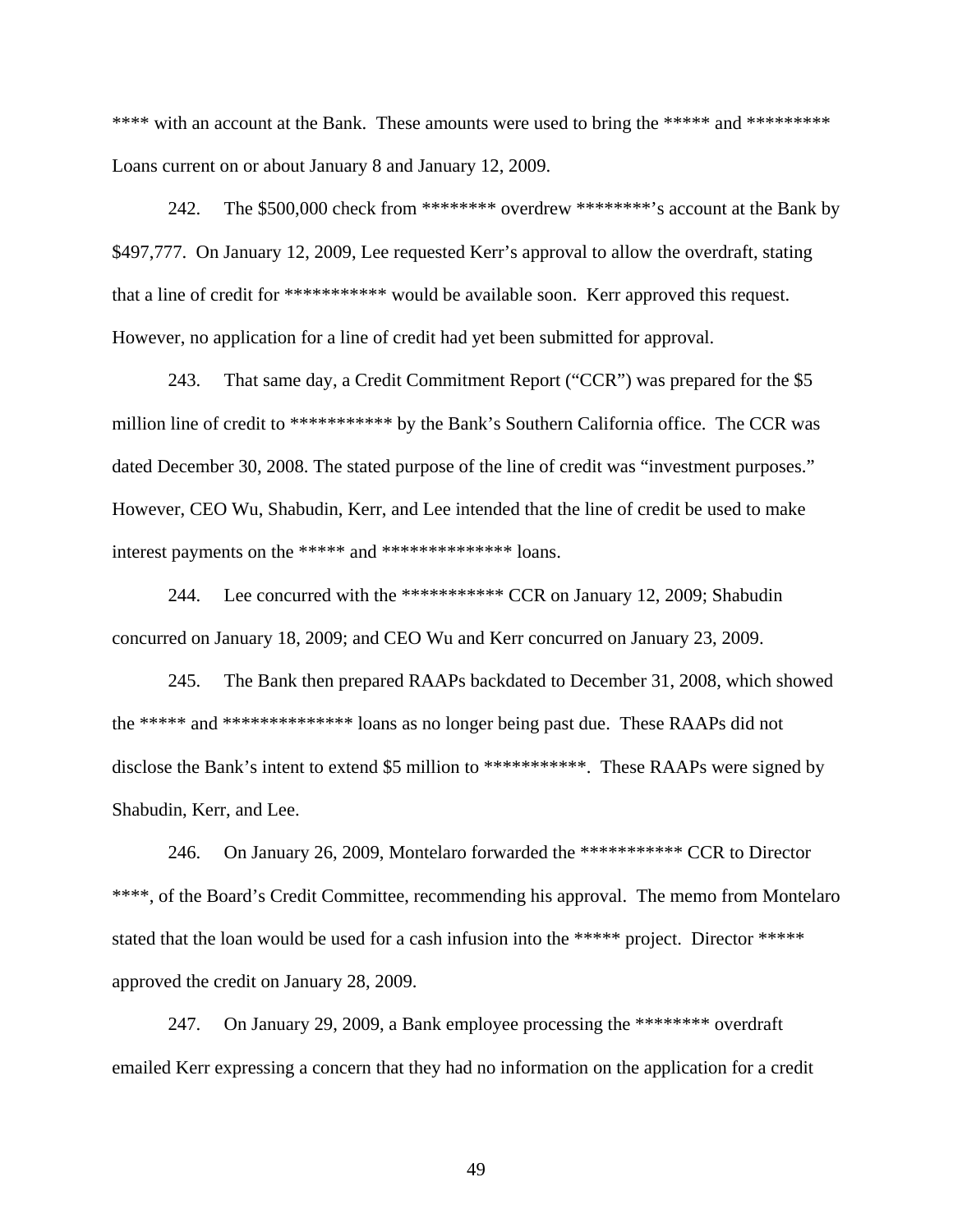line that was to be used to clear the overdraft. Kerr responded, "The application is in name of \*\*\*\*\*\*\*\*\*\*\*\*\*\*\*. Tommy authorized. Christian will try to fix the OD [overdraft]."

248. On February 5, 2009, \*\*\*\* signed the loan documents for the \*\*\*\*\*\*\*\*\*\*\* line of credit, but refused to sign the deed of trust securing the credit. Lee emailed Kerr to advise him of this development, and to indicate that the Bank's branch office was giving him problems clearing the \$500,000 overdraft. Lee asked Kerr to discuss these issues with CEO Wu. Kerr forwarded Lee's email to CEO Wu.

249. The following day, February 6, 2009, \$1 million of the proceeds of the \*\*\*\*\* \*\*\*\*\*\*\* line of credit were disbursed: \$500,000 was wired to \*\*\*\*'s \*\*\*\* account at \*\*\*\* \*\*\*\*\*\*\*\*\* to partially repay his advance of funds, and \$500,000 was transferred to the \*\*\*\*\*\*\*\* account to cover the January 12, 2009 overdraft.

250. In March 2009, CEO Wu and Lee again used the \*\*\*\*\*\*\*\*\*\*\* line of credit to make interest payments on the \*\*\*\*\*\*\*\*\*\*\*\*\*\*\*\* loan. Specifically, on March 25, 2009, CEO Wu instructed Lee to debit the line of credit to pay off three months of interest payments for the \*\*\*\*\*\*\*\*\*\*\*\*\*\*\*\*\*\*\* loan that would have become past due if payment was not received by March 31, 2009.

251. On March 31, 2009, Lee authorized a draw of \$234,508 from the \*\*\*\*\*\*\*\*\*\*\* line of credit, which was used to pay the past due interest on \*\*\*\*\*\*\*\*\*\*\*\*\*\*\*. There are no documents indicating that \*\*\*\* authorized this draw on his line of credit.

252. In April 2009, Lee authorized the use of the \*\*\*\*\*\*\*\*\*\*\* line of credit to replenish the Debtor in Possession account for the bankruptcy ("DIP Account"). Specifically, on April 30, 2009, Lee instructed Bank officer \*\*\*\*\* \*\*\* ("\*\*\*") to approve a draw of \$500,000 by \*\*\*\*, which \*\*\*\* used to transfer the funds to the DIP Account. This replenished the DIP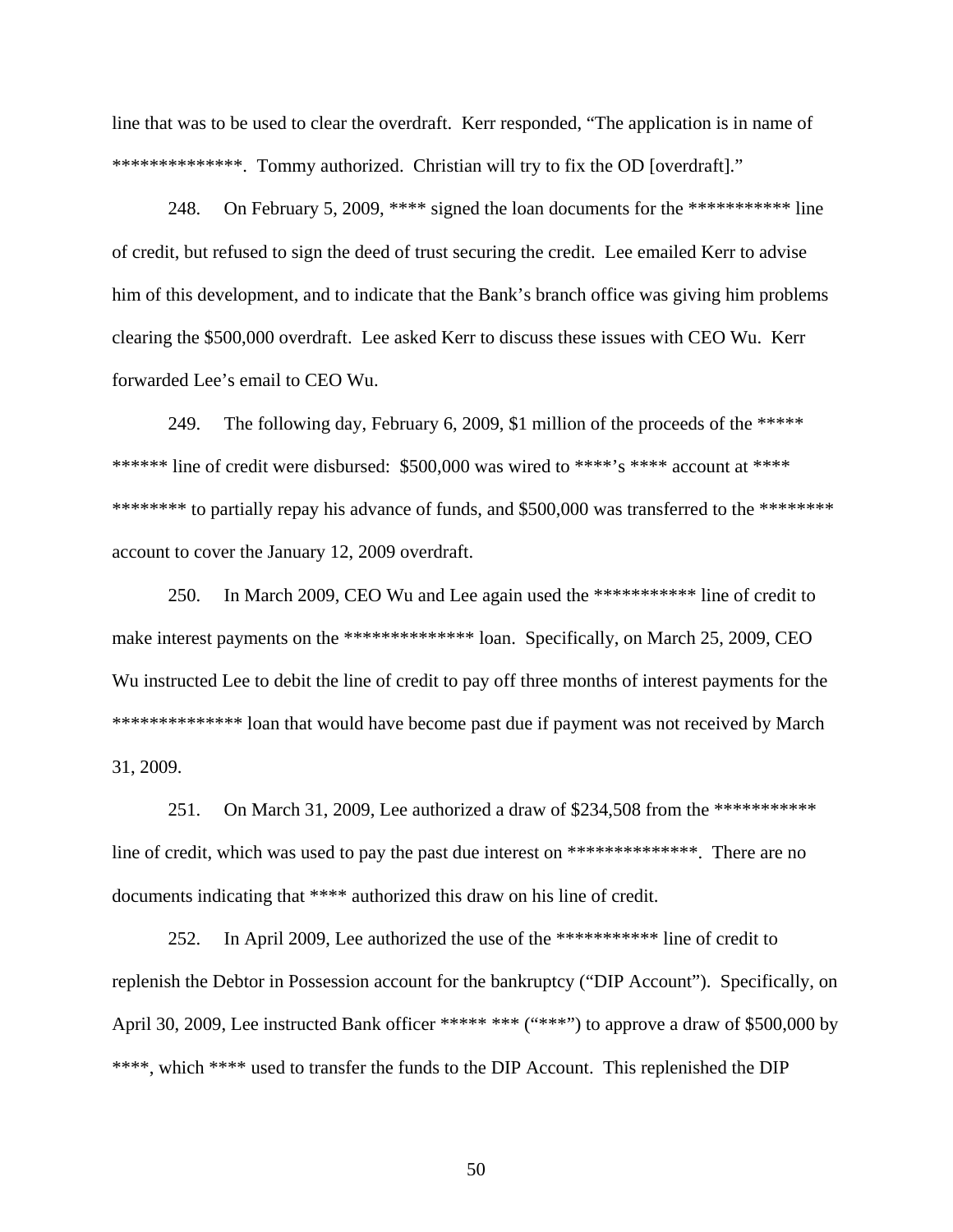Account for funds withdrawn by \*\*\*\* on March 24, 2009 to pay the interest due on the \*\*\*\*\* loan.

## C. Misrepresentations to KPMG

253. On February 27, 2009, Lee provided a memo to KPMG justifying the "7" rating given to the \*\*\*\*\* loan. One of the stated rationales for the rating was that, ostensibly, the customer was current on the interest payments, though, in fact, the interest was paid by the Bank through the \*\*\*\*\*\*\*\*\*\*\* line of credit.

254. As support for the memo, Lee attached copies of two checks purporting to show the interest payment – one showed the \$1 million payment by \*\*\*\*; the other showed a \$500,000 payment from an entity called \*\*\*\*\*\*\*\*\*\*\*\*\*\*\*\*\*\*\*\*\*\* ("\*\*\*\*\*\*\*\*\*\*") with an account at \*\*\*\*\*\*\*\*\*\*\*\*\*\*\*\*\*\*\*\*\*.

255. As discussed in paragraphs 241 through 252 above, the actual \$500,000 contribution was made by UCB account-holder \*\*\*\*\*\*\*\* by a loan at the Bank in the form of an overdraft. The true source of the \$500,000 interest payment was not discovered until after the 2008 Form 10-K was filed.

#### **IX. Respondents Sanitized Memos to KPMG**

256. In February 2009, during the 2008 audit, KPMG began asking a series of questions concerning problem loans at the Bank. On February 9, 2009, KPMG submitted a list of questions to the Bank regarding 19 loans, including the following: \*\*\*\*\*\*\*\*\*\*\*\*\*\*, \*\*\*\*\*\*\*\*\*\*\*\*\*\*\*\* and \*\*\*\*\*\*<sub>,</sub> \*\*\*\*\*\*\*\*\* Street, \*\*\*\*\*\*\*\*\*\*\*<sub>,</sub> \*\*\*\*\*\*\*\*\*\*<sub>,</sub> and \*\*\*\*\*\*\*\*\*. The questions focused on why the loans should not be downgraded to a more severe risk rating. KPMG also asked questions on other loans and OREO, including \*\*\*\*\*\*\*\*\*\*\*\*\*\*\*\*\*, \*\*\* \*\*\*\*\*\*\*\*\*\*\*\*\*\*\*\*, \*\*\*\*\*\*\*\*\*\*, and \*\*\*\*\*\*\*\*\*\*\*\*\*.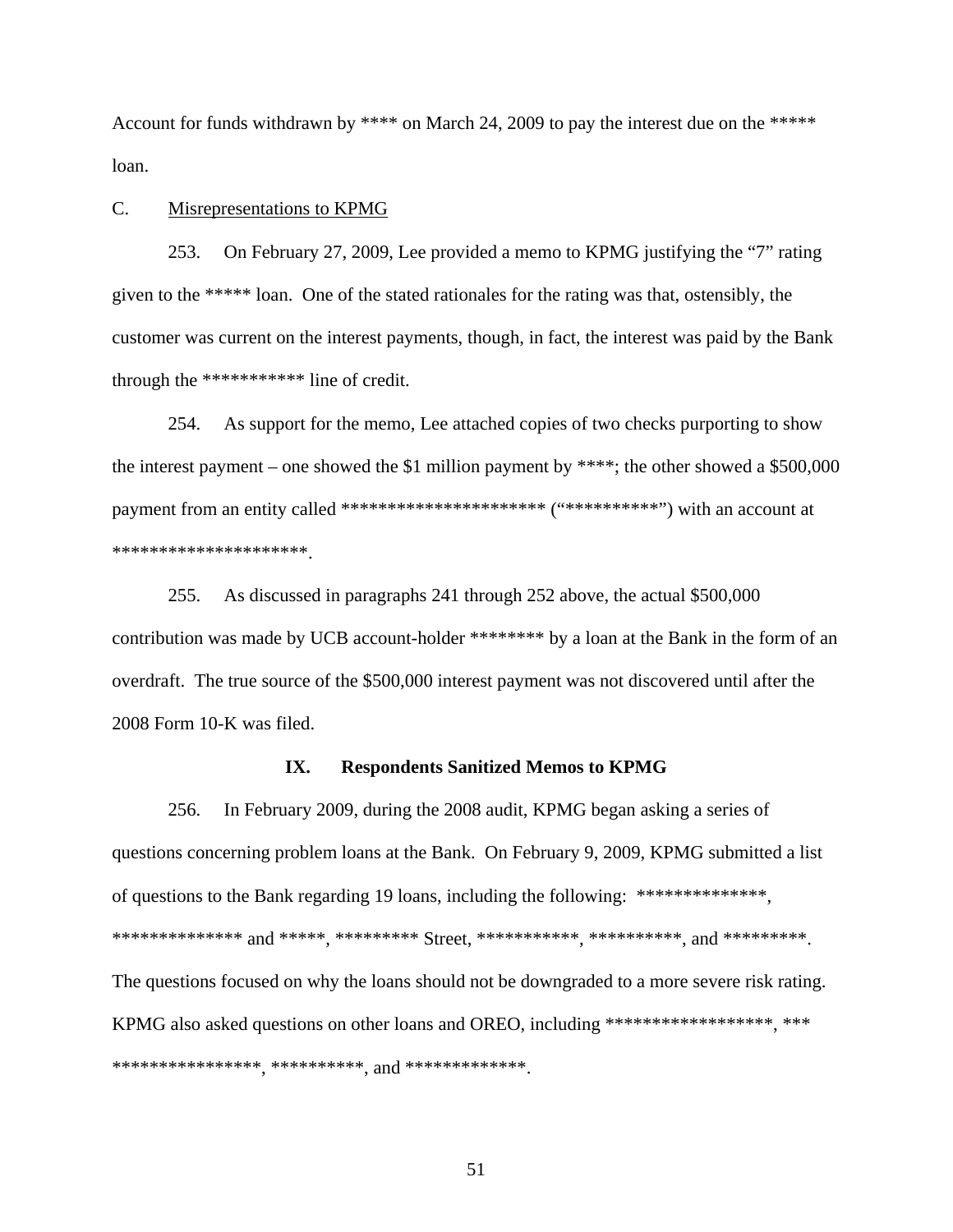257. KPMG's questions were initially forwarded to the individual account officers to prepare draft responses. Cinderey, Montelaro, and Yu were instrumental in putting the Bank's responses to KPMG's questions into memos.

258. Montelaro was responsible for gathering all of the memoranda for Shabudin's final review. Montelaro forwarded 21 memos to Shabudin on February 27, 2009, and provided additional memos and revisions the first week of March 2009. The memos forwarded to KPMG included memos on \*\*\*\*\*\*\*\*, \*\*\*\*\*\*\*\*\*\*\*\*\*\*\*\*\*\*, \*\*\*\*\*\*\*\*\*\*\*, \*\*\*\*\*\*\*\*\*\*\*\*\*\*\*\*\*\*\*, \*\*\*\*\*\*\*\*\*\*, \*\*\*\*\*\*\*\*\*, \*\*\*\*\*\*\*\*\*\*, \*\*\*\*\*\*\*\*\*, and \*\*\*\*\*.

259. Montelaro, Shabudin, and Yu were very familiar with these problem loans, and knew that the memos being provided to KPMG did not tell the whole story. To the contrary, the memos omitted key pieces of information. In some cases, the memos were specifically edited to exclude key pieces of information that would negatively impact the Bank's risk rating of the loan and/or valuation of the loan or OREO. These memos are discussed in paragraphs 260 through 273 below.

#### A. \*\*\*\*\*\*\*\* Memo

260. In January 2007, the Bank made a loan to the \*\*\*\*\*\*\*\*\*\*\*\*\*\* for the development of a 9.6 acre parcel of property ("\*\*\*\*\*\*\*\* Loan"). In September 2008, the Bank approved a reduction in the interest rate floor to 6 percent and an extension of the life of the interest reserve.

261. On February 25, 2009, KPMG asked the Bank several questions about the \*\*\*\*\*\*\*\* loan and proposed downgrading the loan's risk rating.

262. The memo prepared in response to KPMG's questions concerning the \*\*\*\*\*\*\*\*\* loan misrepresented the interest rate as having increased, when it had actually decreased.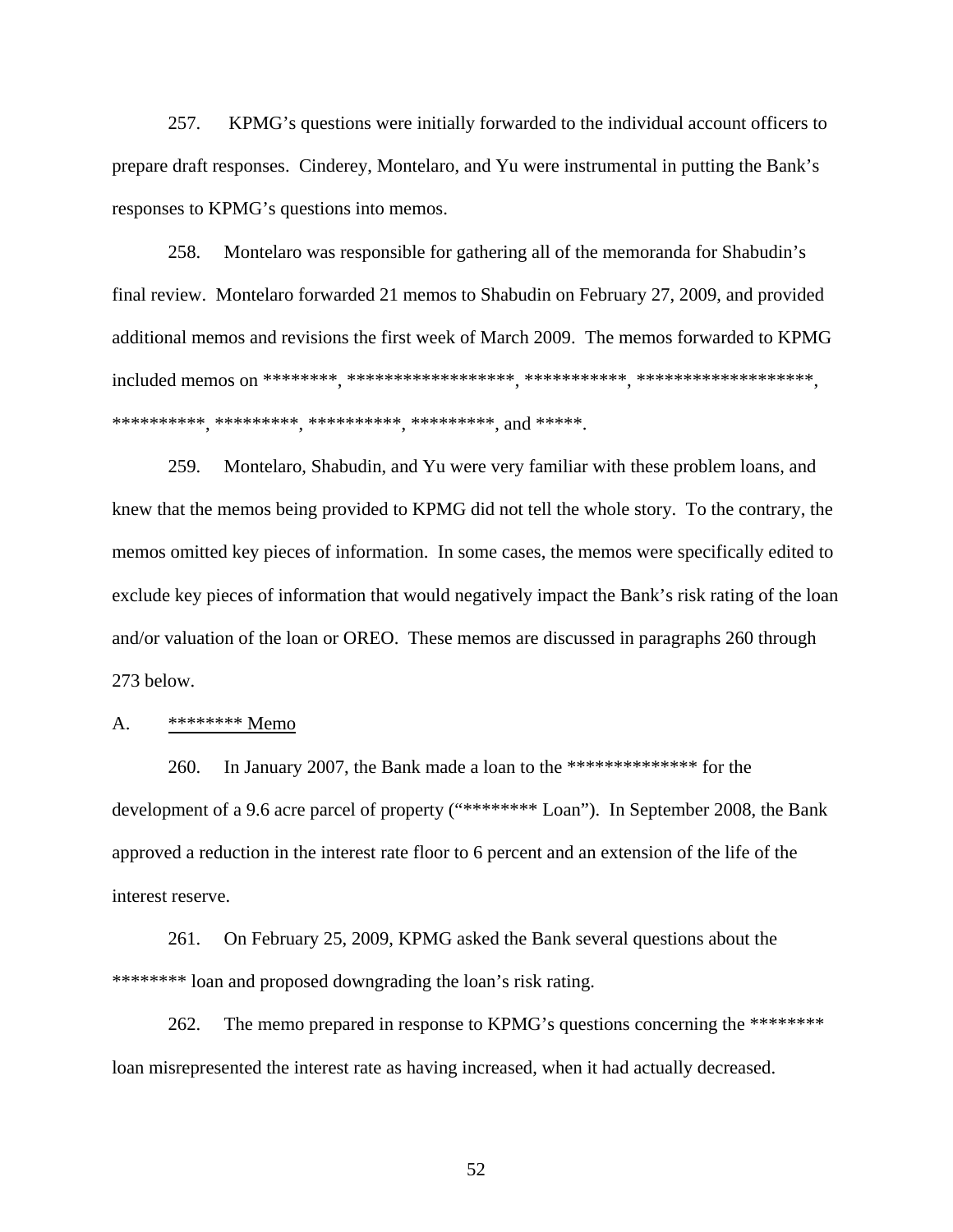## B. \*\*\*\*\*\*\*\*\*\*\*\*\*\*\*\*\*\* Memo

263. In September 2006, the Bank made a loan to \*\*\*\*\*\*\*\*\* in the amount of \$6.8 million secured in part by a mixed use building in San Francisco, California ("\*\*\*\*\*\*\*\*\* property"). The Bank foreclosed on the \*\*\*\*\*\*\*\*\* property in November 2008, and recorded it as OREO in the amount of \$4,959,000 as of December 31, 2008.

264. Ta-Lun Wu misrepresented the value of the \*\*\*\*\*\*\*\*\* property in a February 27, 2009 memo for KPMG. Ta-Lun Wu based the \$4,959,000 book value on a September 2008 appraisal and comparable real estate sales. However, Ta-Lun Wu knew that the \*\*\*\*\*\*\*\*\* property had been listed for sale at only \$3,999,000. Ta-Lun Wu also knew that the appraised value had been based on fraudulent information provided to the appraiser.

#### C. \*\*\*\*\*\*\*\*\*\*\* Memo

265. The memo prepared in response to KPMG's questions concerning the \*\*\*\* \*\*\*\*\*\*\*\* loan initially failed to include updated appraisal information, the fact that the loan was re-evaluated and downgraded to a risk rating of 10 in January 2009, the fact that the interest reserves were depleted in December 2008, and the fact that since no sales had occurred, the units were to be leased. A handwritten note from Shabudin also indicated that a \$4 million payment was to be placed in escrow the week of March 10, 2009, which was further misleading.

## D. \*\*\* Memo

266. In 2007, the Bank made a loan to \*\*\*\*\*\*\*\*\*\*\*\*\*\*\*\*\*\*\*\*\* to construct a \*\*\*\*\*\*\* \*\*\* in Ontario, California ("\*\*\* Loan"). In February 2009, the Bank granted a six-month extension of the loan. The interest reserve for the loan was expected to be exhausted in April 2009.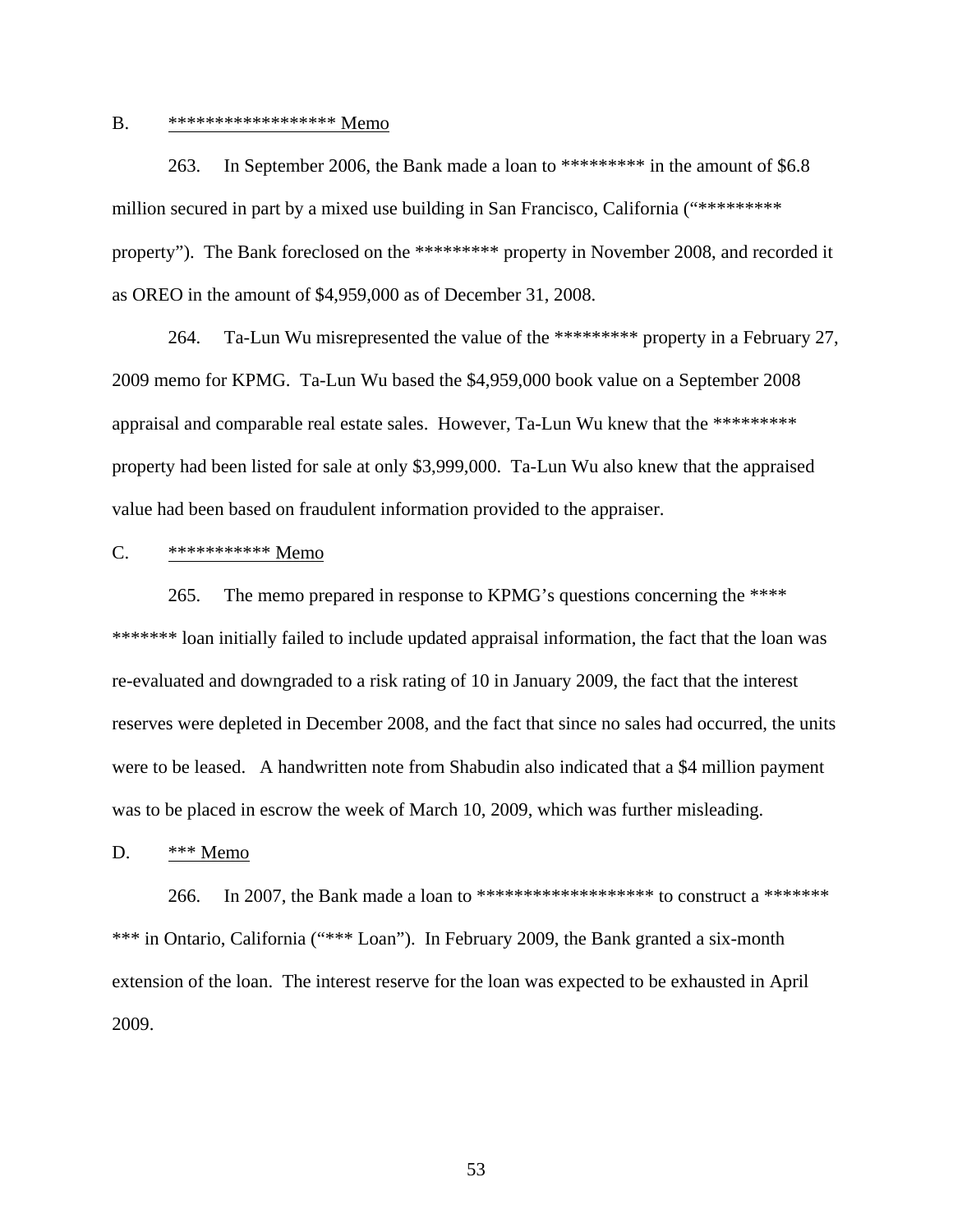267. On February 13, 2009, Montelaro, responding to an inquiry from Cinderey, noted that the \*\*\* Loan would likely be downgraded by KPMG.

268. The memo prepared in response to KPMG's questions on the \*\*\* Loan reported that December 2008 occupancy was at 45 percent and that the hotel was operating with sufficient cash flow to service interest. In fact, in a February 2009 CCR, the occupancy level was listed at only 40 percent in December 2008. The breakeven occupancy rate was estimated at 42 percent. At 40 percent occupancy, the hotel was unable to service the interest on the loan.

# E. \*\*\*\*\*\*\*\*\*\* Memo

269. The memo prepared in response to KPMG's questions concerning the \*\*\*\*\*\* \*\*\*\* loan omitted the fact that CEO Wu, Shabudin, Swartz, Yu, and Zhang had decided to sell the note for a \$6.8 million loss, and that the Bank had received an appraisal that reflected a significant decline in the value of the underlying property.

#### F. \*\*\*\*\*\*\*\*\* Memo

270. The memo prepared in response to KPMG's questions concerning the \*\*\*\*\*\*\*\*\*\* loan omitted the following negative information known to the Bank: the guarantors had minimal outside net worth; management could not meet day-to-day business needs; a new appraisal dated January 1, 2009 indicated an as-is asset value of \$8.5 million and a LTV of 165%; and 3 of the 6 members of the LLC wanted to sell their interest for \$1.

#### G. \*\*\*\*\*\*\*\*\*\* Memo

271. The memo prepared in response to KPMG's questions concerning the \*\*\*\* \*\*\*\*\* loan contained misrepresentations about the potential payoff of the loan through the sale of a quarry owned by the borrower, significantly overstated the borrowers' net worth, and failed to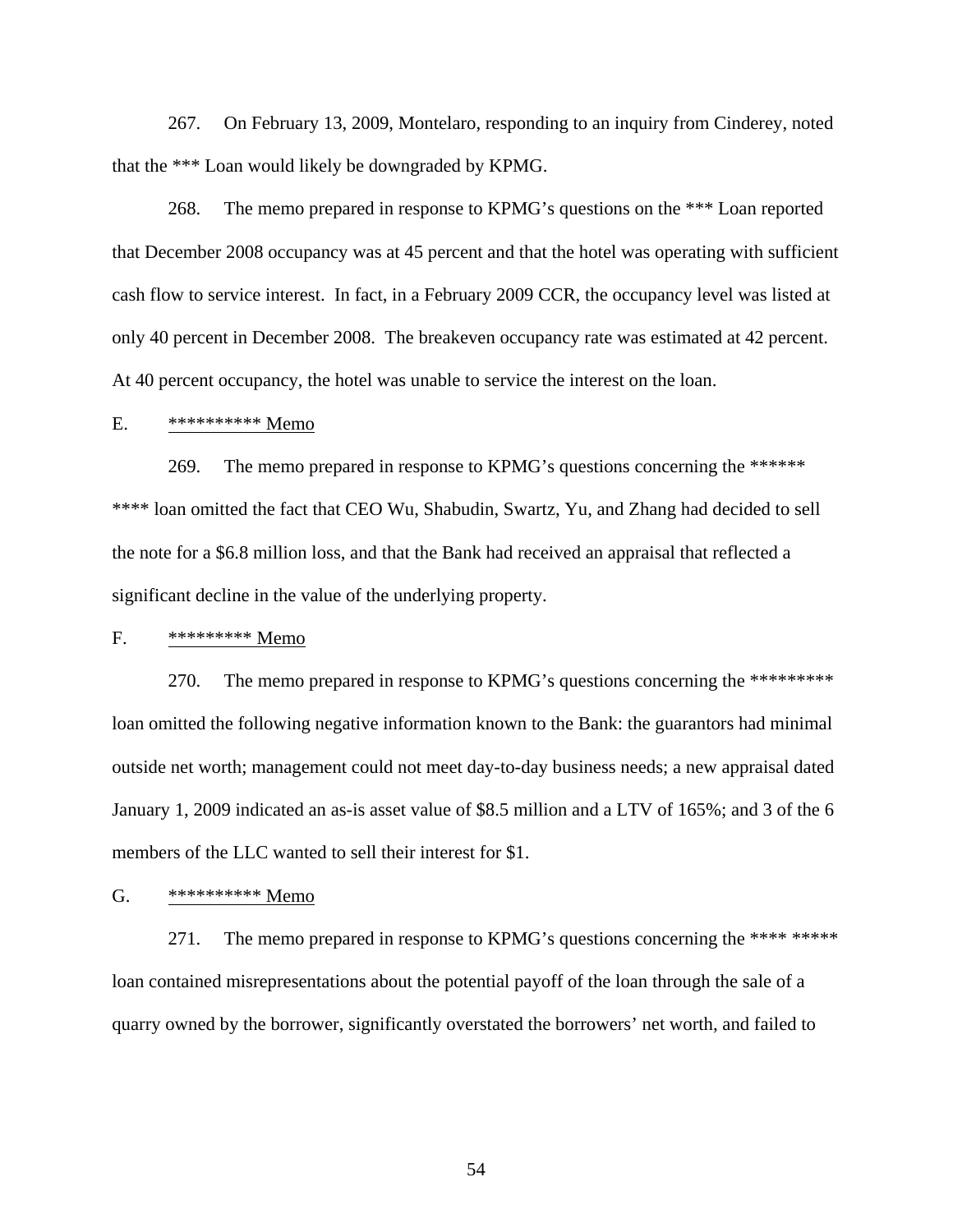disclose the Bank's receipt of a more recent appraisal which valued the collateral at half of the previous appraisal relied upon in the memo.

# H. \*\*\*\*\*\*\*\*\* Memo

272. The memo prepared in response to KPMG's questions concerning the \*\*\*\*\*\*\*\*\*\* loans failed to mention a more recent valuation of the H Street property which reflected a significant decline in value and failed to mention that the Bank had agreed to sell the H Street note at a significant discount.

# I.  $****** \text{ and}$  \*\*\*\*\*\*\*\*\*\*\*\*\*\*\*\* Loans

273. The memo prepared in response to KPMG's questions concerning the \*\*\*\*\* and \*\*\*\*\*\*\*\*\*\*\*\*\*\*\*\*\*\*\* loans stated that the loans were brought current by the principals but failed to mention that these loans had been artificially brought current through a separate extension of credit to \*\*\*\*\*\*\*\*\*\*. The memo also attached a check from \*\*\*\*\*\*\*\*\* rather than \*\*\*\*\*\*\*\*, misrepresenting the source of funds for the payment of interest in January 2009.

# **X. Respondents Made Misrepresentations and Omissions to the Bank's Regulators**

274. Respondents Tommy Wu, Shabudin, Kerr, Lee, Montelaro, On, and Yu engaged in unsafe or unsound practices and breaches of fiduciary by making misrepresentations and omissions to the Bank's regulators, as discussed more fully in paragraphs 275 through 297 below.

#### A. Misrepresentations During the 2008 Visitation

275. The FDIC and the CDFI conducted a Visitation of the Bank in December 2008.

276. Respondents Tommy Wu, Shabudin, Kerr, Montelaro, On, and Yu controlled the extent of information available to FDIC and CDFI examiners at the December 2008 Visitation of the Bank.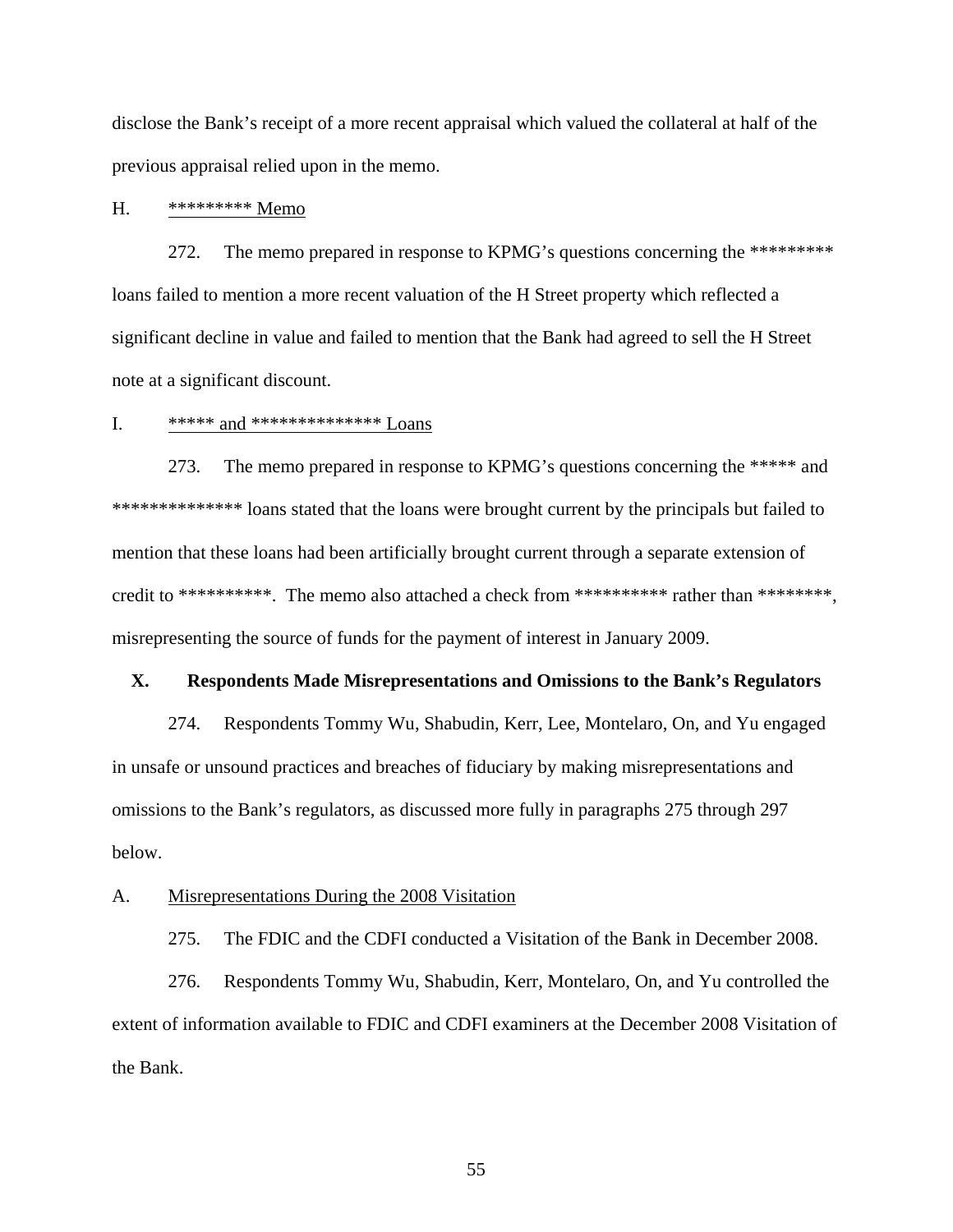277. For the December 2008 Visitation, Respondents knew that the examiners were focused on the Bank's asset quality at year-end, and specifically the type of migration of loans' risk ratings that was demonstrated in the IARD report. On December 9, 2008, Montelaro authored an email to \*\*\*\*\*\*\*\*, On, \*\*\*\*\*\*\*, Shabudin, \*\*\*\*\* \*\*\*\*\*\*, Cinderey, Kerr, CEO Wu, \*\*\*\*\*\*\*\*, and Yu in which he explained that the FDIC's "main dilemma" was "not so much with the problem credits already identified, but if there will be significant migration at year-end and into 1Q2009."

278. Rather than advocate that others at the Bank cooperate with the FDIC, Montelaro directed that "[i]t is very important that we keep [Examiner \*\*\*\*\*\*\*] focused on today, so he doesn't base the AQ rating on what he thinks will happen next week, next month, or next quarter." CEO Wu responded, "Thanks Paul, and I agree completely with you! Let's work together on this important area. Tommy." Thus, from the beginning of the December 2008 Visitation, Respondents planned to obstruct, rather than assist, FDIC's review.

279. Later that evening, Montelaro emphasized this point with respect to one of the larger credits in the Bank, the Bank's loan to \*\*\*\*\*\*\*\* \*\*\*\*\*\*. Montelaro sent an email to Chiu-Yee, Cinderey and Yu, with the subject line of "Loan Discussion with FDIC \*\*\*\*\*\*\*\*," stating, "No matter what our year-end plans may be, we have to support the current risk rating SM-8."

280. In fact, none of these Respondents shared the results of the IARD's construction review with examiners, nor did these Respondents paint an accurate picture of the continued deterioration in the Bank's loan portfolio and the level of reserves this deterioration necessitated.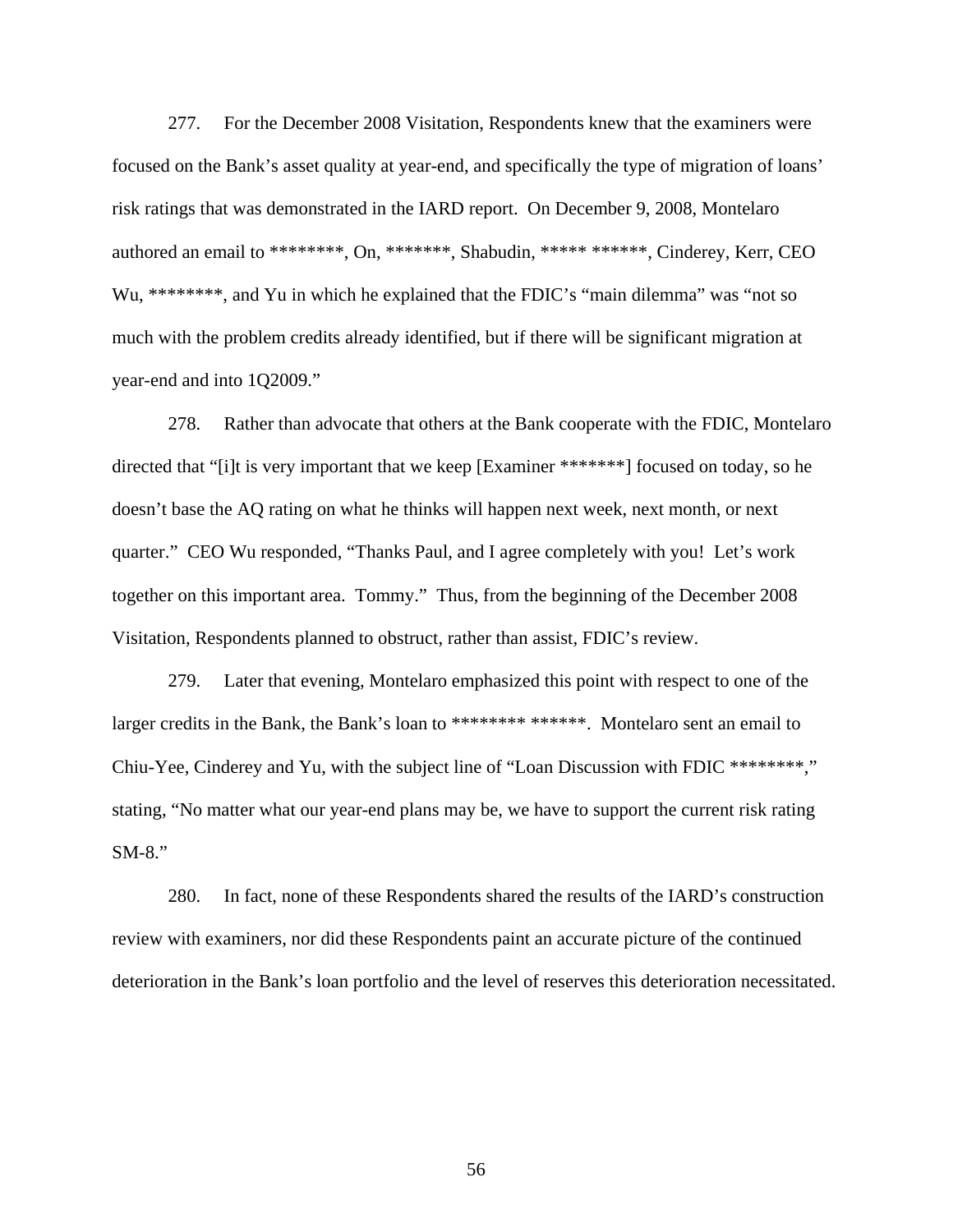281. At meetings held during the week of December 1, 2008 to discuss the Bank's budget and the condition of the Bank's loan portfolio, examiners asked what the Bank's estimated loan provision expense would be for the fourth quarter 2008.

282. At a December 2, 2008 meeting held with \*\*\*\*\*\*\*, On, and \*\*\*\*\*\*\*\*, the examiners were told that the Bank had budgeted \$15 million a month for loan provision expenses for the fourth quarter. On indicated that this number was based on an analysis performed by Yu, and a recommendation to the Finance Department from Shabudin. When asked about the level of write-downs, On responded that he thought the number would be similar to the previous quarter. When the examiners specifically asked whether the write-downs were coming from management or the IARD, On suggested that they discuss this with Kerr and Montelaro.

283. In a follow-up meeting with Kerr, Montelaro, and \*\*\*\*\*\*\* that afternoon, the examiners asked what the Bank's estimated loan provision expense would be for fourth quarter 2008. Kerr said there were "too many moving parts" to guess. Ultimately, the examiners were again told that the Bank had budgeted \$15 million a month for the fourth quarter. The examiners were also told that the migration of performing loans to deteriorating loans was slowing down. No one at the meeting mentioned the IARD findings or any of the other indicia that the deteriorating loan migration was in fact increasing at the time.

284. The FDIC and CDFI examiners held an exit meeting on December 17, 2008 with the Bank. Among those attending the exit meeting from the Bank were CEO Wu, Shabudin, Kerr, and Montelaro. At the exit meeting, it was represented that the Bank's fourth quarter provision expense would be in the \$30 to \$40 million range.

285. At the exit meeting, none of the Respondents disclosed the results of the IARD's review of the Bank's construction loan portfolio; the fact that the IARD report had been finalized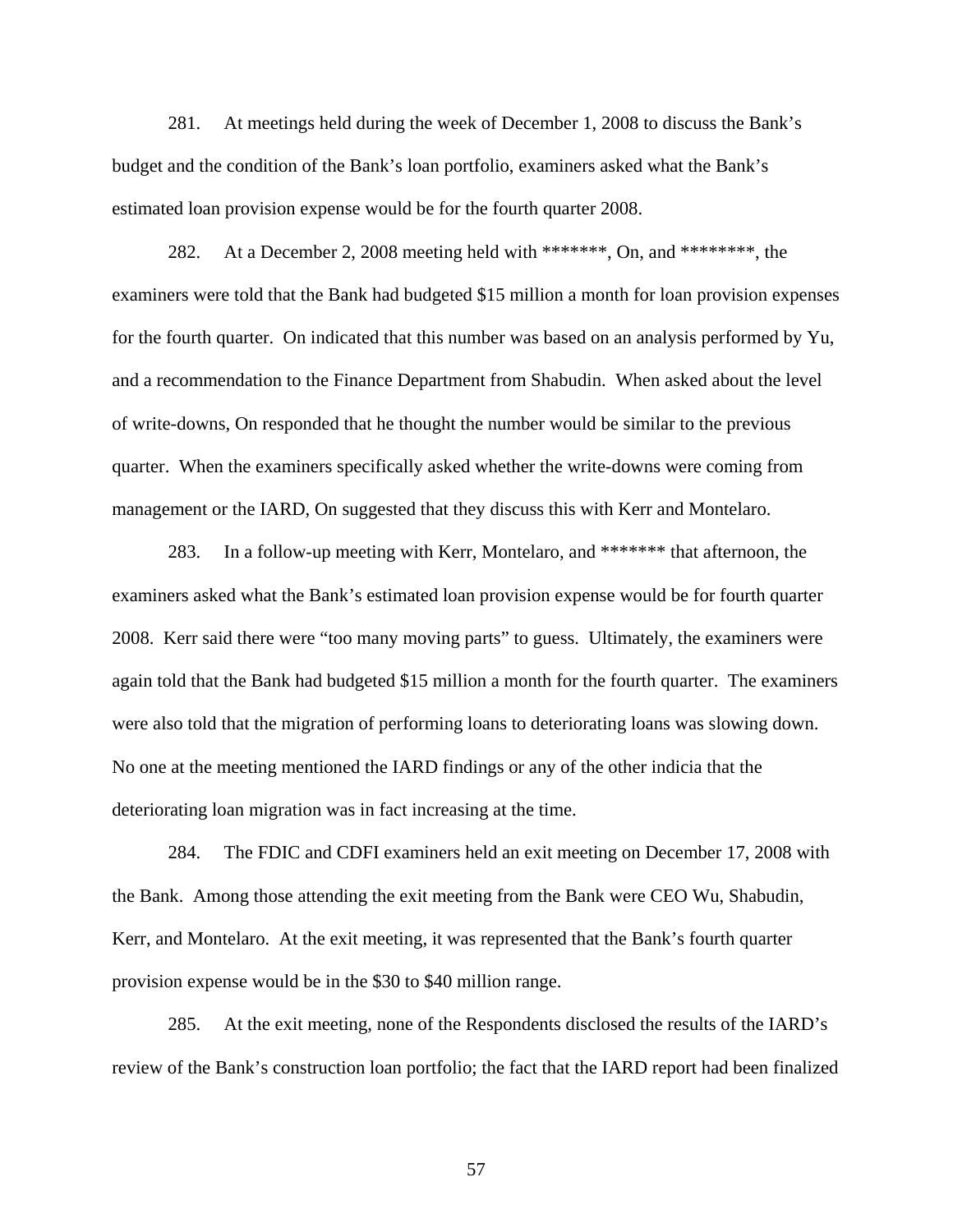and issued two days earlier; or the extent of the deterioration in the construction loan portfolio as had been discussed the day before at the December 16, 2008 PRC meeting.

286. The following month, on January 22, 2009, UCBH announced in its fourth quarter 2008 earnings release that its fourth quarter provision expense would be \$112.1 million, versus the \$30 to \$45 million represented to examiners during the December 2008 visitation.

## B. Misrepresentations during Presentations to the San Francisco Regional Office

287. CEO Wu and other members of senior management, including Shabudin, Kerr, and On, met with the FDIC and CDFI in the San Francisco Regional Office ("Regional Office") in November 2008. The purpose of the meeting was for the Bank to update the regulators on the condition of the Bank following the issuance of UCBH's third quarter earnings release.

288. At the November 2008 meeting, Shabudin gave a presentation on the condition of the Bank's loan portfolio, including the Bank's construction loan portfolio. During the course of the presentation, Shabudin did not disclose any information concerning the negative IARD review of the Bank's construction loan portfolio or the significant deterioration in that portfolio.

289. During the course of the November 2008 meeting, CEO Wu, Kerr, and On failed to provide any information to the FDIC or the CDFI about the deterioration in the Bank's construction loan portfolio, as determined through the IARD review.

290. Another quarterly meeting was held in the Regional Office in January 2009. Once again, CEO Wu, Shabudin, Kerr, and On failed to disclose the deterioration in the Bank's loan portfolio revealed in the IARD report.

## C. Misrepresentations During the April 2009 Targeted Review

291. In April 2009, the FDIC and the CDFI conducted a targeted review of the Bank's asset quality.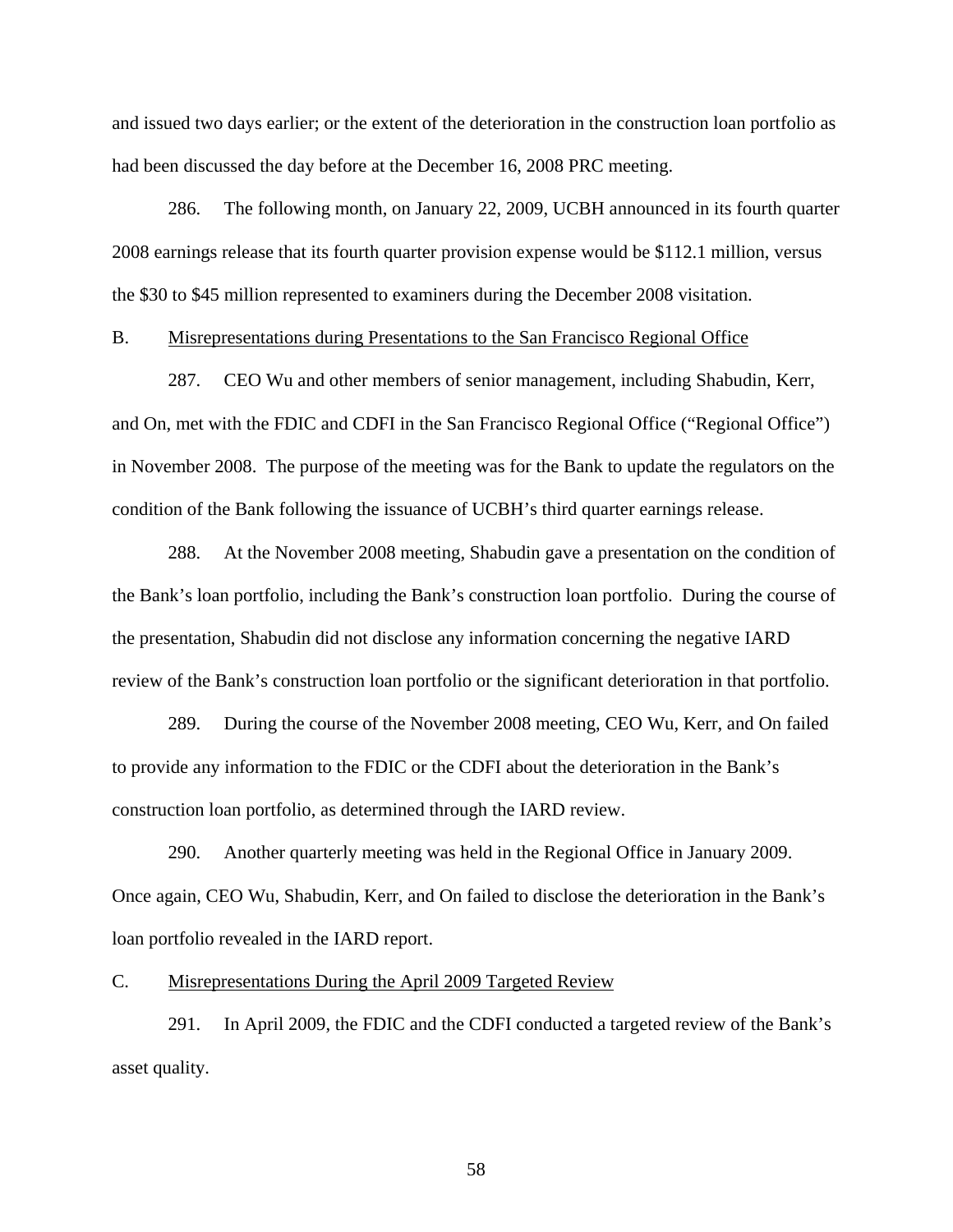292. As discussed in paragraphs 153 through 161 above, during the April 2009 Targeted Review, Respondents Tommy Wu and Montelaro participated in misrepresentations and omissions concerning the valuation of cash collateral securing the Bank's \*\*\*\*\*\*\* loan.

## D. Submission of a False Officer's Questionnaire During the August 2009 Targeted Review

293. In August 2009, the FDIC and the CDFI conducted an additional targeted review of the Bank. During the course of the review, the Bank's officers were asked to complete an Officer's Questionnaire ("Questionnaire"). The Questionnaire required that the Bank's officers certify that the statements contained therein are true and correct. On August 24, 2009, CEO Wu signed an Officer's Certificate ("Officer's Certificate") certifying that the statements contained in the Questionnaire were true and correct.

294. Included in the Questionnaire were questions regarding the payment of interest on loans and accommodation loans. Specifically, Question 1 of the Questionnaire asked the following:

> List all extensions of credit and their corresponding balances which, since the last FDIC examination, have been renewed or extended under any of the following circumstances:

- a) without full collection of interest due
- b) with acceptance of separate notes for the payment of interest
- c) with capitalization of interest to the balance of the note.

295. In response to Question 1, the Bank did not disclose that it had made a separate loan to \*\*\*\*\*\*\*\*\*\*\*\* for the purpose of making interest payments to bring the \*\*\*\*\* and \*\*\*\*\*\*\*\*\*\*\*\*\*\*\*\*\*\*\*\*\*\*\*\* loans current. Lee signed the response to this question, knowing that the response was not accurate. CEO Wu signed the Officer's Certificate knowing that the response was not accurate.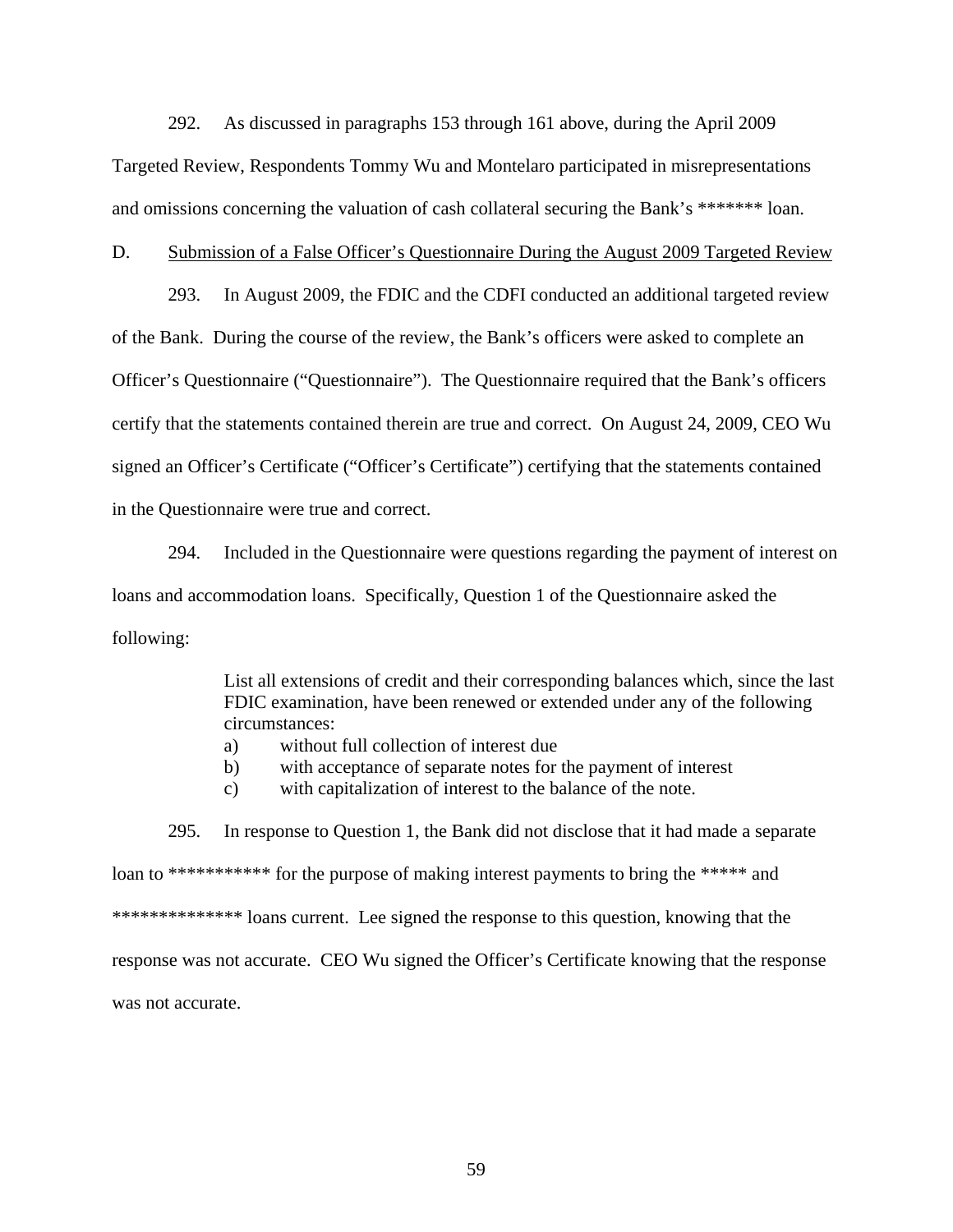296. Question 3 of the Questionnaire asked the following:

List all extensions of credit made for the accommodation or direct benefit of anyone other than those whose names appear either on the note or on other related credit instruments. Only include extensions of credit made since the previous FDIC examination. Indicate if any executive officer, principal shareholder, director, or their related interest (per Federal Reserve Board Regulation O definitions) is or was involved.

297. In response to Question 3, the Bank stated "None." However, the Bank had made

a \$5 million line of credit to \*\*\*\*\*\*\*\*\*\*\*\*\* that was actually for the accommodation and benefit

of \*\*\*\*\* and \*\*\*\*\*\*\*\*\*\*\*\*\*\*. CEO Wu signed the Officer's Certificate knowing that this

response was not accurate.

# **XI. Respondents Filed a False 2008 Form 10-K, False 2008 Call Reports, and False Management Representation Letters to KPMG**

### A. Down-to-Date Emails and Management Representation Letters

298. On March 14, 2009, KPMG requested that CEO Wu and On respond to certain questions related to fraud and subsequent events. These questions are commonly referred to as "down-to-date inquiries" or "down-to-date emails." The purpose is to ensure that the auditors are advised as to any last minute developments that could impact the accuracy of the financial statements. The answers to such questions are then used to help draft management representation letters relied upon in the auditors' certification of the financial statements.

299. Question 7 of KPMG's down-to-date inquiries states: "Are you aware of any significant or unusual transactions that have occurred since 12/31/08 not otherwise disclosed in the financial statements? These would include . . . c. Dispositions or acquisitions of assets."

300. On March 14, 2009, CEO Wu responded generally to all of the questions in KPMG's down-to-date email, "Nothing and thanks."

301. On March 15, 2009, On responded specifically to Question 7, "None."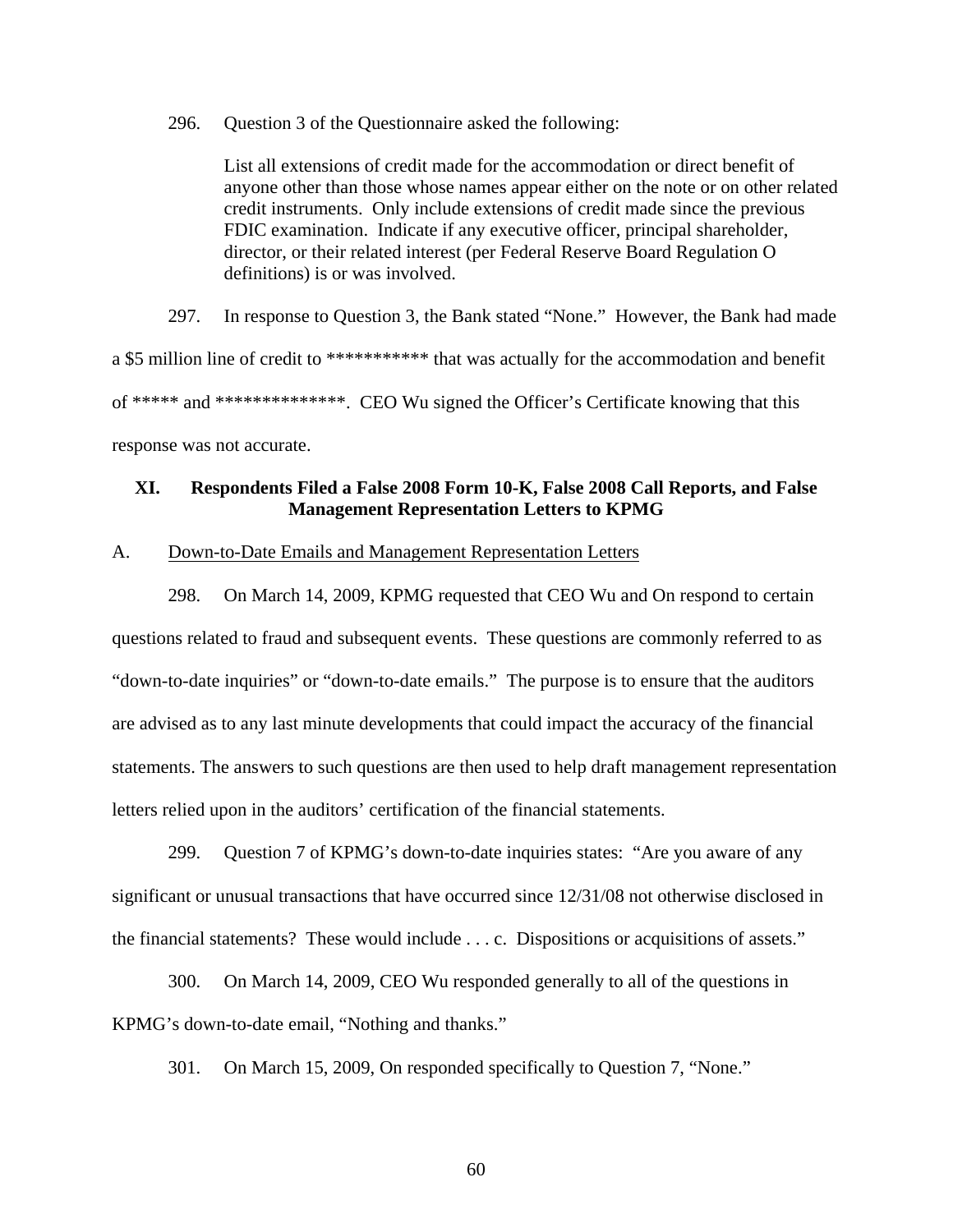302. On March 16, 2009, the Bank provided a letter to KPMG for purposes of making certain representations relied upon by KPMG as part of its 2008 Year-End Audit of the Holding Company ("Management Representation Letter"). The Management Representation Letter was signed by CEO Wu, On, and \*\*\*\*\*\*\*\*.

303. The Management Representation Letter represented that the Bank's financial statements were presented in conformance with generally accepted accounting procedures, and that all financial records, data, minutes, and regulatory reports were provided to KPMG. The Management Representation Letter further certified that there were no events that occurred subsequent to the balance sheet date and through the date of the letter that would require adjustment to or disclosure in the financial statements.

304. Paragraph 9 of the Management Representation Letter specifically states: "The Company has no plans or intentions that may materially affect the carrying value or classification of assets and liabilities." If the Bank had any plans to sell notes or agree to short sales regarding collateral for loans, and such plans could materially affect the value of the loans, the Holding Company could not make such a representation.

305. CEO Wu's and On's responses to the down-to-date inquiry and the Management Representation Letter were false.

306. CEO Wu was very familiar with the Bank's plans to sell loans after December 31, 2008. During the KPMG Audit, the Bank had developed plans to sell a number of loans, which plans were not disclosed to KPMG. CEO Wu was not only aware of such plans, he had directed his senior management to sell as many non-performing loans as it could by the end of the first quarter.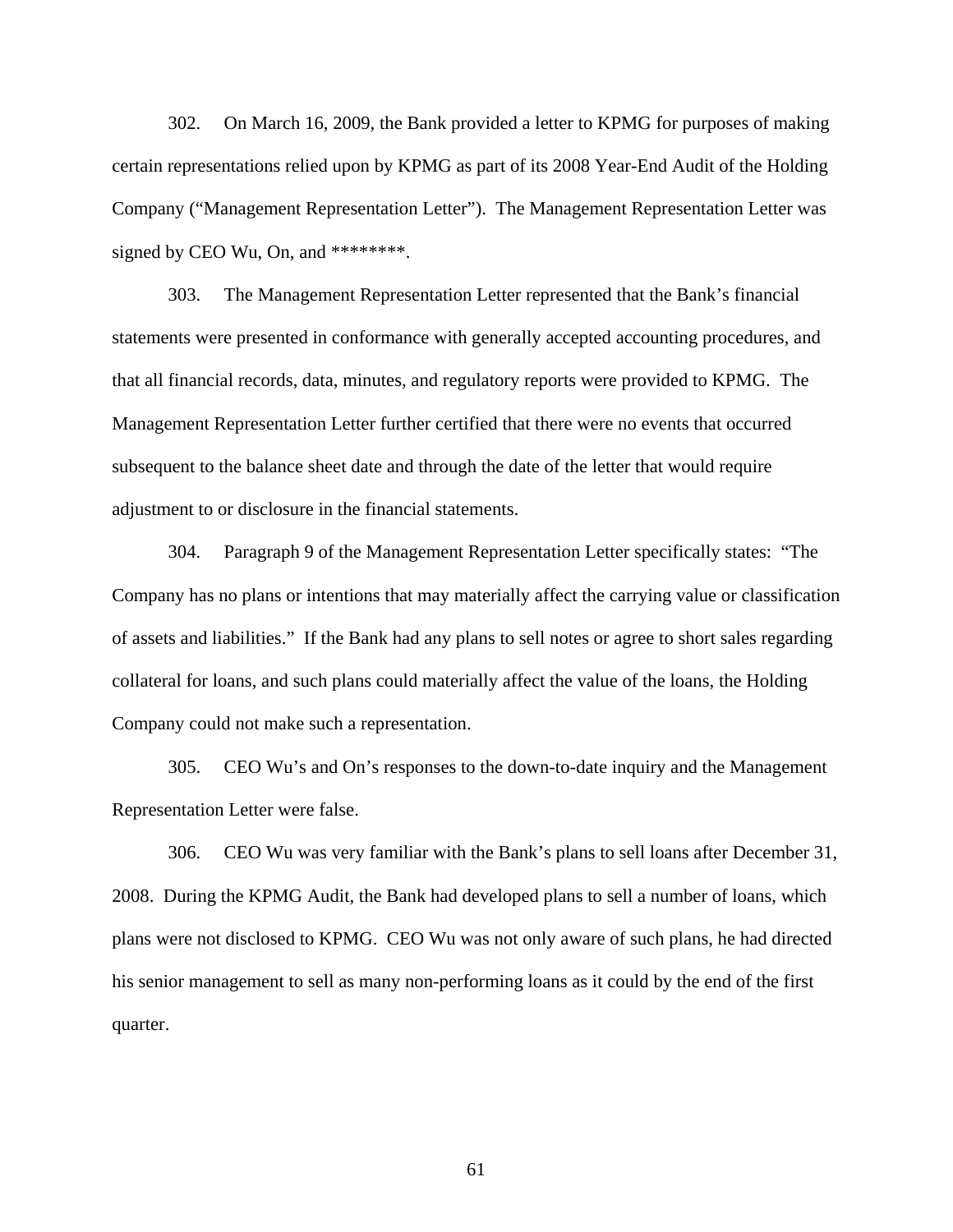307. In February 2009, Zhang reported back to CEO Wu on the progress of planned sales of 24 non-performing assets totaling \$149 million. Zhang told CEO Wu that they were trying to complete the sales prior to the end of the quarter. Examples of specific loan sales that CEO Wu was aware of are \*\*\*\*\*\*\*\*\*\*, \*\*\*\*\*\*\*\*\*, and \*\*\*\*\*\*\*\*\*\*.

308. On was also aware of the Bank's plans to sell loans. On knew of specific loan sales that were planned or in the works in the first quarter of 2009, including \*\*\*\*\*\*\*\*, \*\*\*\*\*\* \*\*\*\* and \*\*\*\*\*\*\*\*\*\*.

## B. 2008 Form 10-K

309. Respondents violated Sections 10(b), 13(a), and 13(b) of the Securities Exchange Act of 1934, 15 U.S.C. §§ 78j(b); 78m(a); and 78m(b), by: causing UCBH to file a 2008 Form 10-K with the SEC that significantly understated the Bank's ALLL provisions and level of charge-offs and significantly overstated its earnings and capital; failing to appropriately make and keep books, records and accounts; and failing to maintain appropriate internal controls.

310. As discussed in paragraph 77 above, the Bank's charge-offs for loans and other assets as of December 31, 2008 were understated by at least \$61.8 million and the Bank's FAS 114 reserve as of December 31, 2008 was understated by at least \$53.7 million.

311. The misrepresentations and omissions Respondents made with respect to the specific loans and other assets discussed herein contributed materially to the total understatement of the Bank's charge-off and reserve amounts. Those misrepresentations and omissions resulted in a net impact to the financial statements of the Bank and UCBH of at least (\$65,811,512), as follows: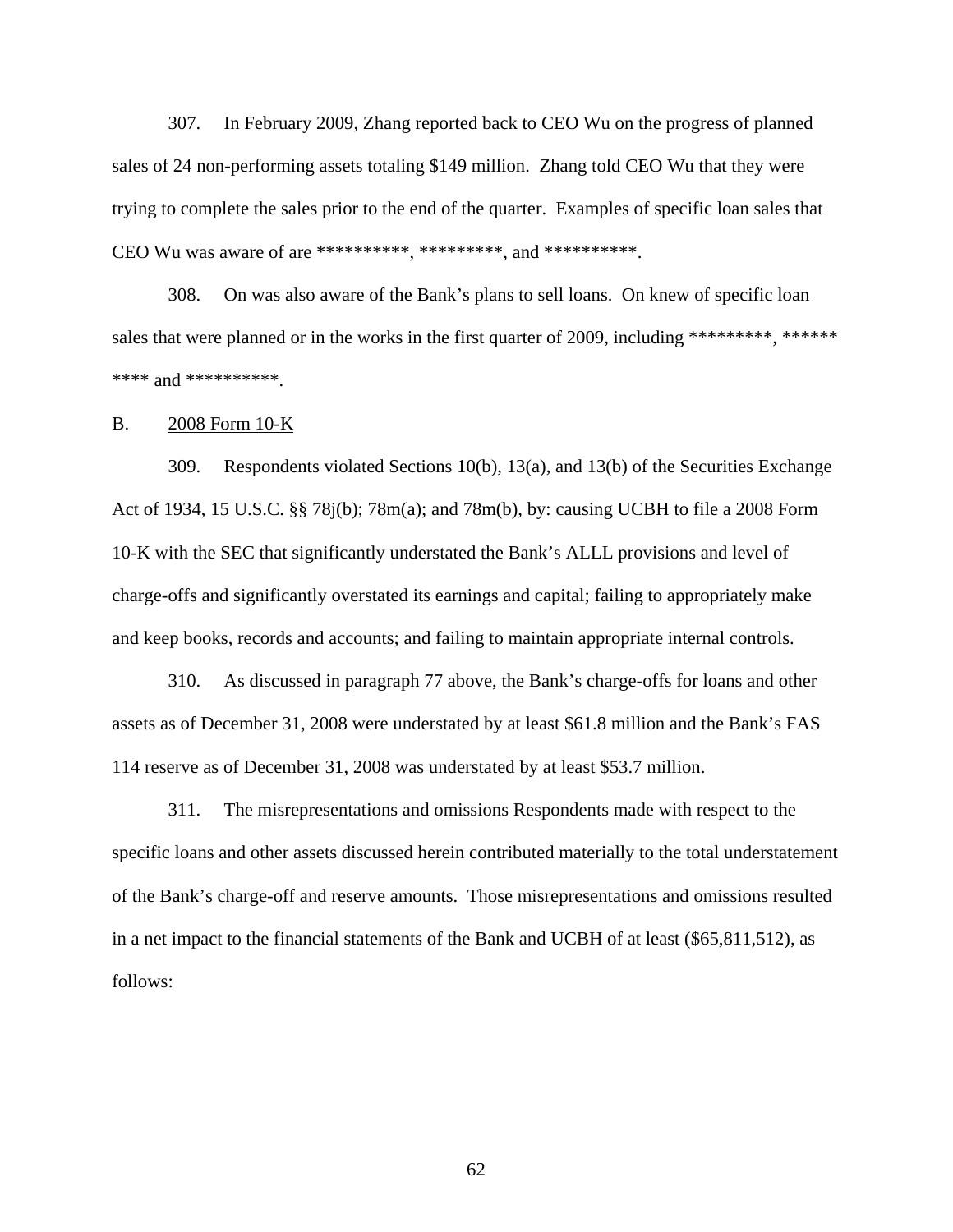(a) The Bank's FAS 114 reserves and/or charge-off amounts for the \*\*\*\*\*\* \*\*\*\* Loan were understated, resulting in a net impact to the financial statements of approximately (\$6,019,830);

(b) The Bank's FAS 114 reserves and/or charge-off amounts for the \*\*\*\*\*\* \*\*\*\*\*\*\* Loan were understated, resulting in a net impact to the financial statements of approximately (\$4,179,000);

(c) The Bank's charge-off amount for the \*\*\*\*\*\*\*\*\*\*\*\*\* OREO was understated, resulting in a net impact to the financial statements of approximately (\$2,070,900);

(d) The Bank's FAS 114 reserves and/or charge-off amounts for the \*\*\*\*\*\*\* loan and other assets were understated, resulting in a net impact to the financial statements of approximately (\$36,521,649);

(e) The Bank's FAS 114 reserves and/or charge-off amounts for the \*\* \*\*\*\*\*\*\*\*\* loan were understated, resulting in a net impact to the financial statements of approximately (\$4,831,683);

(f) The Bank's FAS 114 reserves and/or charge-off amounts for the \*\*\*\*\*\*\*\* \*\*\*\*\* loan were understated, resulting in a net impact to the financial statements of approximately (\$702,554);

(g) The Bank's FAS 114 reserves and/or charge-off amounts for the \*\*\*\* \*\*\*\*\* – H Street Loan and Roseville Loan were understated, resulting in a net impact to the financial statements of approximately (\$5,999,199); and

(h) The Bank's FAS 114 reserves and/or charge-off amounts for the \*\*\*\*\* \*\*\*\*\* loan were understated, resulting in a net impact to the financial statements of approximately (\$5,486,697).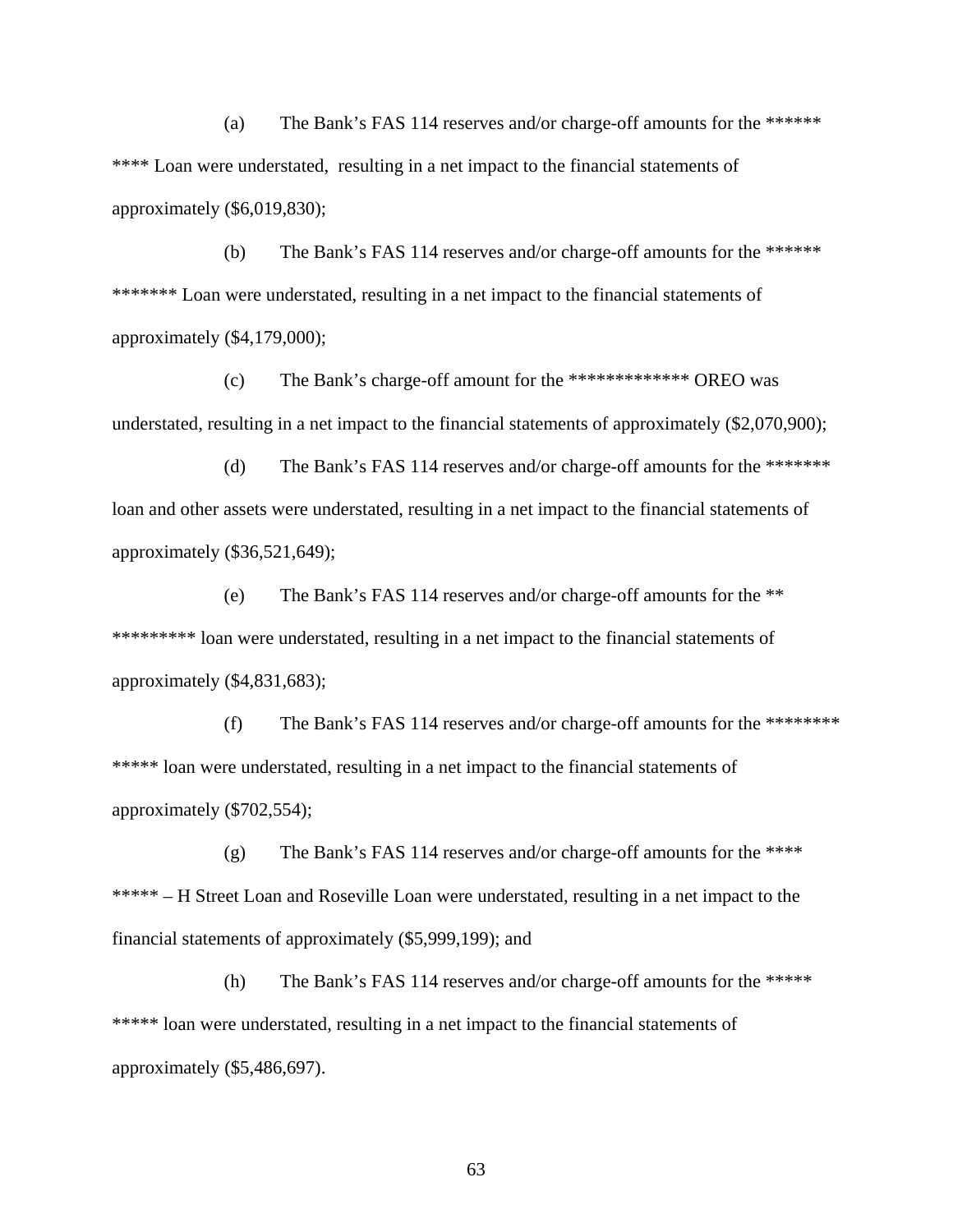312. The Bank also routinely continued to accrue interest on loans that were more than 90 days past due and where full collection was unlikely, which resulted in earnings that were overstated.

313. CEO Wu and On signed the 2008 Form 10-K, attesting to its accuracy, when they knew that the 2008 Form 10-K was not accurate.

# C. December 31, 2008 Call Reports

314. Respondents violated Section  $7(a)(1)$  of the Act, 12 U.S.C. § 1817(a)(1), by causing the Bank to file false reports of condition ("Call Reports") with the FDIC for the period ending December 31, 2008 by significantly understating provision expenses and charge-offs, and significantly overstating its earnings and capital.

315. Based on the Bank's restatement, the Bank's charged-off loans and assets as of December 31, 2008 were understated in the Call Reports by at least \$61.8 million and the Bank's FAS 114 reserve as of December 31, 2008 was understated by at least \$53.7 million.

316. Furthermore, as discussed in paragraph 311 above, Respondents' misrepresentations and omissions regarding the specific loans and other assets discussed herein resulted in a net impact to the Bank's Call Reports of at least (\$65,811,512).

317. Respondents also failed to charge off loans that met the regulatory definition of "loss," opting instead to set up specific reserves and wait to charge off the loans until loan losses were certain. This had a significant impact on the Bank's Call Reports as follows: the Bank's reported charged-off loans were artificially low, and the Bank's reported ALLL was overstated in this area.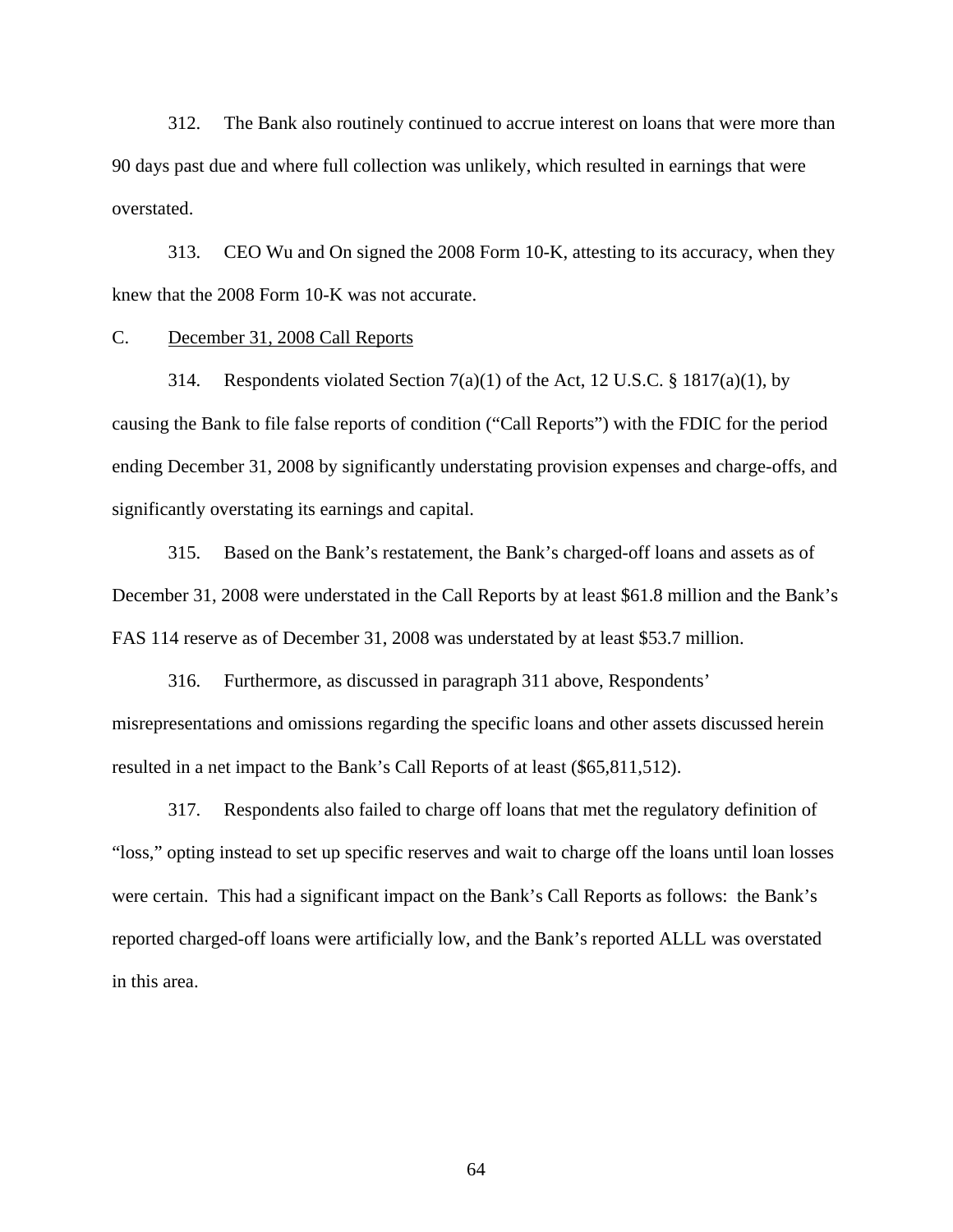318. The Bank also routinely continued to accrue interest on loans that were more than 90 days past due and where full collection was unlikely, which resulted in earnings that were overstated.

319. On attested to the accuracy of the Bank's Call Reports when he knew that the Call Reports were false.

## **XII. Effect of Respondents' Misconduct**

320. By reason of the Respondents' violations of law and/or regulations, unsafe or unsound practices, and breaches of fiduciary duty, the Bank suffered financial loss or other damage and the interests of the Bank's depositors were prejudiced.

A. Failure of the Bank

321. As a result of the inaccurate Call Reports and 2008 Form 10-K filed by the Bank and UCBH, the Bank was required to file amended Call Reports and UCBH was required to restate its 2008 Form 10-K.

322. Due to the nature and extent of the omissions and misrepresentations, UCBH was unable to complete the restatements.

323. By the summer of 2009, the Bank's financial condition had deteriorated, requiring a significant injection in capital to be able to continue its operations. However, given the lack of audited financial statements, investors were unwilling to inject new capital into the holding company and its bank subsidiary.

324. Without new capital, the Bank was placed into receivership at an estimated cost of \$2.5 billion to the FDIC's Deposit Insurance Fund.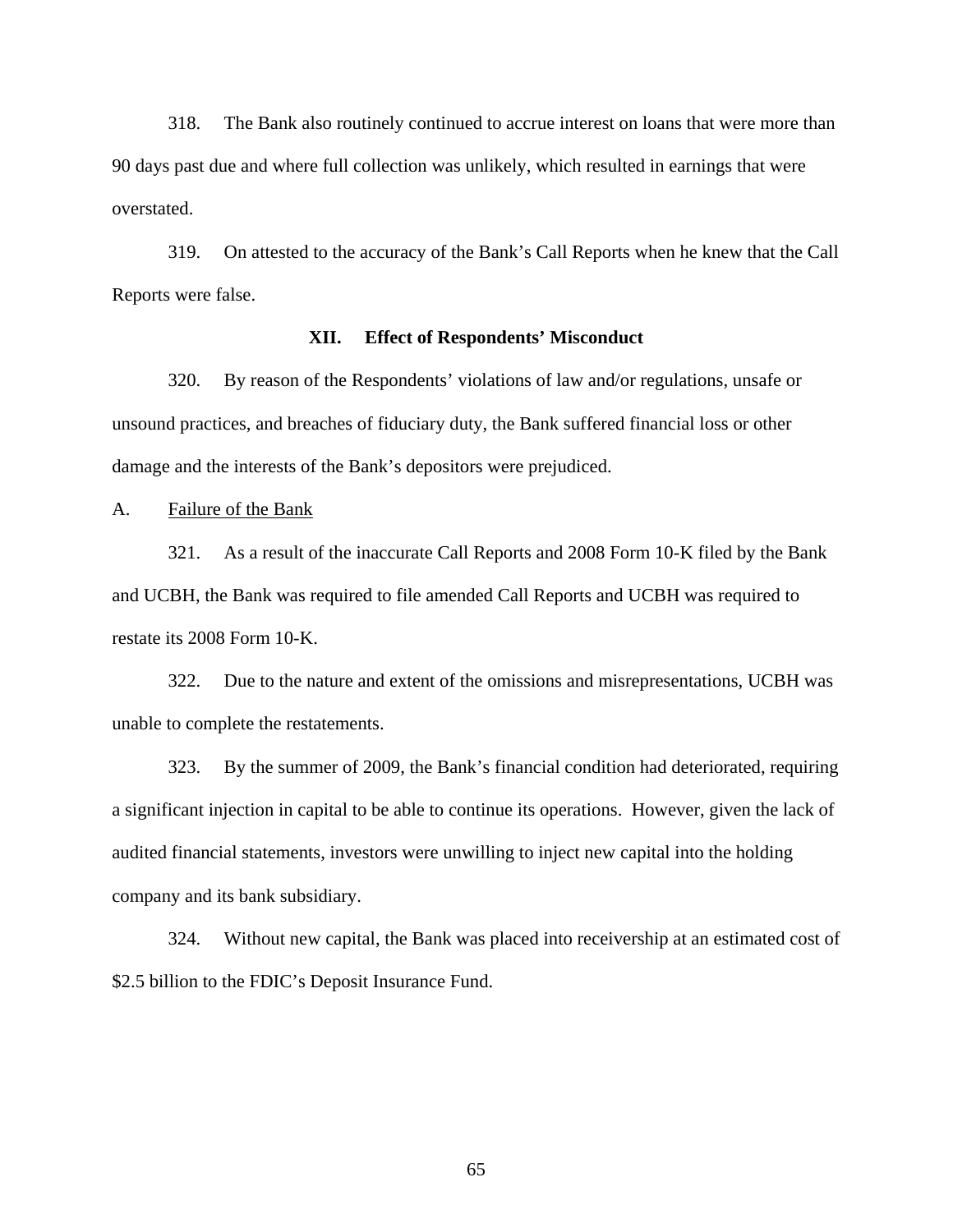#### B. Internal Investigation

325. As discussed in paragraphs 73 through 77 above, the omissions and misrepresentations to KPMG led to an internal investigation. The Bank and UCBH were charged \$3,896,945 in legal fees for the cost of conducting this investigation, and \$3,345,515 in accounting fees for the forensic component of the investigation.

326. The Bank also suffered reputational damage in the community as a result of the public disclosure of the findings of the internal investigation.

## **XIII. Grounds for Section 8(e) Orders**

327. As a result of the Respondents' foregoing acts, omissions and/or practices, the Respondents have committed violations of law and/or regulations.

328. As a result of the Respondents' foregoing acts, omissions and/or practices, the Respondents have engaged and/or participated in unsafe or unsound banking practices in connection with the Bank.

329. As a result of the Respondents' foregoing acts, omissions and/or practices, the Respondents breached their fiduciary duty to the Bank.

330. By reason of the violations, practices, or breaches alleged herein, the Bank has suffered financial loss or other damage.

331. By reason of the violations, practices, or breaches alleged herein, the interests of the Bank's depositors have been prejudiced.

332. The acts, omissions and/or practices of the Respondent alleged herein evidence the Respondents' personal dishonesty and/or demonstrate a willful or continuing disregard for the safety or soundness of the Bank.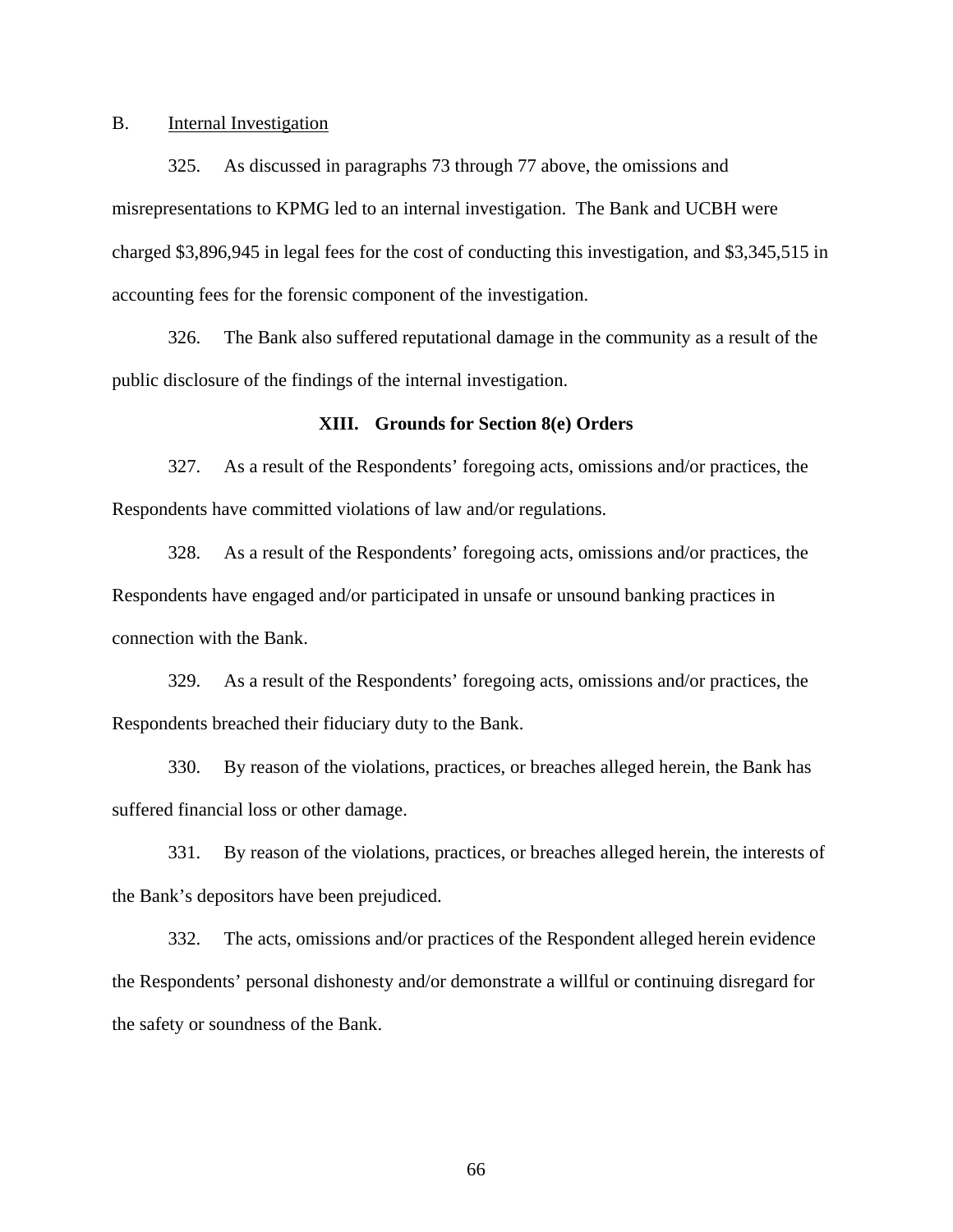#### **XIV. Grounds for Assessment of Civil Money Penalties**

333. As a result of the foregoing facts and conclusions, the FDIC concludes that Respondents committed violations of law.

334. As a result of the foregoing facts and conclusions, the FDIC concludes that Respondents recklessly engaged in unsafe or unsound practices in conducting the affairs of the Bank.

335. Further, as a result of the foregoing facts and conclusions, the FDIC concludes that Respondents breached their fiduciary duty to the Bank.

336. Further, as a result of the foregoing facts and conclusions, the FDIC concludes that Respondents' reckless unsafe or unsound practices and/or breaches of fiduciary duty to the Bank were part of a pattern of misconduct.

337. Further, as a result of the foregoing facts and conclusions, the FDIC concludes that Respondents' reckless unsafe or unsound practices and/or breaches of fiduciary duty to the Bank caused more than a minimal loss to the Bank.

## ORDER TO PAY

 By reason of the reckless unsafe or unsound practices and/or breaches of fiduciary duty set forth in the NOTICE OF ASSESSMENT, the FDIC has concluded that a civil money penalty should be assessed against each Respondent pursuant to section  $8(i)(2)$  of the Act, 12 U.S.C. § 1818(i)(2). After taking into account the appropriateness of the penalties with respect to the size of financial resources and the good faith of each Respondent, the gravity of the reckless unsafe or unsound practices and/or breaches of fiduciary duty, and such other matters as justice may require, it is: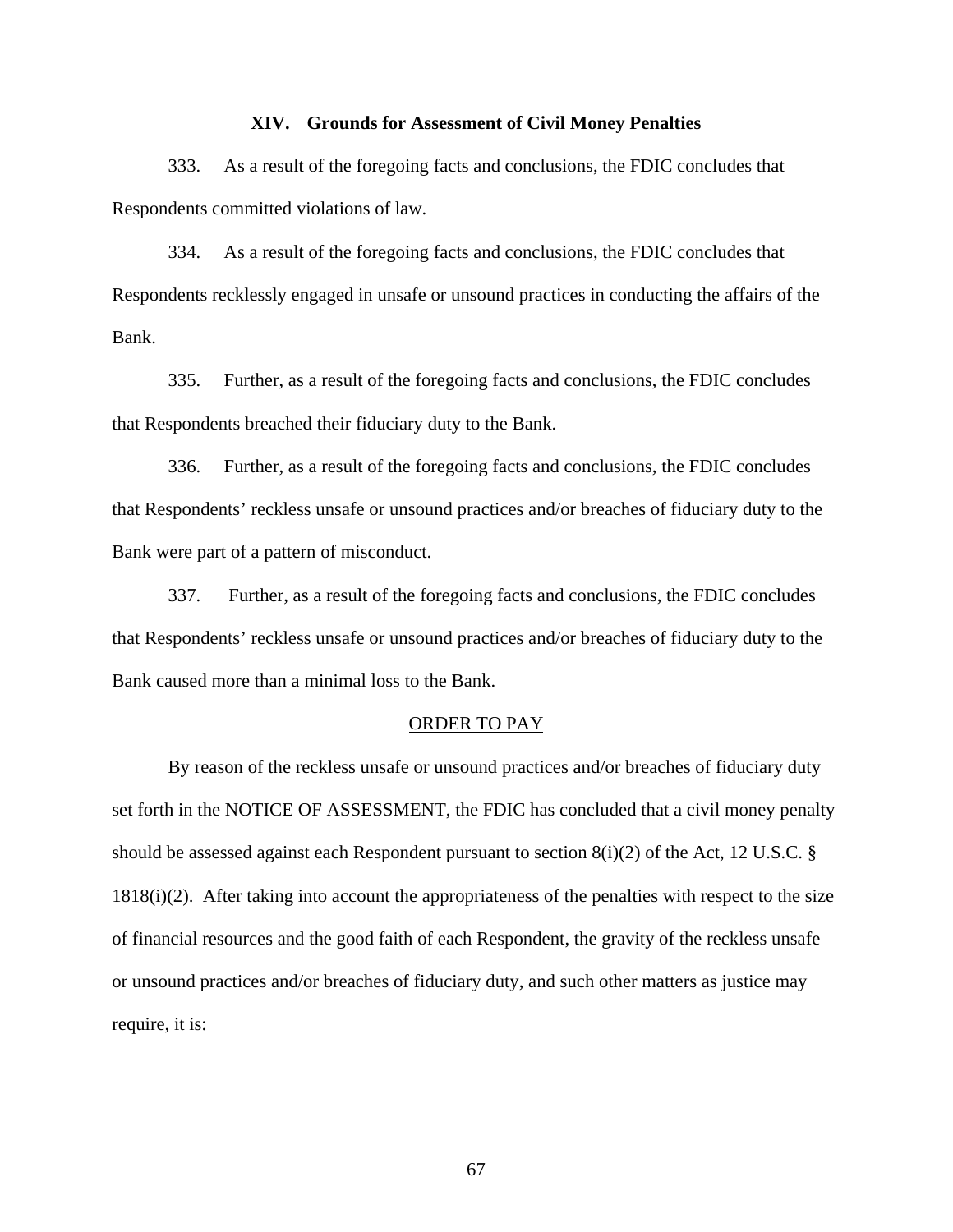ORDERED, that by reason of the violations of law and reckless unsafe or unsound practices and/or breaches of fiduciary duty set forth in paragraphs 1 through 337 hereof, a penalty of \$500,000 be, and hereby is, assessed against Respondent Tommy Wu pursuant to section 8(i)(2) of the Act, 12 U.S.C. § 1818(i)(2); a penalty of \$250,000 be, and hereby is, assessed against Respondent Shabudin pursuant to section 8(i)(2) of the Act, 12 U.S.C. § 1818(i)(2); a penalty of \$200,000 be, and hereby is, assessed against Respondent On pursuant to section  $8(i)(2)$  of the Act, 12 U.S.C. § 1818(i)(2); a penalty of \$200,000 be, and hereby is, assessed against Respondent  $T^{***}$ as Yu pursuant to section  $8(i)(2)$  of the Act, 12 U.S.C. § 1818(i)(2); a penalty of \$150,000 be, and hereby is, assessed against Respondent Kerr pursuant to section  $8(i)(2)$  of the Act, 12 U.S.C. § 1818(i)(2); a penalty of \$150,000 be, and hereby is, assessed against Respondent Montelaro pursuant to section  $8(i)(2)$  of the Act, 12 U.S.C. § 1818(i)(2); a penalty of \$100,000 be, and hereby is, assessed against Respondent Lee pursuant to section  $8(i)(2)$  of the Act, 12 U.S.C. § 1818 $(i)(2)$ ; a penalty of \$50,000 be, and hereby is, assessed against Respondent Tran pursuant to section  $8(i)(2)$  of the Act, 12 U.S.C. § 1818(i)(2); a penalty of \$20,000 be, and hereby is, assessed against Respondent Sun pursuant to section  $8(i)(2)$  of the Act, 12 U.S.C. § 1818(i)(2); and a penalty of \$20,000 be, and hereby is, assessed against Respondent Ta-Lun Wu pursuant to section  $8(i)(2)$  of the Act, 12 U.S.C. § 1818(i)(2);

 FURTHER ORDERED, that the effective date of this ORDER TO PAY be, and hereby is, stayed with respect to each Respondent until 20 days after the date of receipt of the NOTICE OF ASSESSMENT by each such Respondent, during which time each such Respondent may file an answer and request a hearing pursuant to section  $8(i)(2)(H)$  of the Act, 12 U.S.C. § 1818(i)(2)(H), and section 308.19 of the FDIC Rules of Practice and Procedure, 12 C.F.R. § 308.19.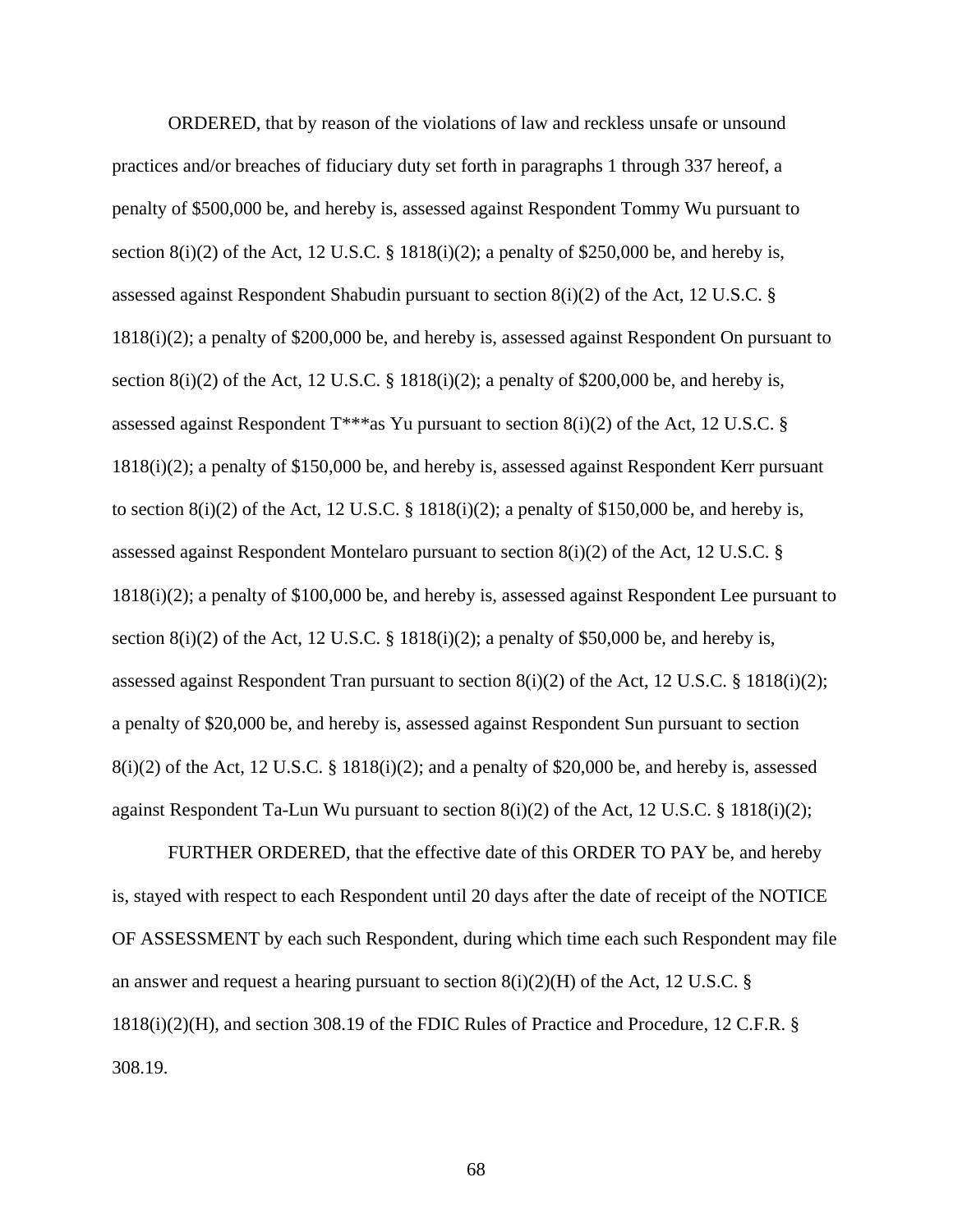If any Respondent fails to file a request for a hearing within 20 days of receipt of this NOTICE OF ASSESSMENT, the penalty assessed against such Respondent, pursuant to this ORDER TO PAY, will be final and shall be paid within 60 days after the date of receipt of this NOTICE OF ASSESSMENT.

# NOTICE OF HEARING

 IT IS FURTHER ORDERED, that, if any Respondent requests a hearing with respect to the charges alleged in this NOTICE OF ASSESSMENT and NOTICE TO PROHIBIT, the hearing shall commence sixty (60) days from the date of receipt of this NOTICE OF ASSESSMENT and NOTICE TO PROHIBIT at San Francisco, California, or at such other date or place upon which the parties to this proceeding and the Administrative Law Judge may agree. The purpose of the hearing will be for the taking of evidence on the charges, findings and conclusions stated herein in order to determine: (1) whether a permanent order should be issued to remove the Respondent from office and/or prohibit the Respondent from further participation in the conduct of the affairs of the Bank and any insured depository institution or organization enumerated in section  $8(e)(7)(A)$  of the Act, 12 U.S.C. § 1818(e)(7)(A), without the prior permission of the FDIC and the appropriate Federal financial institutions regulatory agency, as that term is defined in section  $8(e)(7)(D)$  of the Act, 12 U.S.C. § 1818(e)(7)(D); and (2) whether the FDIC's ORDER TO PAY should be sustained.

 The hearing will be public, and in all respects conducted in accordance with the provisions of the Act, 12 U.S.C. §§ 1811-1831u, the Administrative Procedure Act, 5 U.S.C. §§ 551-559, and the FDIC Rules of Practice and Procedure, 12 C.F.R. Part 308. The hearing will be held before an Administrative Law Judge to be appointed by the Office of Financial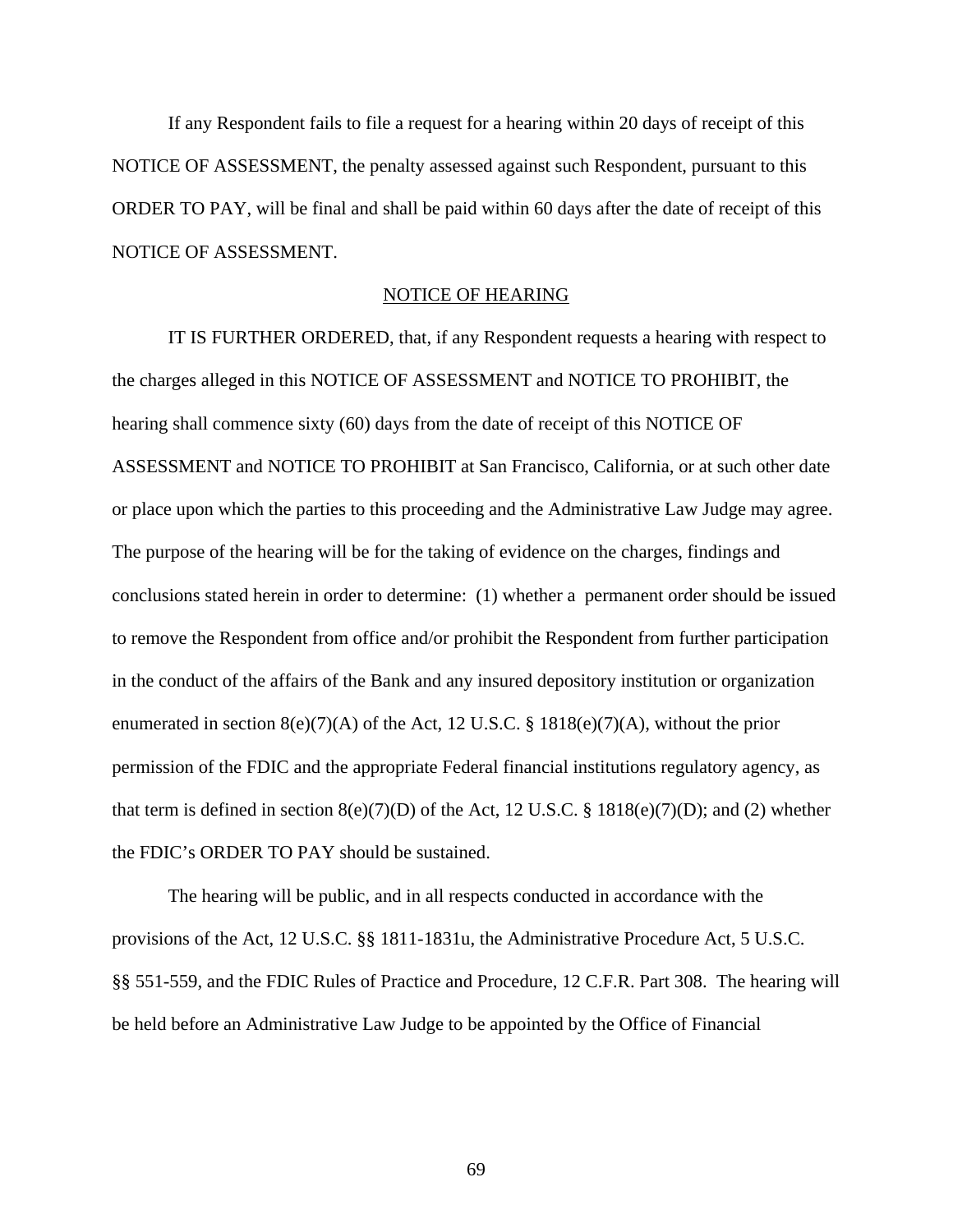Institution Adjudication pursuant to 5 U.S.C. § 3105. The exact time and precise location of the hearing will be determined by the Administrative Law Judge.

 In the event any Respondent requests a hearing, such Respondent is hereby directed to file an answer to this NOTICE TO PROHIBIT and NOTICE OF ASSESSMENT within 20 days from the date of service as provided by section 308.19 of the FDIC Rules of Practice and Procedure, 12 C.F.R. § 308.19.

 An original and one copy of the answer, any such request for a hearing, and all other documents in this proceeding must be filed in writing with the Office of Financial Institution Adjudication, 3501 N. Fairfax Drive, Suite VS-D8116, Arlington, Virginia, 22226-3500, pursuant to section 308.10 of the FDIC Rules of Practice and Procedure, 12 C.F.R. § 308.10. Also, copies of all papers filed in this proceeding shall be served upon the Office of the Executive Secretary, Federal Deposit Insurance Corporation, 550 17th Street, N.W., Washington, D.C. 20429; A. T. Dill, III, Assistant General Counsel, Legal Division, Enforcement Section, Federal Deposit Insurance Corporation, 550  $17<sup>th</sup>$  Street, N.W., Washington, D.C. 20429; and upon Joseph J. Sano, Regional Counsel, San Francisco Regional Office, Federal Deposit Insurance Corporation, 25 Jessie Street at Ecker Square, Suite 1400, San Francisco, California 94105.

#### PRAYER FOR RELIEF

 The FDIC prays for relief in the form of the issuance of an Order of Removal and Prohibition pursuant to 12 U.S.C. § 1818(e) against Respondents Yu, Lee, Sun, and Ta-Lun Wu; an Order of Prohibition pursuant to 12 U.S.C. § 1818(e) against Respondents Tommy Wu, Shabudin, On, Kerr, Montelaro, and Tran; an Order to Pay Civil Money Penalty pursuant to 12 U.S.C. § 1818(i) in the amount of \$500,000 against Respondent Tommy Wu; an Order to Pay